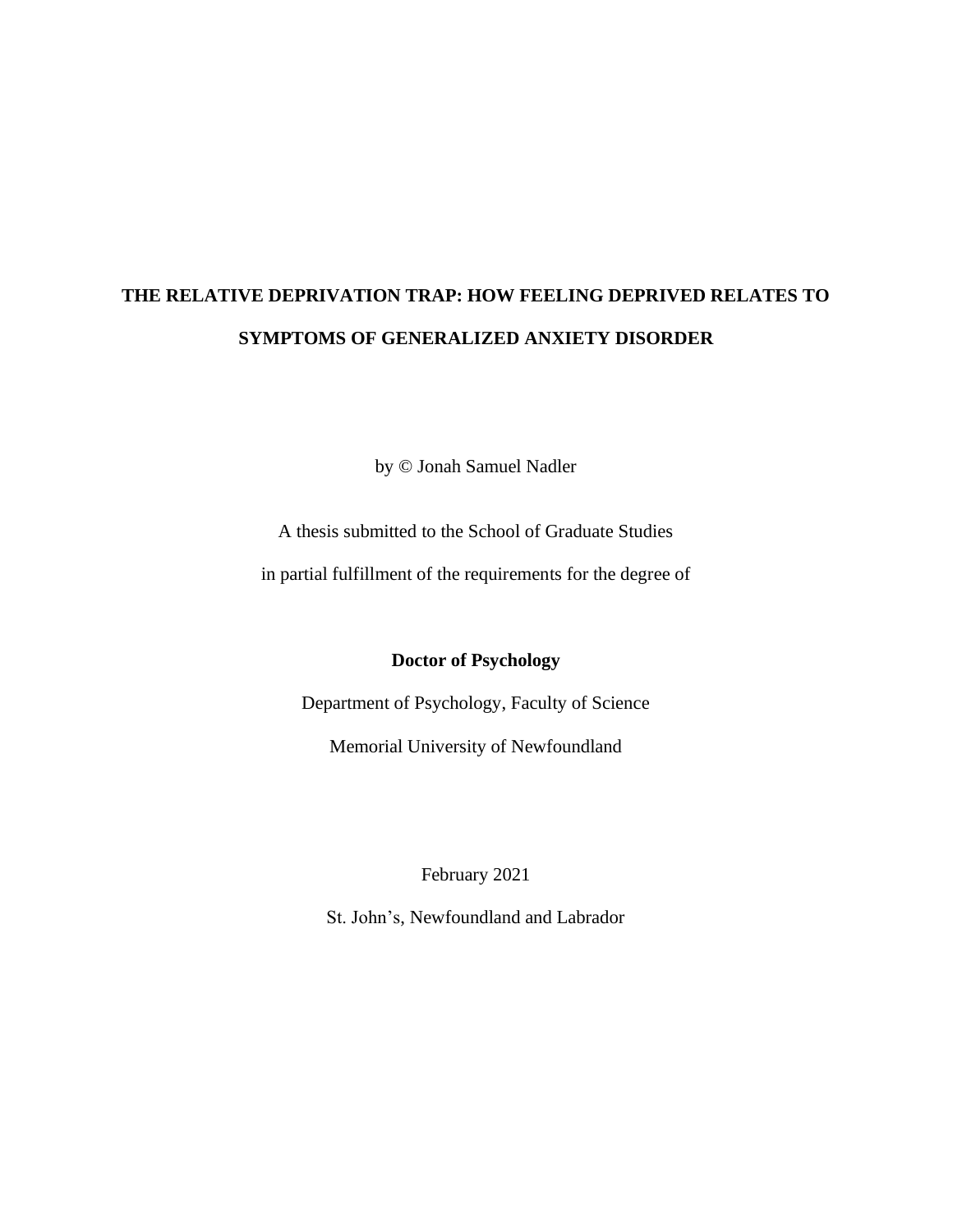#### **Abstract**

<span id="page-1-0"></span>The psychological factors that explain how income inequality is associated with poorer mental health remain unclear. Personal relative deprivation (PRD), defined as the subjective distress experienced as a result of appraising oneself as unfairly disadvantaged compared to similar others, has been associated with poorer mental health, and may help explain this association. Generalized anxiety disorder (GAD) is a highly prevalent psychological disorder associated with negative cognitive appraisals. Accordingly, PRD may relate to the experience of GAD and to cognitive processes associated with GAD. In two studies we tested whether PRD was associated with GAD symptoms and if this relationship could be explained by cognitive predictors of GAD including Intolerance of Uncertainty (IU), Positive Beliefs about Worry (PBW), Negative Beliefs about Worry (NBW), and Experiential Avoidance (EA). Participants completed surveys measuring their experiences of PRD, cognitive predictors of GAD, GAD symptomology, subjective socioeconomic status, self-efficacy, and self-esteem. We found a consistent relationship between PRD and GAD. IU and NBW simultaneously mediated this relationship, while PBW and EA did not. These results remained when statistically adjusting for subjective socioeconomic status but were weakened when statistically adjusting for self-concept factors. This research suggests that the experience of relative deprivation may "trap" people in thinking patterns that contribute to symptoms of anxiety.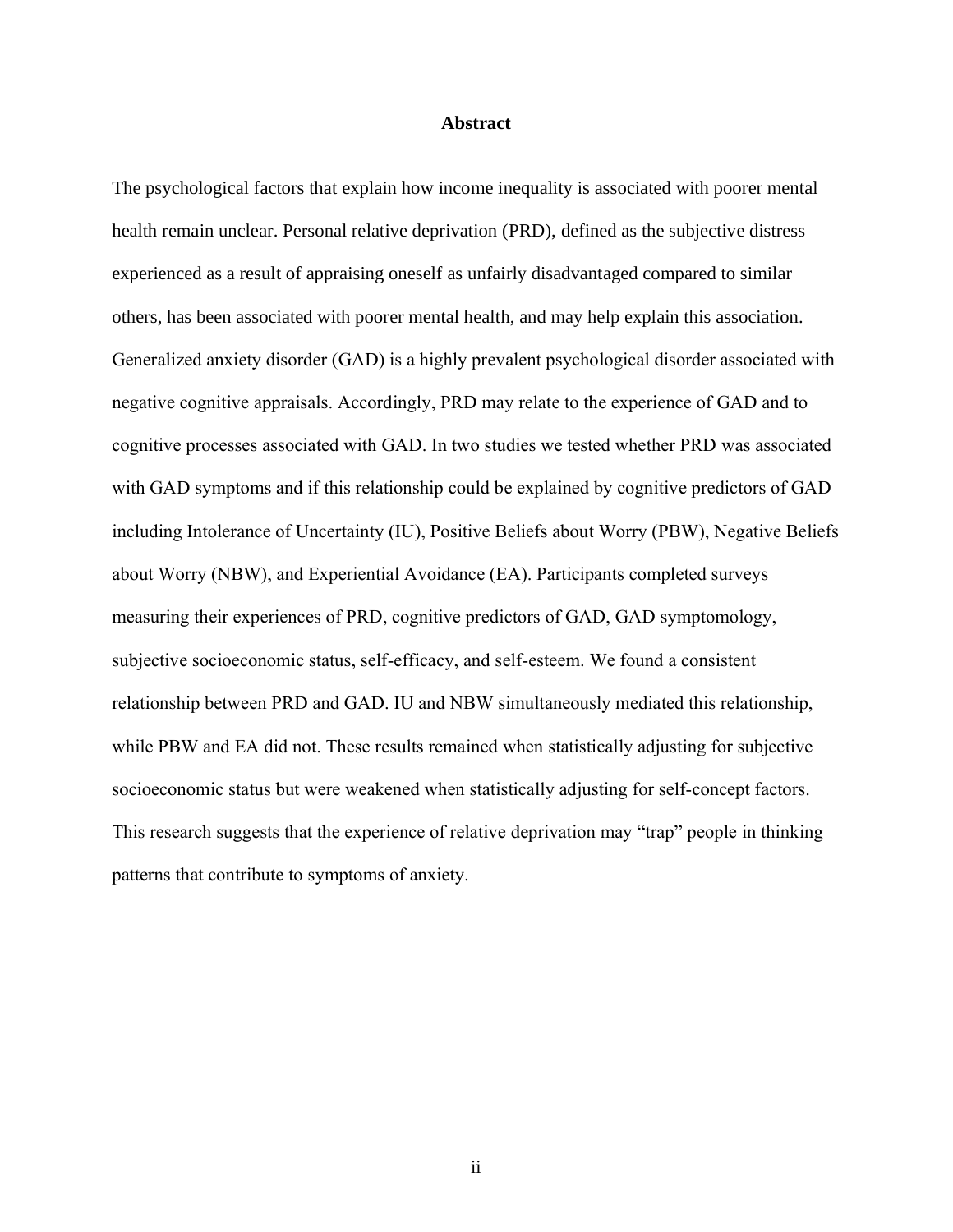#### **General Summary**

<span id="page-2-1"></span><span id="page-2-0"></span>People often interact with, notice, and think about others similar to them. When doing so, they will almost inevitably make comparisons. These comparisons, particularly when they are to those in a more favourable life circumstance, can lead to people feeling that they are relatively deprived; that they haven't received what they deserve. Being in societies in which people have more unequal incomes and status can exacerbate this experience, as the differences between individuals are intensified. This experience of deprivation, which involves feelings of anger or resentment, may be linked to poorer mental health outcomes. Accordingly, this research examined whether feelings of deprivation were related to symptoms of generalized anxiety disorder (GAD). GAD is typified by chronic and distressing worries, or repeating "what if" questions about potential future negative events. This research also tested whether the thinking patterns that are related to GAD may help to explain the relationship between feeling deprived and GAD symptoms. Such thinking patterns include people's beliefs about whether their worries are harmful or helpful, their comfort with uncertainty, and their desire to avoid emotions. Across two studies we found consistent evidence in community samples that feeling relatively deprived is related to experiencing symptoms of GAD. In addition, we found that believing that your worry is dangerous, as well as being uncomfortable with uncertain situations likely helped to explain the relationship between feeling deprived and symptoms of anxiety. These relationships were maintained when participants' age and socioeconomic status were taken into account, but became weaker (but still significant) when taking into account participants' self-esteem and other related feelings about themselves. Overall, this research suggests that feeling relatively deprived may "trap" people into thinking patterns that contribute to symptoms of anxiety.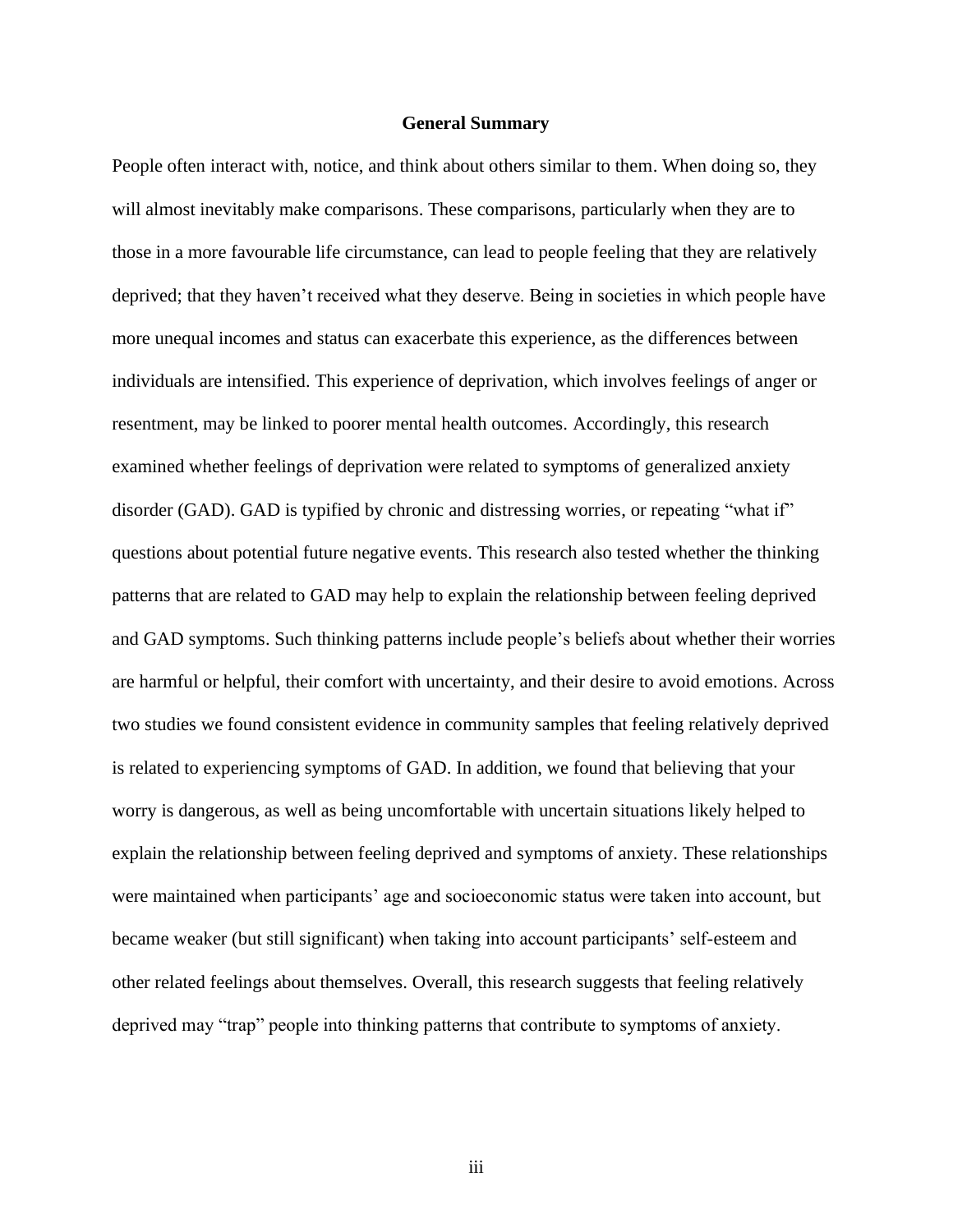#### **Acknowledgements**

There's something so exciting and humbling that in my attempt to bring together social and clinical psychology – really my attempt to understand how those around us can shape who we are – that I have so much gratitude to share with those around me. So, thank you all for just being with me as I went from being a very confused and equally insecure boy, to a slightly less confused but certainly more confident and self-accepting old-man-child.

Marty you have provided unwavering support and belief in me throughout this project. Your keen eye for detail, guidance, and patience have helped me grow far beyond what I expected. I am deeply grateful for your calm demeanour and unique perspectives that helped to both keep me grounded and moving forward. Many thanks to Dr. Sandeep Mishra and Dr. Shadi Beshai for so generously sharing your research to facilitate the development of this project, and for your time and insight while writing this thesis and associated manuscripts.

To all my supervisors, thank you for being so giving with your time and knowledge, and for holding space for my growth. It is truly incredible to be able draw on all your wisdom every day. To the friends of Tiffany, thank you for endless support with all my learning, and more importantly for being there for all the times outside of learning. To Cally, Emily, Megan, Nicole, and Vanessa, I will never forget all you have done for me. Thank you for your sharing your passion and vulnerability, your brilliance and insights, your fun and your love.

To the Hustle & Co. and the Squad, you were all so amazing in helping me squeeze every bit of joy out of the past 9 years of my life (and I know you'll continue to do that for years to come). Turning to you for laughs, friendship, and unconditional acceptance during my highs and my lows has made this journey so much richer.

Alfie, Archie, and Loki, you are all very good boys. You are good boys, yes you are.

iv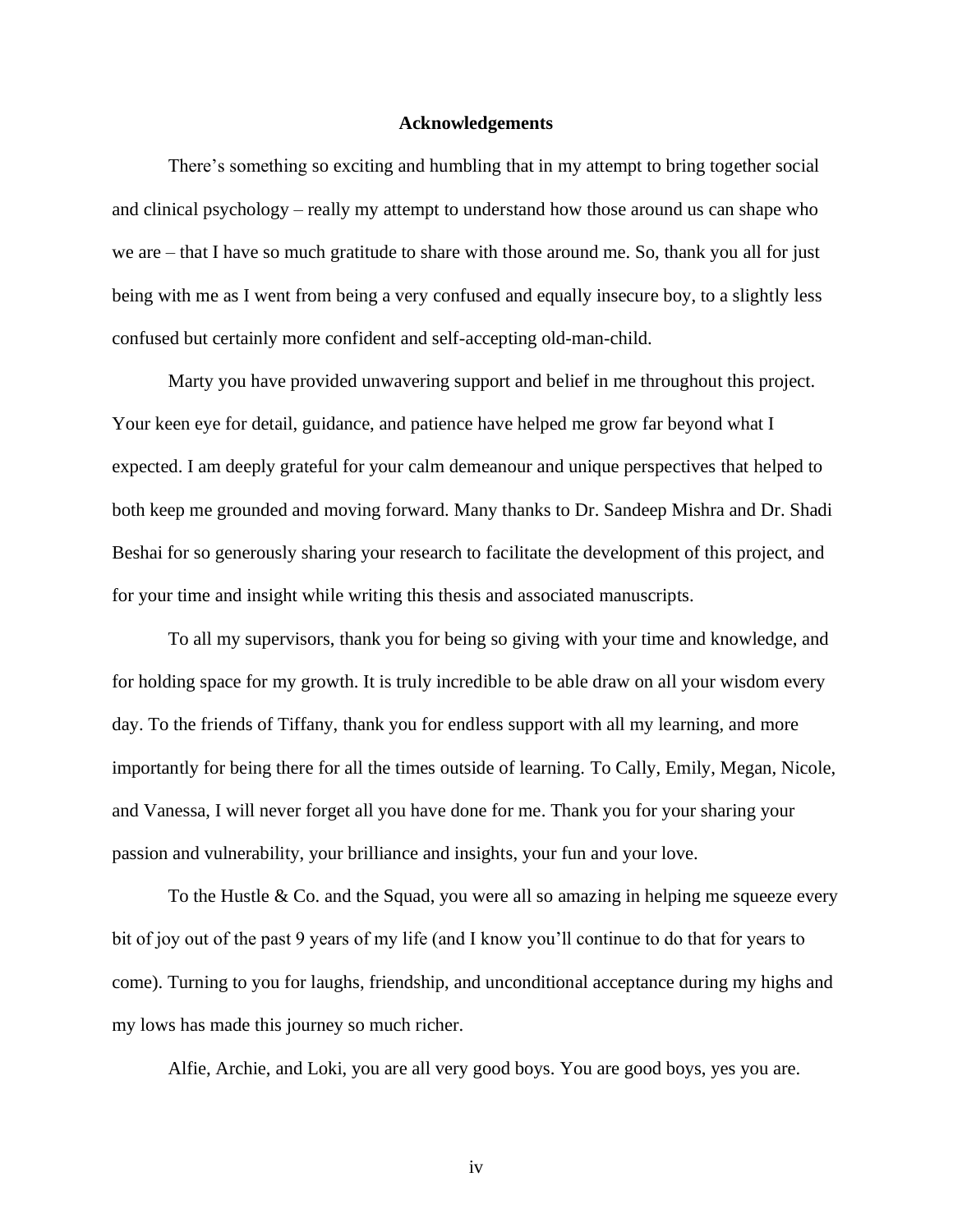Kim and Charlie, thank you for giving me a home (and plenty of food) on an island in the middle of an ocean.

To my Bubbies and Zaidies – Helen and Jerrick, Sukie and Marty – thank you for loving me whole-heartedly and helping me bring that whole-heartedness to everything that I do.

Mom and Dad, Michelle and Rebecca, it's difficult to find the words that really capture what you mean to me, but as always when serious prose fails, a pun prevails. You have been the best parents and THESISters a son and younger brother could ask for. You have shown me what it means to truly care for others and have helped me foster the passion to make it my career. I feel immeasurably blessed to be able to turn to you in my darkest moments, greatest accomplishments, and everything in between knowing that I will always be met with humour and heart, and with love and logistics.

To Sydney, thank you for helping me learn to believe and trust in myself. You've allowed me to bring the best of myself to all aspects of my life and shown me it is really all about balance. You are my SBF.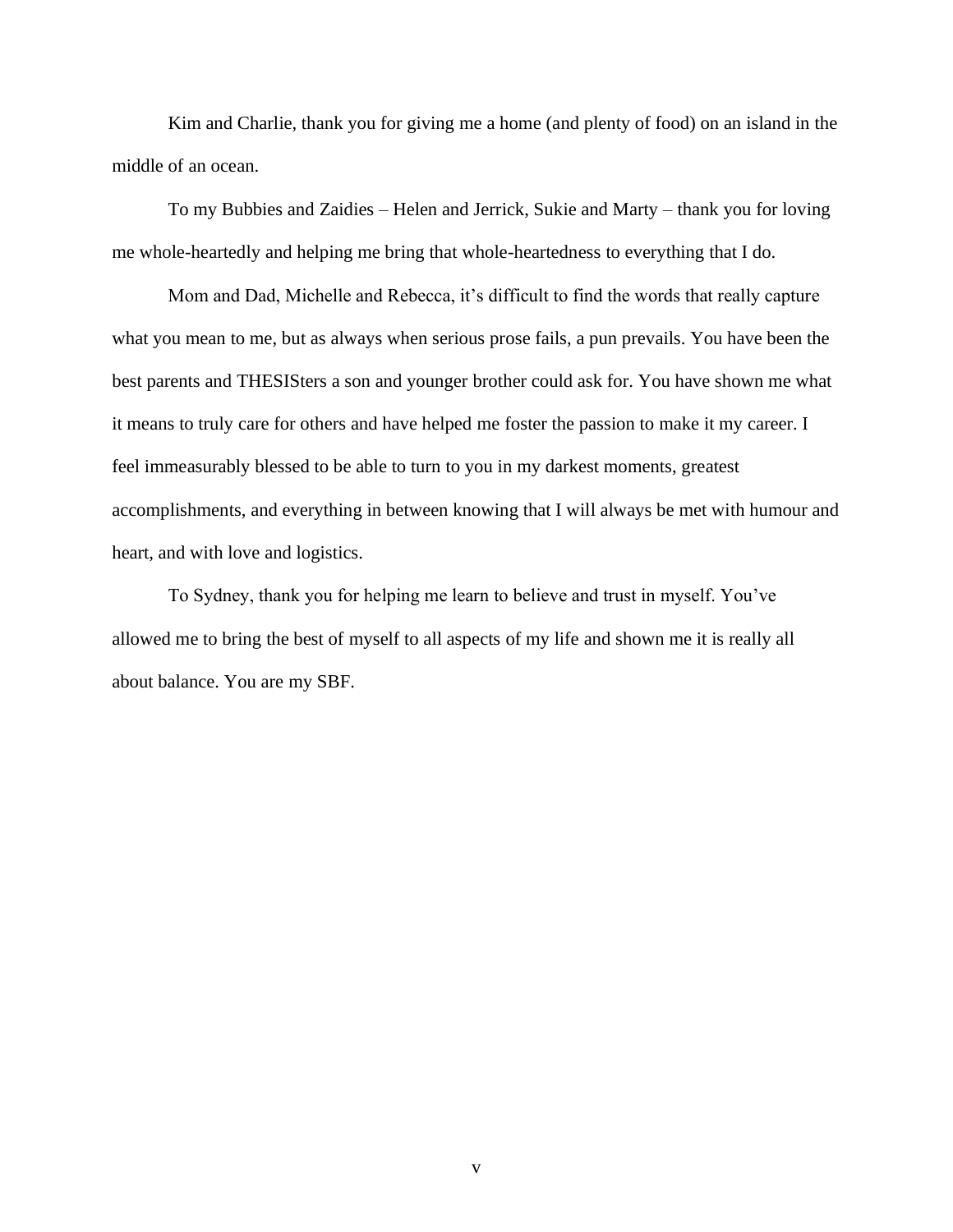# **Table of Contents**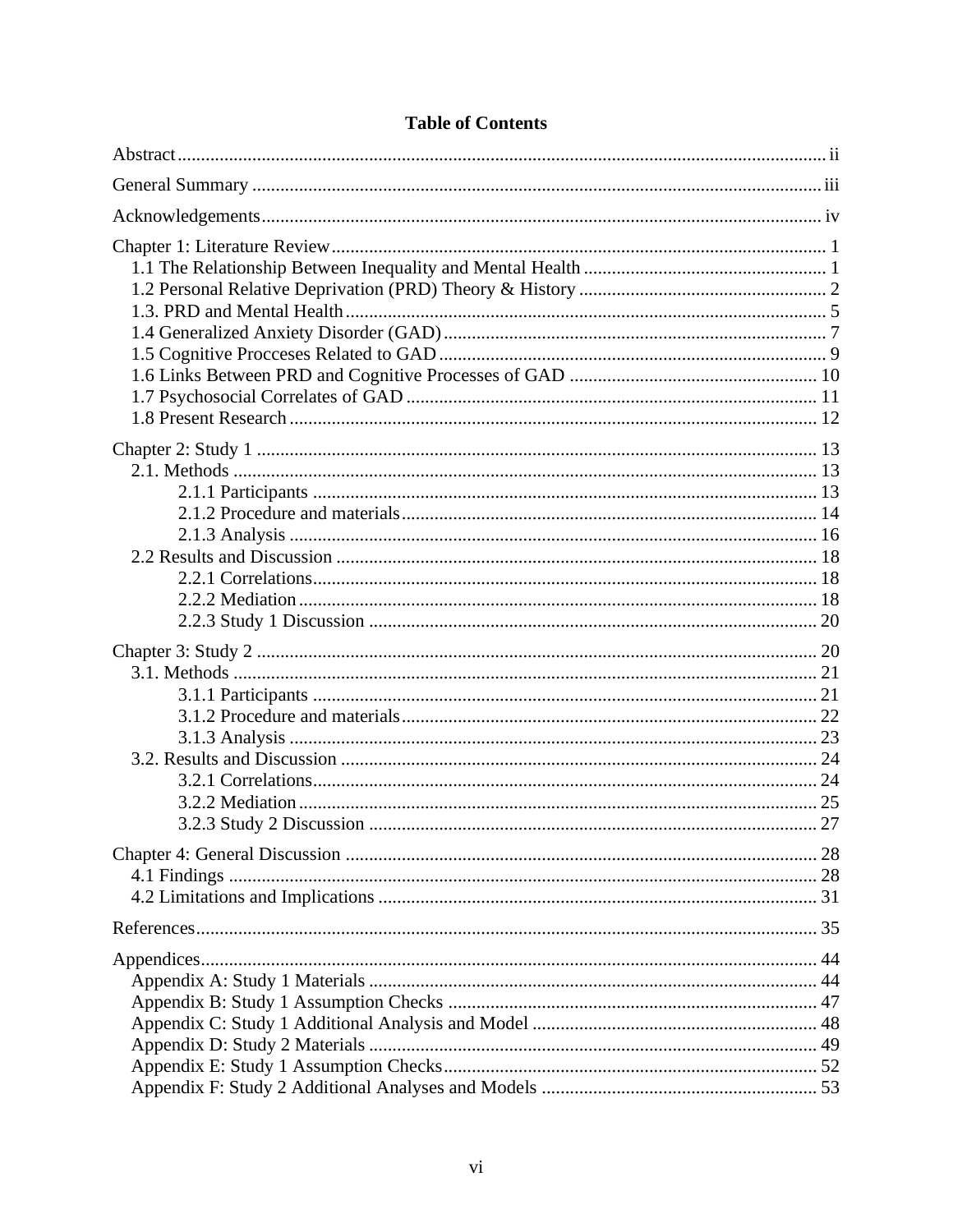#### <span id="page-6-0"></span>**Chapter 1: Literature Review**

#### <span id="page-6-1"></span>*1.1 The Relationship Between Inequality and Mental Health*

Differences in mental health and well-being are particularly striking in countries characterized by high inequality (Buttrick & Oishi, 2017; Pickett & Wilkinson, 2015; Wilkinson & Pickett, 2006). For example, the size of the gap between the rich and poor, as measured by the Gini coefficient or other ratios of the low to high income earners, is associated with societal rates of anxiety, impulse control disorders, depression, and addictions (Filho et al., 2013; Kessler et al., 2009; Pickett et al., 2006; Pickett & Wilkinson, 2010; Weich et al., 2001). While the strength of these associations vary, one study found that individuals living in areas of high inequality, relative to areas of low inequality, were 1.53 times more likely to experience depression (Filho et al., 2013), while another found that the ratio of the top 20% to bottom 20% of incomes correlated  $r = 0.73$  with prevalence of current mental illness (Pickett et al., 2006). It has also been argued that there is a particularly strong positive association between inequality and anxiety disorders as a group (Wilkinson & Pickett, 2010), and this relationship is not fully explained by people's objective socioeconomic status (SES; Kondo et al., 2009; Pickett et al., 2006).

Emerging research suggests that people's psychological reactions to inequality – such as lower levels of social trust and greater tendency to feel inferior to others – may in part explain the relationship between inequality and overall mental health (Cheung & Lucas, 2016; Delhey & Dragolov, 2014). In addition, inequality may be partially linked to increased symptomology and diagnosis of psychological disorders through lower perceived SES (one's subjective appraisal of where they fall in the social hierarchy), less trust in others, and less social cohesion (Ehsan & De Silva, 2015; Scott et al., 2014). Crucially, this relationship between perceived SES and poor mental health exists even when accounting for peoples' objective SES, highlighting the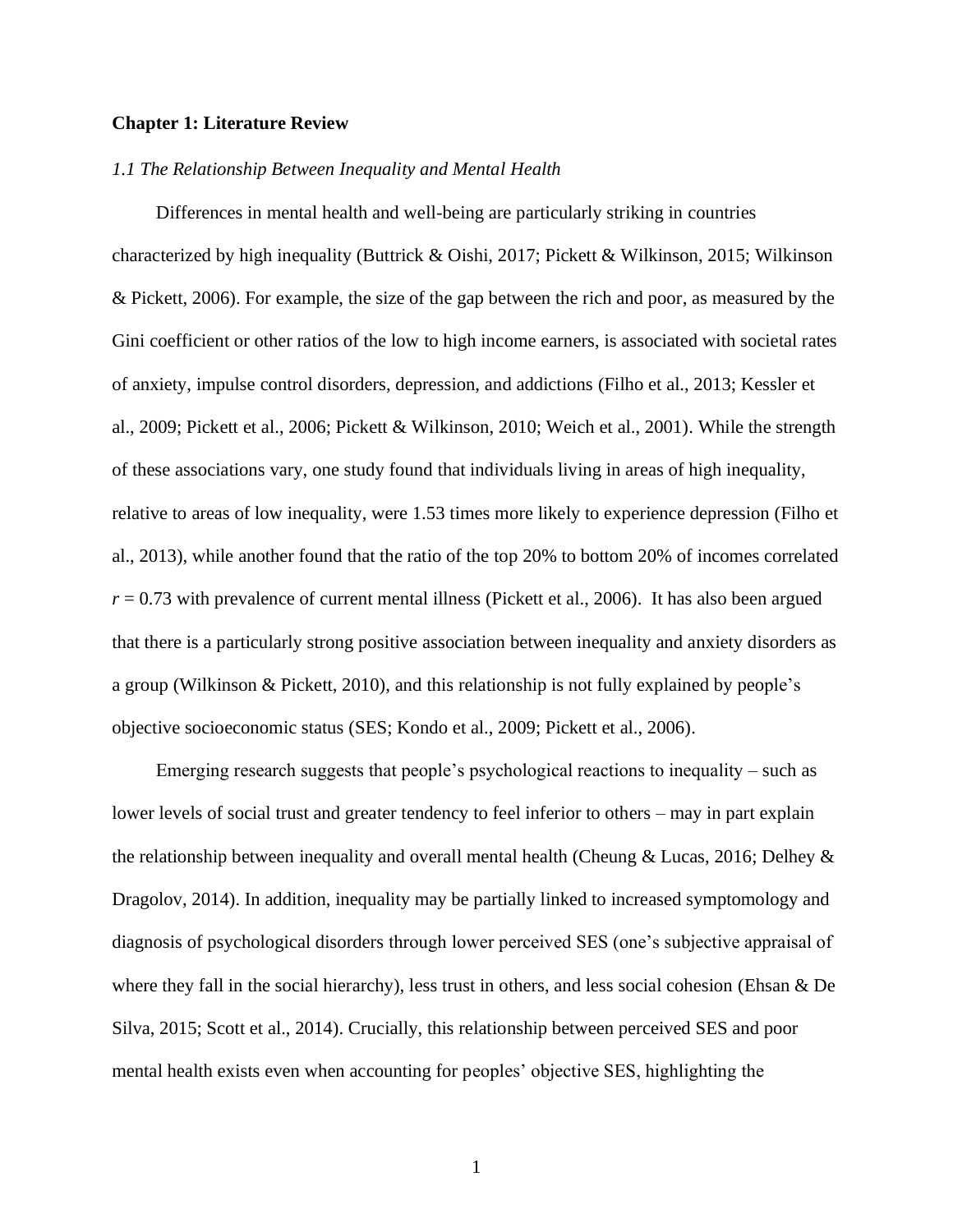importance of people's perceptions of their status in determining mental health outcomes (Scott et al., 2014).

#### <span id="page-7-0"></span>*1.2 Personal Relative Deprivation (PRD) Theory & History*

Another psychological process that may help to understand the link between inequality and psychological disorders is personal relative deprivation (PRD). PRD occurs when people compare themselves to similar others, appraise themselves to be at an unfair disadvantage, and react with dissatisfaction, anger and resentment (Smith & Huo, 2014). PRD theory attempts to explain how people react both psychologically and behaviourally to deprivation, or the feeling associated with the belief that they are not receiving a deserved outcome (Crosby, 1976; Walker & Pettigrew, 1984). Preliminary research suggests that living in areas of greater inequality as measured by the Gini coefficient (e.g., at the state or neighbourhood level) is related to greater individual experience of PRD (Hastings, 2019; Osborne et al., 2015). Given this potential relationship, PRD may form a "bridge" between the objective realities of inequality, and increased rates of mental illness (Hastings, 2019; Pettigrew, 2016; Walker & Smith, 2002). Because it has been argued that anxiety disorders have been associated with inequality (Pickett & Wilkinson, 2010), we consider whether PRD, inasmuch as it indexes reactions to inequality, may have a role in this relationship.

For decades, PRD has been used to explain people's reactions to objective circumstances by emphasizing the role their subjective comparisons play in determining their responses. In his *American Solider* studies, Samuel Stouffer (1949) first devised PRD as a post-hoc explanation for the paradoxical finding that military police were more content with their slow promotions than members of the air corps were with their rapid promotions. Stouffer argued that the policemen's immediate comparisons to the more salient referent, other police officers, made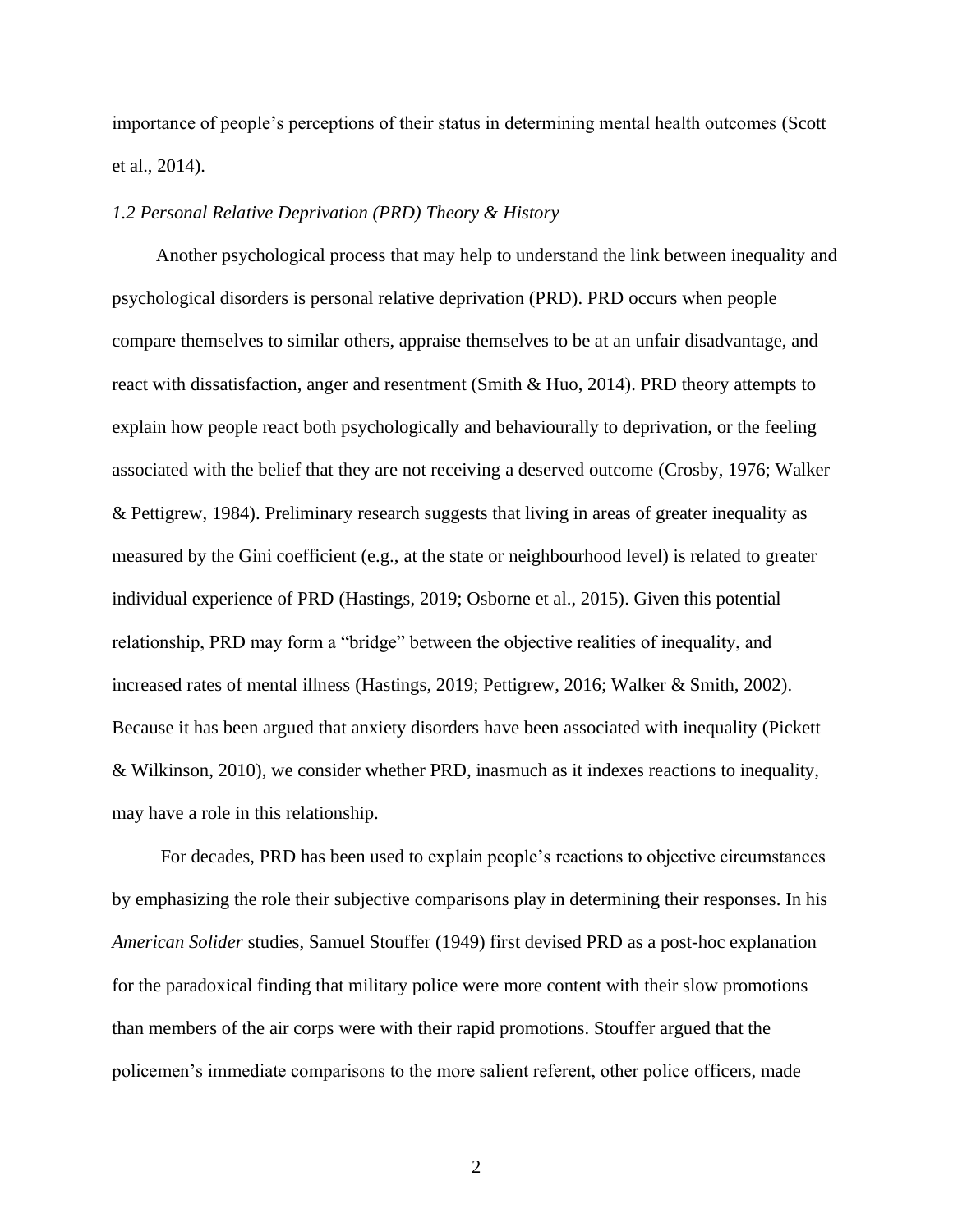them feel more satisfied with their current position, in contrast to members of the air corps whose immediate referent group were being quickly promoted (Pettigrew, 2015). In these studies, Stouffer assumed that people's reactions to objective circumstances were largely determined by the subjective comparisons they made. However, he did not measure subjective experiences of deprivation. Consequently, while this early research offered a valuable perspective, the lack of operational definition and empirical support for PRD caused confusion in the literature, with numerous and sometimes conflicting conceptualizations of PRD emerging (Pettigrew, 2016). In the years following Stouffer's original studies, PRD theory has been further developed and refined to address confusion and criticisms of the concept. In the following section, we present the current understanding and definition of PRD theory, and differentiate between personal and group deprivation, as well as between relative and objective deprivation. (Crosby, 1982; Osborne et al., 2012; Stouffer et al., 1949).

Current PRD theory contends that a series of cognitive and affective factors relate societal inequality to individual-level outcomes (Bernstein & Crosby, 1980; Smith & Huo, 2014). First, one's position in society (e.g., based on income or employment status) can motivate people to make comparisons on personally relevant dimensions of success (e.g., income, job title, speed of promotion) to those around them, or even to different versions of themselves (Smith et al., 2012; Smith & Huo, 2014). In reaction, some people may believe that they are at a disadvantage. Critically, PRD involves the subjective experience of being at an *unfair* disadvantage compared to similar others, and the immediate emotions (anger, resentment) resulting from this process (Crosby, 1976; Smith & Pettigrew, 2015). As a consequence, PRD can be experienced throughout the social hierarchy, although it tends to be modestly stronger among those lower in SES (Callan et al., 2015a).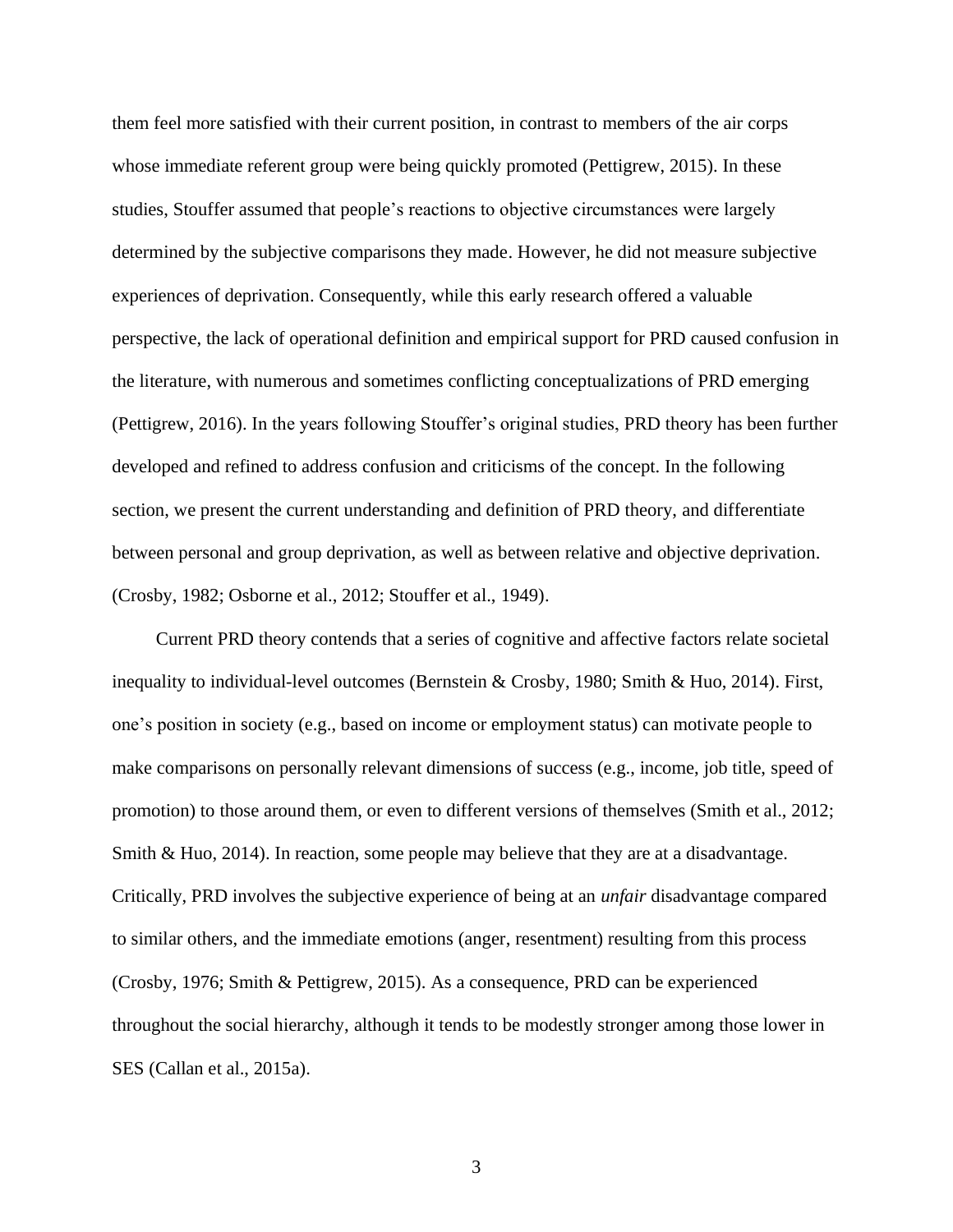Deprivation can be experienced at the individual or group level. The distinction between personal relative deprivation and group relative deprivation (GRD) was first articulated by Runciman (e.g., Runciman & Runciman,1966). He argued that while PRD involves a person comparing their own situation to other people's situations, GRD involves people comparing the objective circumstances of their in-group to those of an out-group, and experiencing deprivation on behalf of their in-group (Pettigrew, 2016). This distinction has helped theorists more accurately predict and test relationship between deprivation and its correlates. Specifically, PRD appears to be more closely associated with personal outcomes (e.g., internal feelings, individual physical and mental health; see Mishra & Carleton, 2015; Smith et al., 2020), while GRD is associated with group reactions and collective responses (e.g., protests, voting behaviours; see Smith & Ortiz, 2002; Tougas & Beaton, 2002). In short, when the level of analysis of deprivation and variables match, deprivation shows a somewhat stronger relationship with a variety of outcomes, relative to when they do not match (Smith et al., 2012). In a meta-analysis by Smith et al. (2012), the overall strength of the relationship between deprivation and outcomes for matched studies was  $r = .166$ , while the same relationship for mismatched studies was  $r =$ .113 ( $p < .05$ ). For studies of higher quality (i.e., with multi-item validated measures of deprivation, including its affective components), the gap in effect size appears to be larger, with a relationship between deprivation and individual or collective behaviour of *r* = .253 for matched studies, versus  $r = .099$  for mismatched studies, though this difference only approached significance ( $p < .08$ ; Smith et al., 2012).

A further distinction made following Stouffer's early research was between subjective measures of deprivation (i.e., PRD) and objective measures of deprivation. These latter "absolute" conceptualizations of deprivation are often defined as the difference between a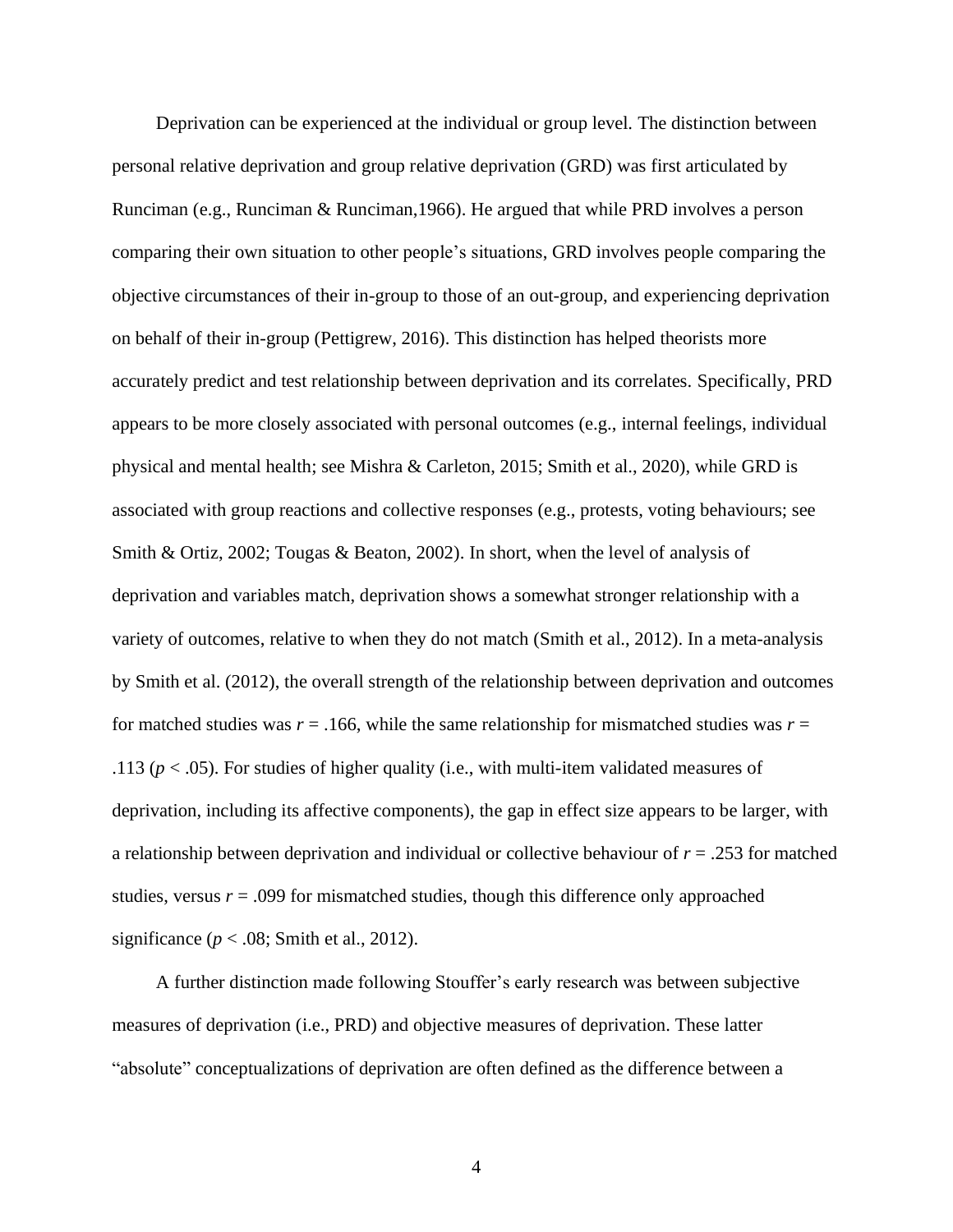person's income and that of all those with greater incomes within their reference group (Adjaye-Gbewonyo & Kawachi, 2012). As the objective measures of deprivation assume the type and target of the comparisons, and are calculated from aggregate, macro-level data, they may not accurately capture people's experience of deprivation. For example, someone who experiences high objective deprivation (e.g., possessing low SES in a society of high economic disparity), but does not perceive it as unfair or problematic, should not experience PRD (Walker & Pettigrew, 1984). Similarly, someone who expereinces low objective deprivation (e.g., possessing high SES in a society of high economic disparity) may still experience PRD if they make comparisons to their immediate comparators with even greater wealth. While objective measures of deprivation partly explain some individual based outcomes, subjective experiences of deprivation tend to have greater association with individual outcomes and behaviours (Smith et al., 2012).

Finally, a number of factors have been associated with the experience of PRD. For example, having greater individualistic beliefs (i.e., valuing individual achievement and autonomy) relates to greater experience of PRD, as does being of younger age (Callan, Kim, & Matthews, 2015a; Smith et al., 2018). Specifically, even when controlling for indexes of objective socioeconomic status, PRD is weakest among older adults (aged 60 or greater), as this group typically engages in less social comparison, and thus experiences less PRD (Callan, Kim, et al., 2015a).

#### <span id="page-10-0"></span>*1.3. PRD and Mental Health*

The experience of PRD is associated with poor outcomes on broad measures of mental health and well-being. For example, greater PRD has been associated with higher levels of affective and anxiety concerns among a Canadian community sample, controlling for a number of demographic variables such as level of education, employment status, household income, and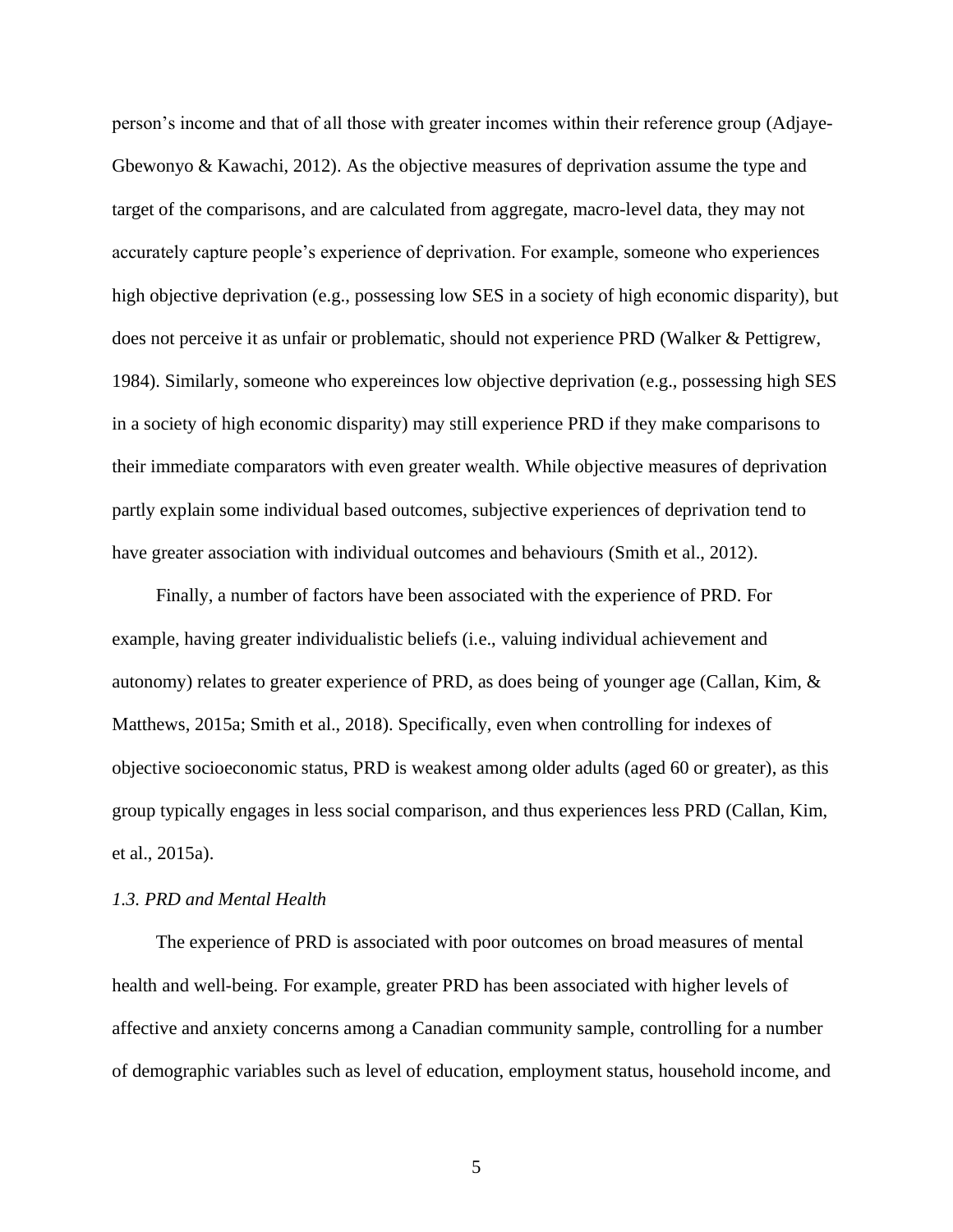social support (Mishra & Carleton, 2015). Similarly, Callan, Kim, et al (2015b) produced a number of studies highlighting PRD's relationship with negative affect, self-rated symptoms of depression, and perceived stress. They found that higher levels of PRD among online survey participants were related with greater negative affect (as measured by the negative affect subscale of the PANAS) and self-reported depression symptoms (as measured by the CES-D), while controlling for income and level of education (Callan, Kim, et al., 2015b). Additionally, among similar samples they found that PRD predicted perceived stress, while controlling for subjective socioeconomic status, income and education. Moreover, these studies showed that changes in PRD were a better predictor of perceived stress than subjective socioeconomic status over a 6-week period. Smith et al. (2020), have further reported that in a longitudinal study of 168 students at a state university, greater experience of PRD predicted poorer self-reported mental health two years later. Greater feelings of deprivation have also been associated with greater trait aggression, as well as greater feelings of interpersonal hostility (Greitemeyer  $\&$ Sagioglou, 2016, 2017). Moreover, experiencing deprivation is associated with greater impulsivity, risk prone attitudes, gambling, and antisocial behaviour (Callan, Will Shead, et al., 2015; Mishra & Meadows, 2018; Mishra & Novakowski, 2016).

In the domain of psychopathology, PRD has been positively associated with greater selfreported lifetime history of diagnosed mental-illness, depressive symptomology, as well as broad cognitive and affective indicators of mood and anxiety disorders (Beshai, Mishra, Meadows, et al., 2017; Callan, Kim, et al., 2015b; Mishra & Carleton, 2015). More specifically, among online community samples, PRD has been associated with several emotional and cognitive processes associated with the onset and maintenance of depression, including negative automatic thoughts about the self, dysfunctional attitudes, and a tendency to suppress emotions (Beshai, Mishra,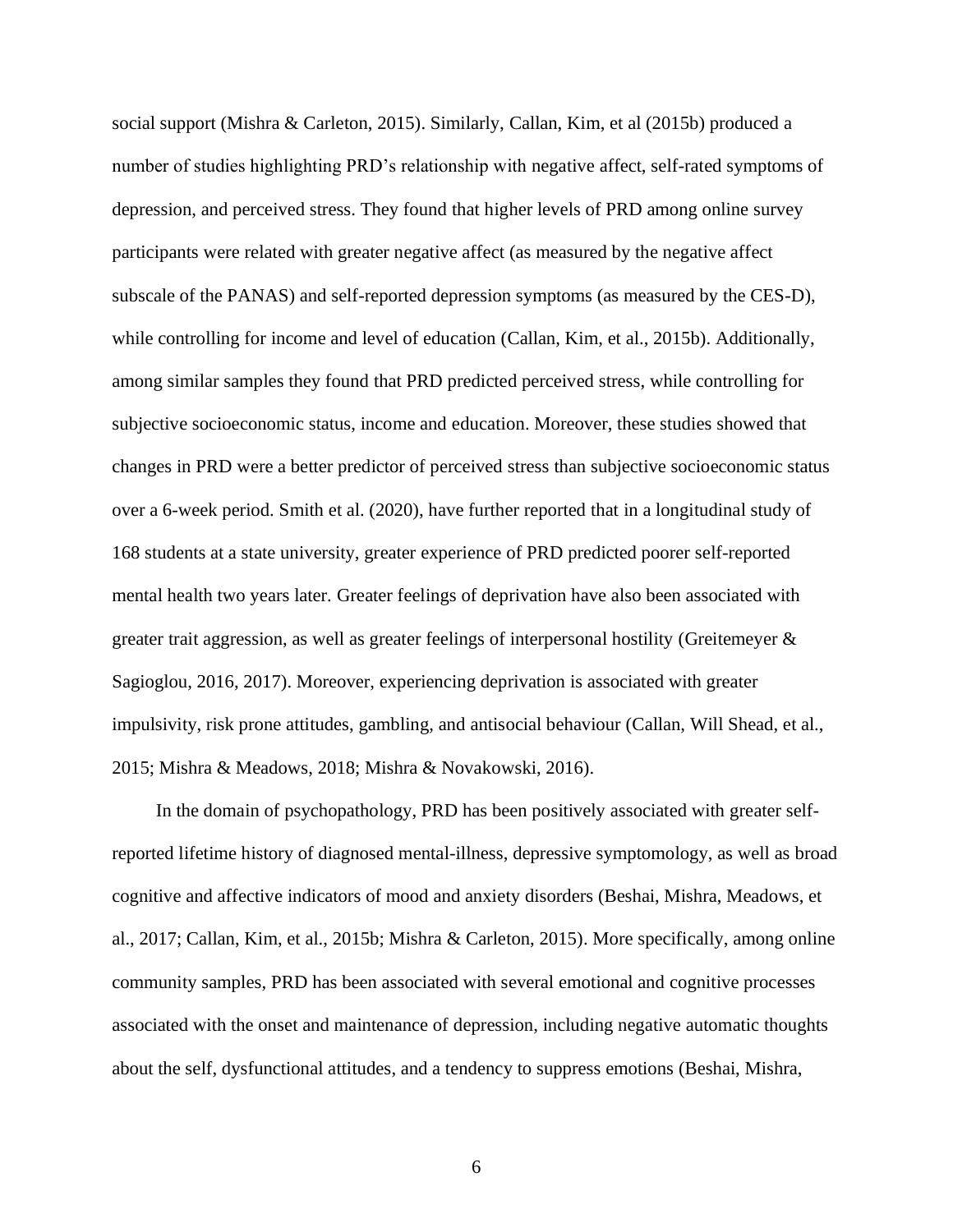Meadows, et al., 2017). In particular, the relationship between PRD and depressive symptomology in primarily healthy community samples appears to be primarily mediated by negative automatic thoughts about the self (Beshai, Mishra, Meadows, et al., 2017).

Although associations have been established between PRD and mental well-being and depression, as well as some cognitive factors implicated in psychopathology, it is unknown if PRD is associated with anxiety pathology specifically, and if so, which cognitive mechanisms link the two. Given the relation between PRD and the cognitive processes associated with depression, it is possible that PRD may also relate to cognitive processes associated with specific anxiety disorders.

# <span id="page-12-0"></span>*1.4 Generalized Anxiety Disorder (GAD)*

Generalized anxiety disorder (GAD) is the most common of anxiety disorders, has a number of cognitive predictors that may be related to PRD, and thus represents a promising target of investigation in the context of PRD (Kroenke et al., 2007). However, to our knowledge, no empirical research has examined whether the tendency to experience PRD can, in part, explain the degree to which people experience symptoms of anxiety disorders, including those of generalized anxiety. In the following, we review (a) the core features and impact of GAD, (b) cognitive processes related to GAD specifically, (c) how these cognitive processes may link PRD to GAD, and (d) other important psychosocial correlates of GAD. We then present two empirical studies examining associations of PRD and generalized anxiety, as well as cognitive mediators that may link the two.

GAD is typified by chronic, excessive, and uncontrollable worry that pervades a person's life. The worry experienced in GAD takes the form of repetitive thinking (e.g., recursive "whatif" questions) about potential threats and risks (E. R. Watkins, 2008). As a result of this worry,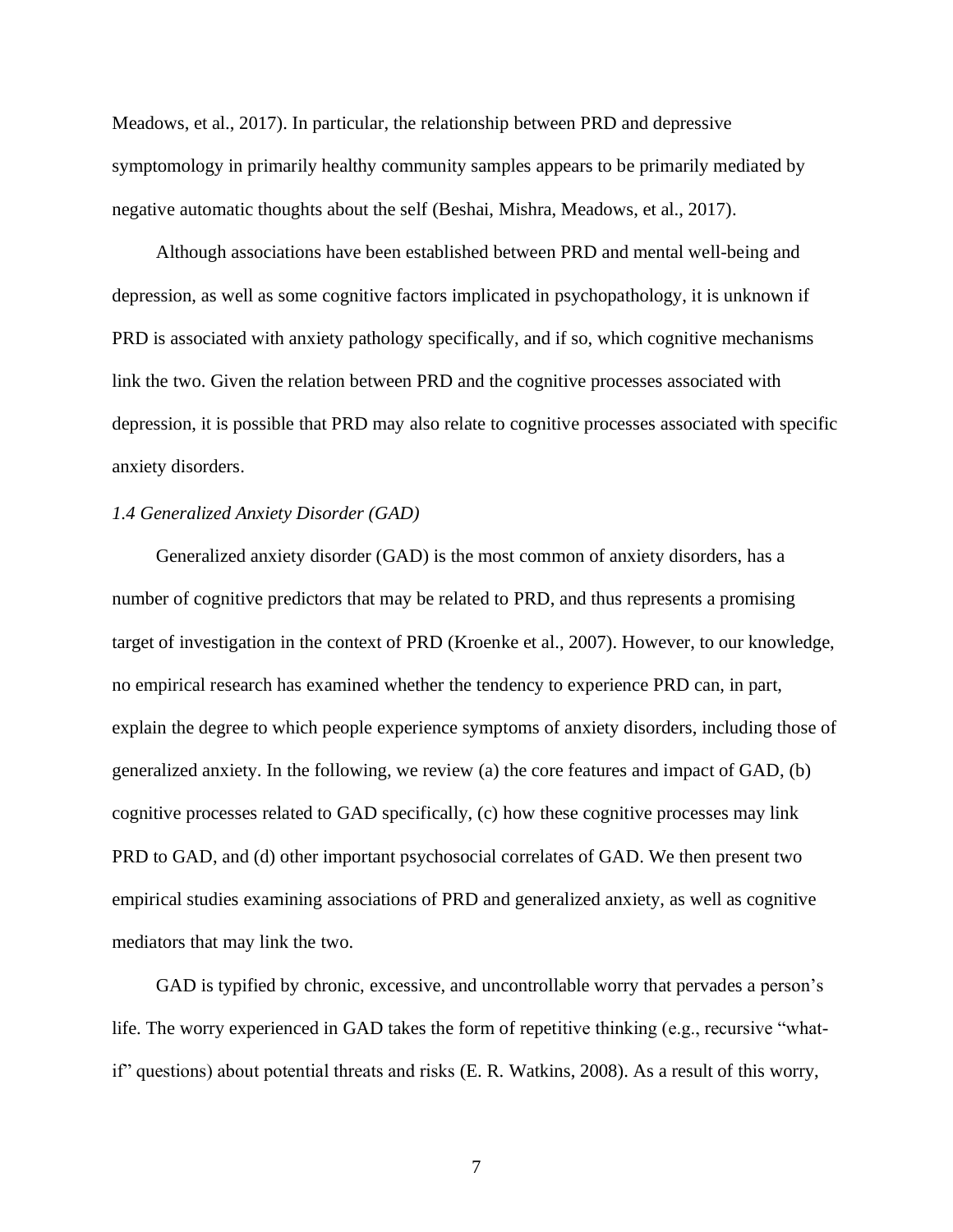people who experience GAD also experience physical and behavioural manifestations of anxiety (e.g., fatigue, muscle tension, sleep disturbances; American Psychological Association, 2013). The worry experienced in GAD is different than nonpathological worry because it is experienced in response to a wider range of perceived stressors, is greater in intensity, frequency, and duration, and interferes with people's ability to function in their daily lives (American Psychological Association, 2013; Valentiner et al., 2014).

The lifetime prevalence of GAD is estimated at 3.7% worldwide, 5.7% in the U.S., and 8.7% in Canada, though differences in prevalence may be accounted for by differences in measurement tools or study design (e.g., use of diagnostic interviews versus rating scales; Pearson et al., 2013; Ruscio et al., 2017; Valentiner et al., 2014; Watterson et al., 2017). While GAD can be experienced across the lifespan, the onset of GAD is most often in young adulthood to middle age, with 75% of cases emerging before 53-years-old (Ruscio et al., 2017). GAD is a chronic disorder, with over 50% of cases lasting longer than 12 months (Ruscio et al., 2017). The disorder impacts numerous areas of functioning, and is associated with reduced quality of life in overall health, role functioning, and social functioning (Kessler et al., 2005; Wittchen, 2002). Even people who do not meet full diagnostic criteria and present with sub-threshold levels of GAD experience some of these impairments (Haller et al., 2014). In fact, severe role impairment from GAD is highest in high-income countries, relative to middle-income and low-income nations, but disproportionately impacts those of lower socioeconomic status within countries (Ruscio et al., 2017). While the reasons for these inverse relationships at the national and individual level are not entirely clear, some argue that it is because there are greater expectations on individuals in high-income western countries to independently succeed in a number of domains (e.g., occupation, status), despite individuals in these areas typically having less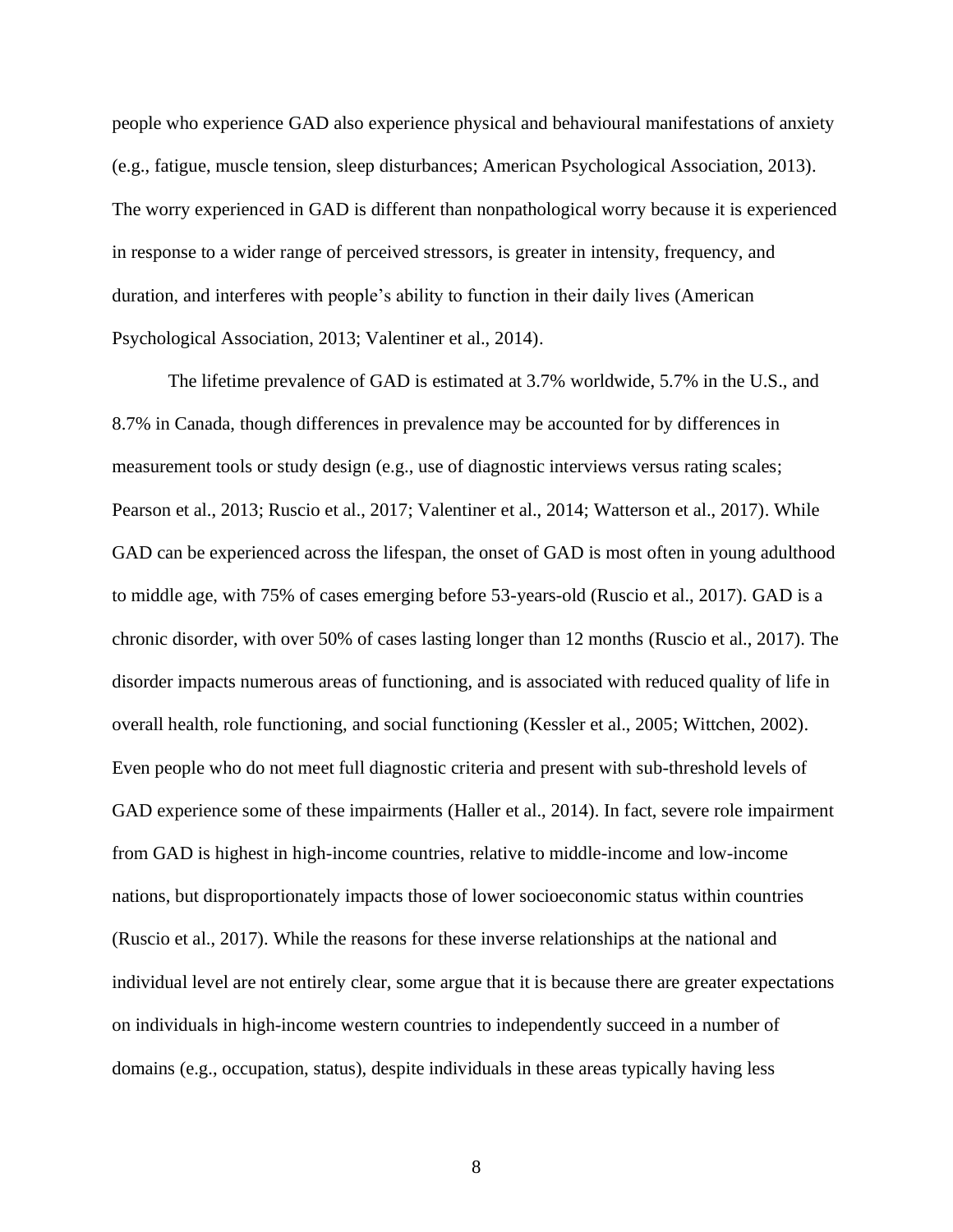community support to maintain their well-being relative to middle- or low-income countries (Dückers et al., 2016; Luthar, 2003; Ruscio et al., 2017).

#### <span id="page-14-0"></span>*1.5 Cognitive Procceses Related to GAD*

A number of theories have been developed to understand the psychological mechanisms that contribute to the development and maintenance of GAD. Many of these theories share an underlying assumption that the worry seen in GAD can be conceptualized as a cognitive coping response to subjectively distressing experiences (Valentiner et al., 2014). The *intolerance of uncertainty (IU)* model argues that people with greater IU react negatively on cognitive, emotional, and behavioural levels to uncertain situations or events (Dugas et al., 2004). People who experience greater IU find the possibility of a negative future event transpiring to be unacceptable regardless of the likelihood of its occurrence (Buhr & Dugas, 2006; Norr et al., 2013). They tend to engage in worry as a maladaptive means of gaining greater certainty about future situations, and to resolve their distress (Koerner & Dugas, 2006). This worry has, in turn, been associated with greater experience of GAD (Boswell et al., 2014; Dugas et al., 2004).

The *metacognitive* model of GAD argues that both people's positive and negative beliefs about worry can contribute to greater experience of GAD. This theory suggests that people see worry as a cognitive coping response that can help to problem-solve and resolve anticipated threats (Gentes & Ruscio, 2011; Ruscio & Borkovec, 2004; E. R. Watkins, 2008). People who hold these *positive beliefs about the utility of worry (PBW)* view worrying as an effective means of coping with difficulties, potentially increasing their vulnerability to GAD (Ruscio & Borkovec, 2004). This worry can be positively reinforced in the short term as it allows people to soothe their anxiety as they develop a belief in their ability to cope through worry (Wells, 2004). As people engage in greater levels of worry, they can simultaneously develop and hold negative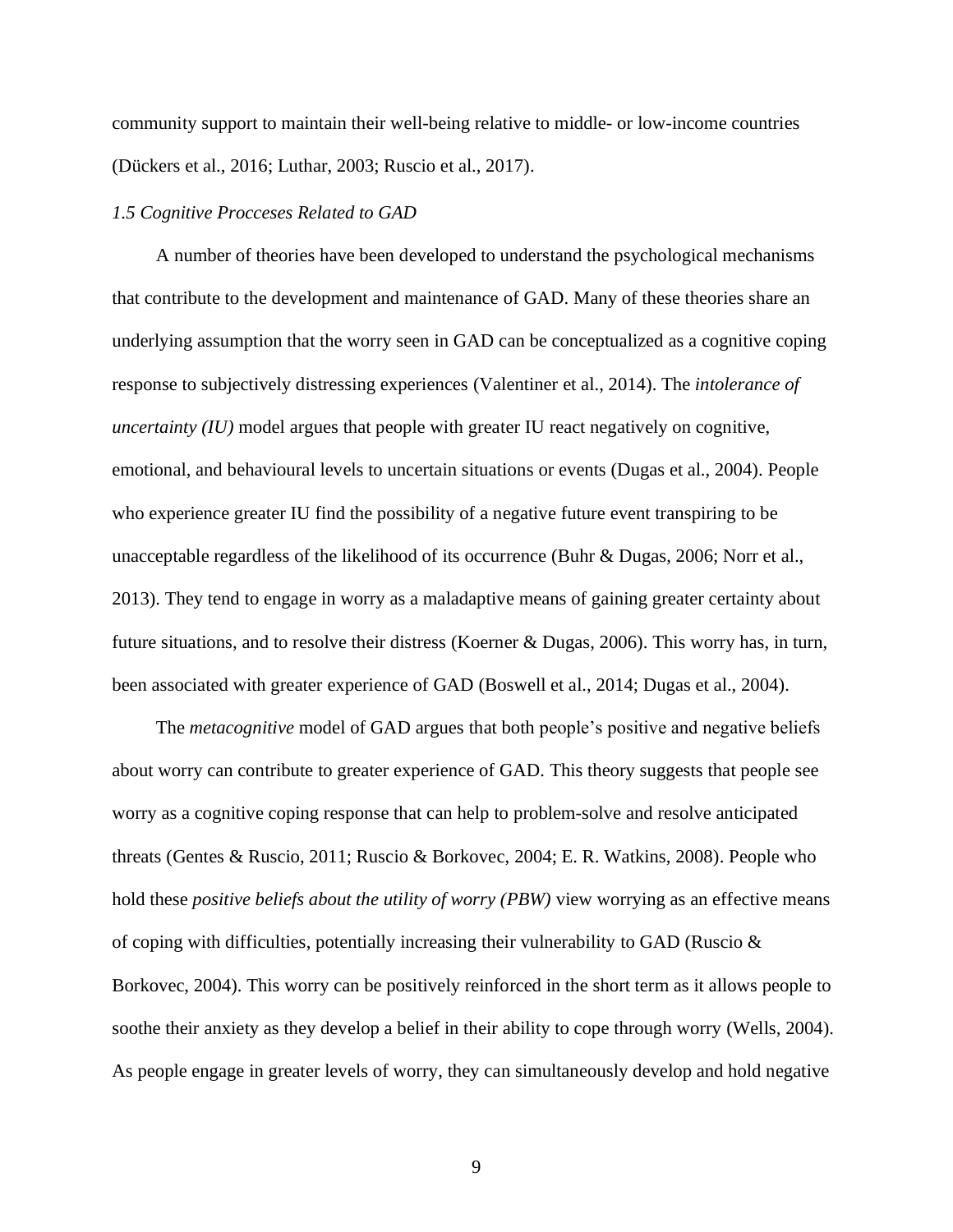appraisals of their worries - that their worrying is uncontrollable, dangerous, or that they are unable to cope with it (E. Watkins, 2004; Wells, 2005). These *negative beliefs about worry (NBW)* can contribute to strategies that are ineffective for reducing worry (e.g., reassurance seeking, avoidance of worry triggers, thought suppression; Wells, 2004). The failure of these strategies to reduce worry ultimately reinforces the belief that worrying is uncontrollable and dangerous, which in turn may exacerbate anxiety (Behar et al., 2009; Moffitt, Harrington, et al., 2007; Valentiner et al., 2014).

Finally, avoidance and acceptance-based models of GAD suggest that worrying may be employed as a means of avoiding or modulating unwanted emotional experiences or internal sensations (Behar et al., 2009; Mennin et al., 2002). The evasion of emotional experiences is known as *experiential avoidance (EA)*, and is also commonly seen in GAD (Chawla & Ostafin, 2007). It has been suggested that people with GAD are more emotionally hyperaroused, uncomfortable with their intense emotional experiences, and utilize worry to minimize, control, or inappropriately express these emotions (Mennin, 2005). Similarly, acceptance-based conceptualizations of GAD highlight that people can find emotions threatening, and are motivated to escape these experiences through avoidance behaviours, and thoughts that enable avoidance (i.e., worry; Roemer & Orsillo, 2005). Regardless of the model, EA contributes to greater experience of GAD in part because the cognitve act of worrying prevents the experiencing of somatic sensations and emotional processing of fear needed for individuals to habituate to and move past feared situations (Behar et al., 2009; Borkovec et al., 2004).

### <span id="page-15-0"></span>*1.6 Links Between PRD and Cognitive Processes of GAD*

Several aspects of the experience of PRD may exacerbate cognitive processes related to GAD. Although previously untested, we propose that there may be links between PRD and these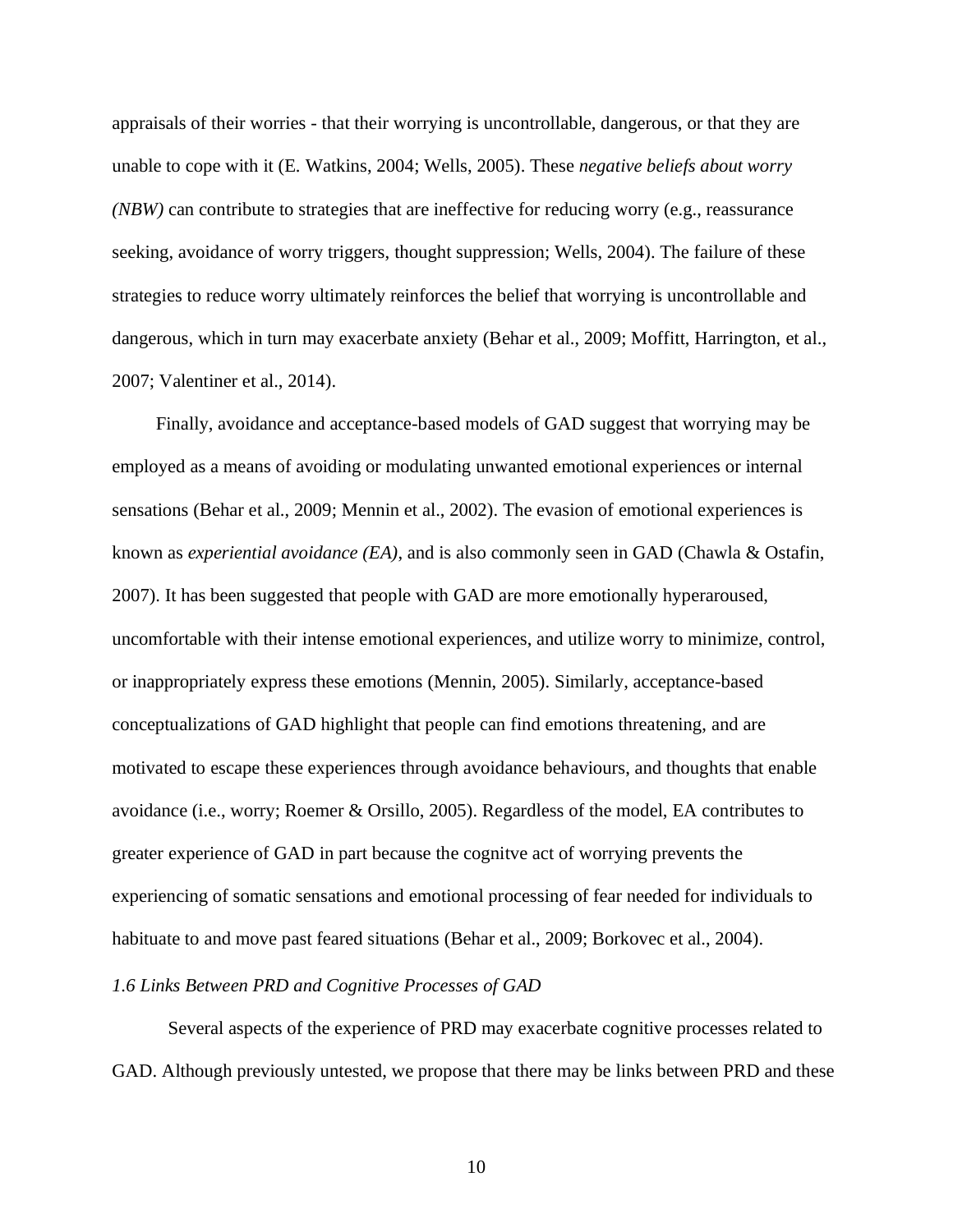processes. Consistent with recent longitudinal evidence (Smith et al., 2020), we believe that PRD may be impacting people's experience of mental illness, specifically the extent to which they experience anxiety and engage in thinking styles that contribute to anxiety. Experimental research has found that participants experience greater IU when the potential negative consequences of a situation are highlighted to them, or the uncertainty of a situation is made more salient (Ladouceur et al., 2000; Mosca et al., 2016). Accordingly, greater experience of PRD may increase IU, as the feelings of deprivation highlight the negative consequence of being at an unfair disadvantage in society, and may bring focus to uncertainty, such as surrounding the exact reasons why others are seemingly better off, or how to change one's relative standing. Moreover, negative experiences such as feeling deprived and resentful can contribute to people worrying (Beshai, Mishra, Mishra, et al., 2017; Lewis et al., 2017). Although previously untested, we suggest that PRD may relate to meta-beliefs about this worry. Specifically, we hypothesize that people's positive beliefs about this worry may increase as they think it will help them resolve the negative situation. Similarly, people's negative beliefs about this worry may increase as they perceive worry as uncontrollable or dangerous. Finally, negative affect in the form of resentment, anger, and dissatisfaction may also relate to EA. That is, people may feel motivated to avoid such unpleasant emotional experiences, and thus increasingly engage in EA. Taken together, we believe that PRD will relate to greater experience of these cognitive processes, which will in turn relate to greater anxious symptomology.

# <span id="page-16-0"></span>*1.7 Psychosocial Correlates of GAD*

Although our focus is on cognitive processes that contribute to the experience of GAD, there are other psychological and social factors that may partly account for the experience of GAD. Firstly, lower self-efficacy (less confidence in one's abilities to succeed at a given task or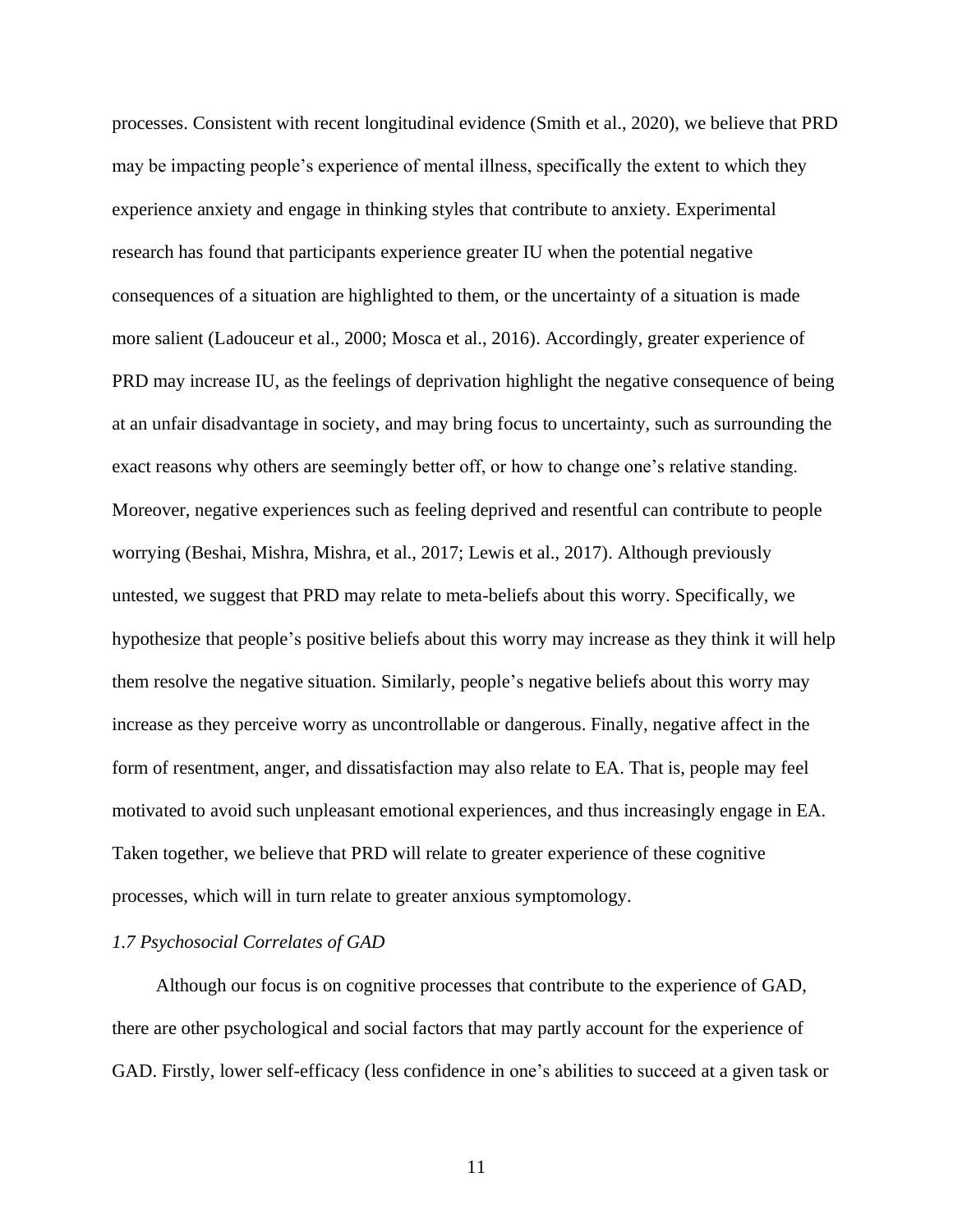achieve a goal) and poorer self-esteem (lower feelings of self-worth), have been associated with higher levels of GAD symptomology (Blanco et al., 2014; Muris, 2002; Sowislo & Orth, 2013; Stanley et al., 2002). Similarly, GAD is highly comorbid with the experience of major depressive episodes and major depressive disorder (MDD), with lifetime comorbidity estimates suggesting that 46% of individuals with GAD will experience MDD (Ruscio  $\&$  Khazanov, 2017). While some of this comorbidity stems from overlap of diagnostic criteria, research shows that the comorbidity is in part due to shared vulnerability with associated psychosocial risk factors such as having less education and being unemployed (among other factors), and from shared personality characteristics (Zbozinek et al., 2012; Ruscio & Khazanov, 2017). Key personality characteristics that are often shared among those with GAD and depression include neuroticism or negative affectivity (Brown & Barlow, 2010). These traits reflect a tendency to experience negative affect to threat, frustration, or loss (Lahey, 2009).

# <span id="page-17-0"></span>*1.8 Present Research*

We propose that the tendency to feel relatively deprived compared to similar others may predispose people into engaging in problematic thinking, resulting in exacerbated GAD symptoms. In Study 1, we (a) explore associations between PRD and GAD in a previously collected multi-national sample; and (b) assess if IU, PBW, and/or NBW mediate the relationship between PRD and GAD symptoms. In Study 2, we replicate the analyses from Study 1 in a pre-registered US sample, with the addition of EA as a fourth potential mediator of associations between PRD and GAD.

Consistent with the literature reviewed and our reasoning above, we predicted that all four cognitive mechanisms (IU, PBW, NBW, and EA) would mediate associations of PRD and GAD. We also explored if expected associations between PRD and GAD would hold adjusting for a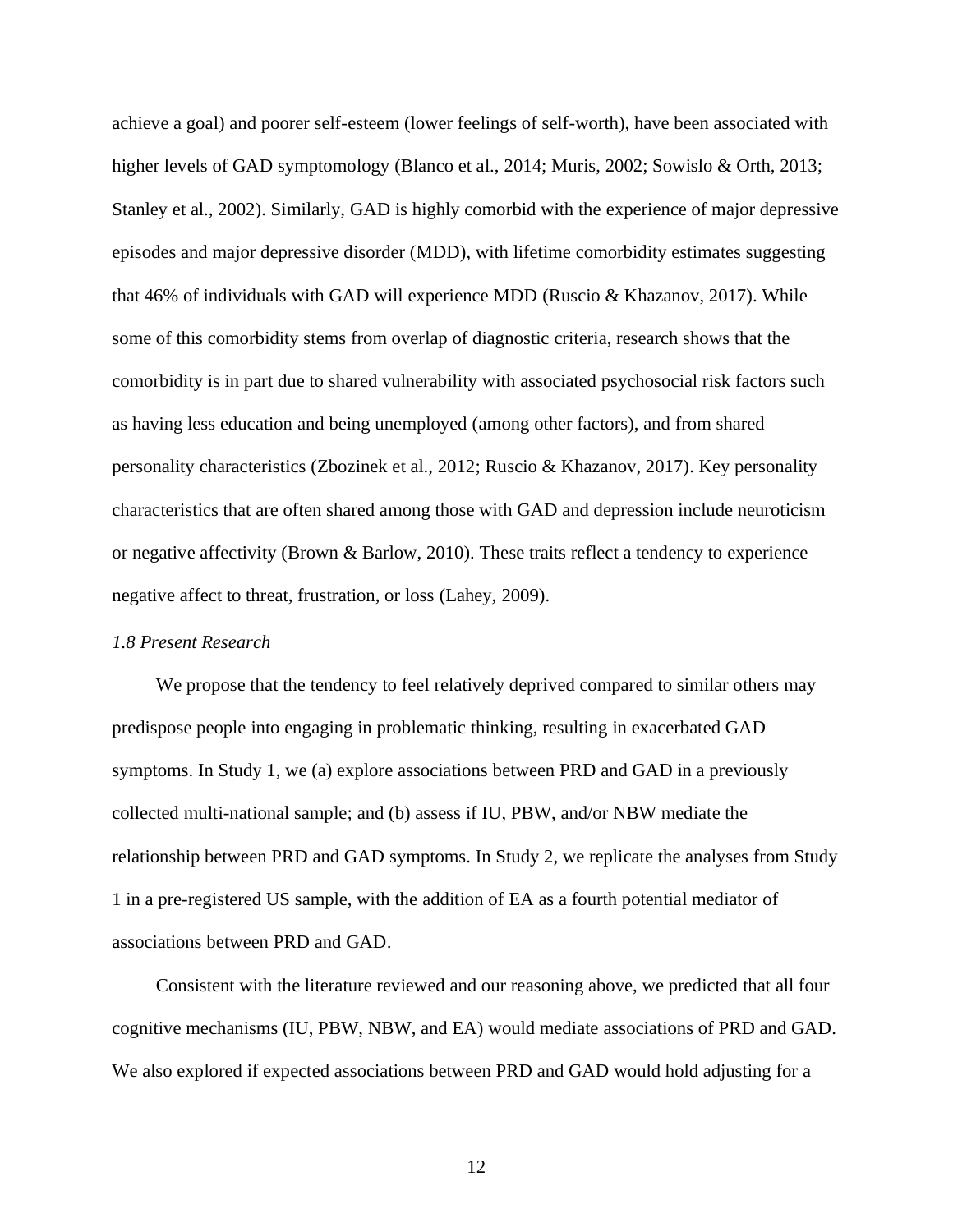variety of background, socio-economic, self-concept, and mood variables. We included sex, age, education, and household income, as these have been shown to associate with GAD (Grant et al., 2009; Moffitt, Caspi, et al., 2007; Ruscio et al., 2017). We also included elements of selfconcept, including self-efficacy (Study 1) and self-esteem (Study 2) because they are important predictors of psychopathology symptoms, including GAD. A measure of perceived SES (Study 2) was included as lower perceived SES has been related to lower life satisfaction, and poorer mental health outcomes (Schneider, 2019). Finally, a measure of depression (Study 2) was also included as it has been related to both GAD and PRD (Beshai, Mishra, Meadows, et al., 2017; Kessler et al., 2008).

By testing these relationships across two studies we hope to provide initial evidence of whether the experience of personal deprivation consistently relates to the experience of GAD symptoms and how this may occur (see Nadler et al., 2020). As we argue that PRD may act as a potential risk factor for the development of GAD as a result of societal inequality, we have elected to capture community samples, rather than exclusively clinical participants, to explore whether these relationships may exist among the general population.

#### <span id="page-18-0"></span>**Chapter 2: Study 1**

#### <span id="page-18-1"></span>*2.1. Methods*

Prior to conducting the present research, the study procedure was reviewed and approved by the University of Regina's Research Ethics Board.

### <span id="page-18-2"></span>*2.1.1 Participants*

Study 1 participants (*n =* 748) were based on an existing dataset (see Beshai, Mishra, Meadows, et al., 2017) previously recruited through CrowdFlower, an online crowdsourcing platform (Goodman et al., 2013). CrowdFlower has been used in previous mental health research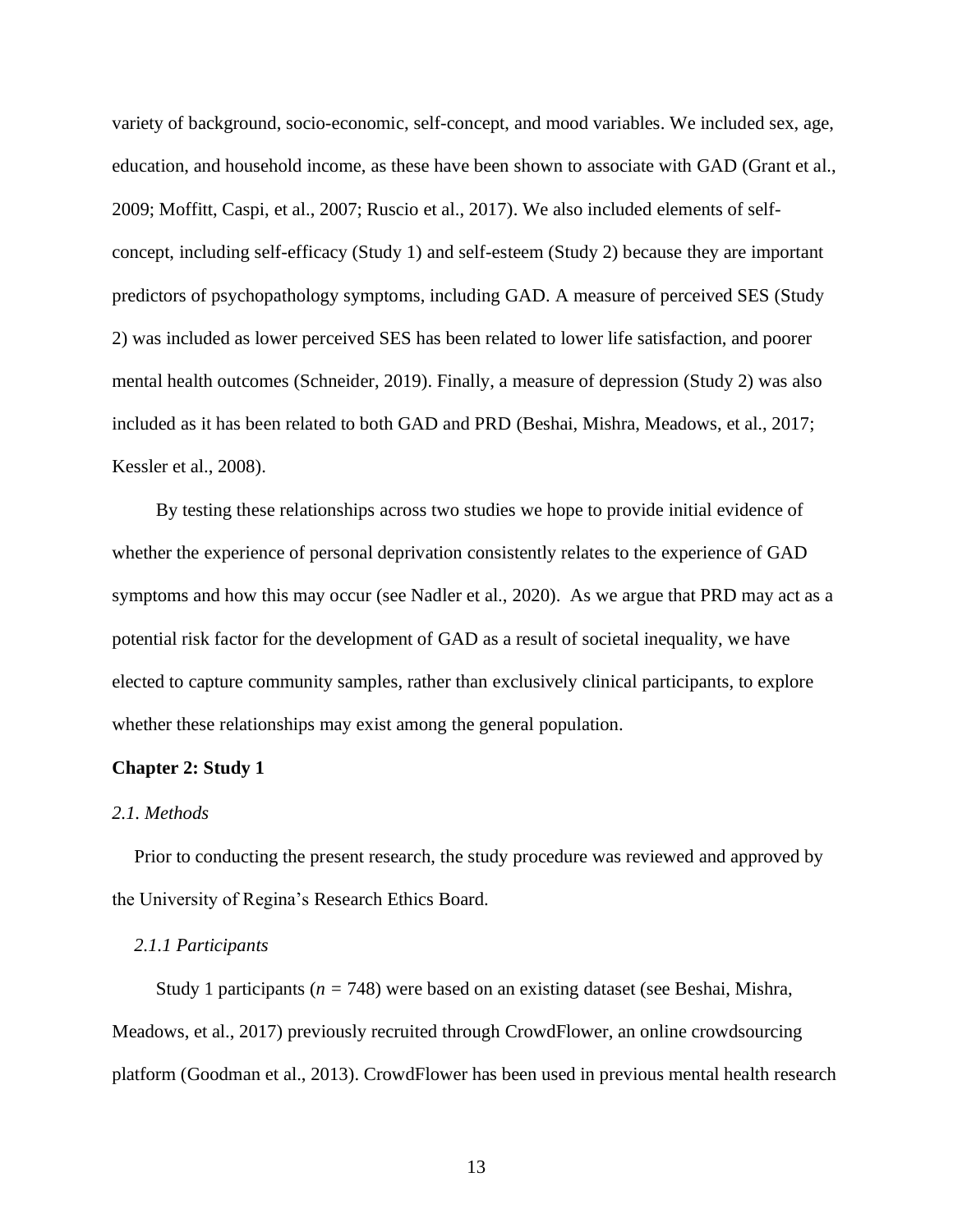to provide reliable and valid data (Beshai, Mishra, Meadows, et al., 2017; Mishra & Carleton, 2015). Participants primarily resided in the U.S., as well as in Canada, New Zealand, Australia, and the U.K. We excluded participants under 18 years of age (*n =* 2) and those that failed an attention check in which they were asked to provide a specific answer to a multiple-choice question ( $n = 158$ ). This yielded a final sample of 588 participants whose demographic characteristics are roughly representative of the general U.S. adult population *(M*<sub>age</sub> = 39.3 years [range 18 to 62 years old]; median household income  $=$  US\$40,000-\$50,000), with a slightly greater proportion of women (57.6% women) and individuals having completed a university degree (52.4% completed university, college or higher education; (U.S. Census Bureau, 2018).

### <span id="page-19-0"></span>*2.1.2 Procedure and materials*

Participants provided consent for an online study on "Personality and Mental Health," and completed the following measures in random order, with questions within each measure also randomized. All measures were completed with higher numbers indicating greater experience of the construct. See Appendix A for full study materials.

*Personal relative deprivation (PRD).* Participants' subjective experience of deprivation was assessed using a 5-item measure ( $\alpha = 0.83$ ; PRDS-R; Callan, Shead, & Olson, 2011). This measure evaluates feelings of deprivation, resentment, and dissatisfaction associated with comparing oneself to similar others (e.g., "I feel dissatisfied with what I have compared to what other people like me have") from 1 "strongly disagree" to 7 "strongly agree." It shows strong reliability and validity when used in similar populations and on similar platforms (see Mishra & Meadows, 2018).

*Intolerance of uncertainty (IU).* The 12-item IUS-12 ( $\alpha$  = 0.91) assesses acceptance and reaction to the possibility of being exposed to ambiguous events (Carleton et al., 2007; Laugesen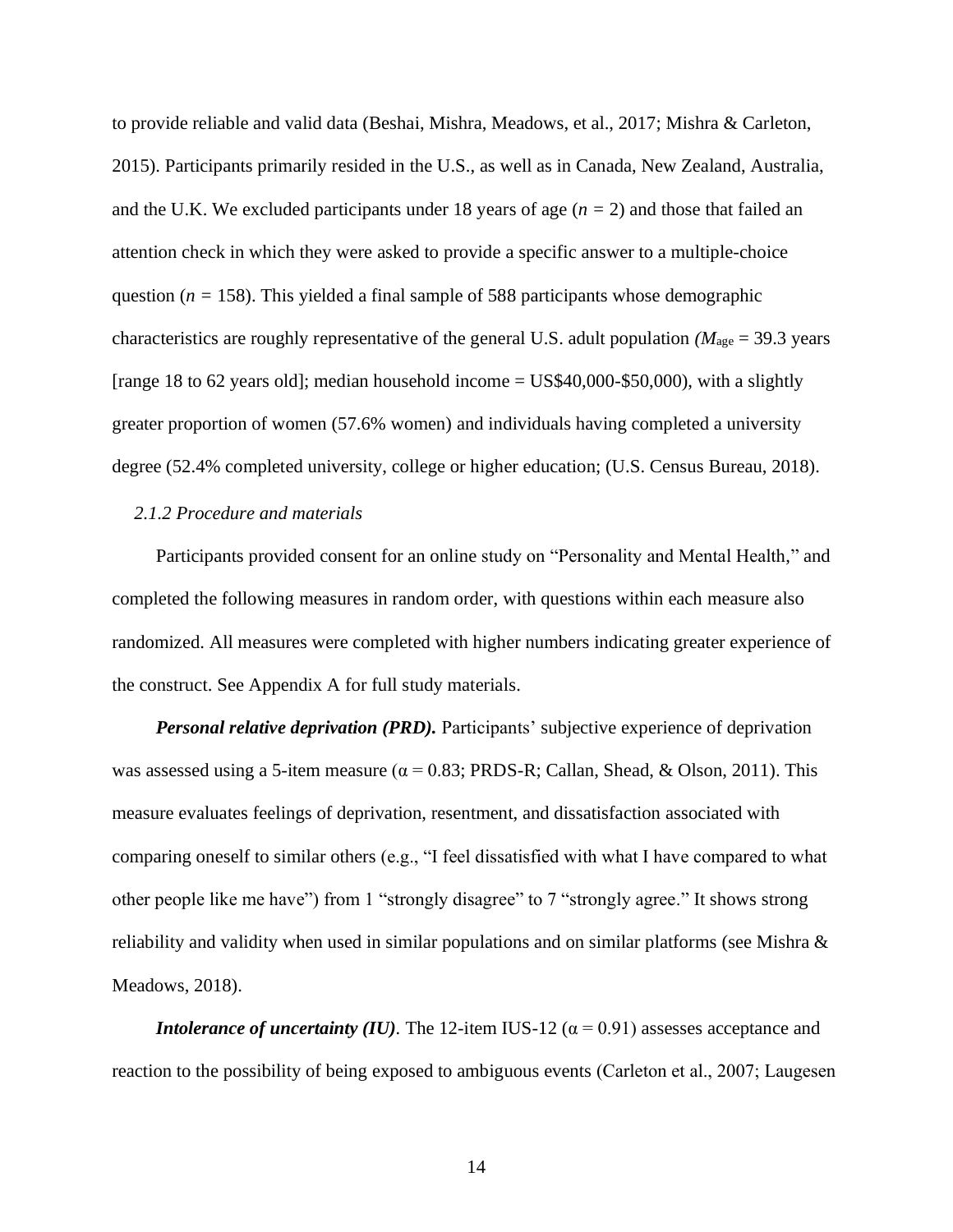et al., 2003). Participants indicated how much they agreed that each statement is characteristic of their experience (e.g., "It frustrates me not having all the information I need") from 1 "not at all characteristic of me" to 5 "entirely characteristic of me." The IUS-12 has shown strong validity and internal consistency when used with non-clinical, community samples (Carleton et al., 2012).

*Positive beliefs about worry (PBW).* A 6-item subscale ( $\alpha$  = 0.91) of the Metacognitions Questionnaire-30 (MCQ-30; Wells & Cartwright-Hatton, 2004) was used to evaluate one's belief in the benefit of worry for solving one's problems (e.g., "Worrying helps me to avoid problems in the future") from 1 "do not agree" to 4 "agree very much.". The MCQ-30, and its subscales, have shown good reliability and validity when used in American community samples (Fergus & Bardeen, 2017; Spada et al., 2008).

*Negative beliefs about worry (NBW).* Another 6-item subscale ( $\alpha$  = 0.90) of the MCQ-30 was used to assess unfavorable beliefs about worrying thoughts, like the uncontrollability or dangerousness of worries (e.g., "My worrying is dangerous for me"; Wells & Cartwright-Hatton, 2004) using the same scale as PBW.

*Generalized anxiety disorder symptoms (GAD).* The 7-item GAD-7 ( $\alpha$  = 0.92) assesses presence and severity of symptoms of GAD in accordance with the Diagnostic and Statistical Manual 4<sup>th</sup> Edition (DSM-IV; American Psychological Association, 2013; Spitzer, Kroenke, Williams, & Löwe, 2006), and has been validated for use in non-clinical populations (Löwe et al., 2017). Participants ranked the frequency with which they experienced symptoms (e.g., "Feeling nervous, anxious or on edge") from 0 "not at all" to 3 "nearly every day." The GAD-7 provides clinical cut-off scores in which scores between 5 and 9, 10 and 14, and 15 or more suggest mild, moderate, and severe symptoms of GAD, respectively (Spitzer et al., 2006).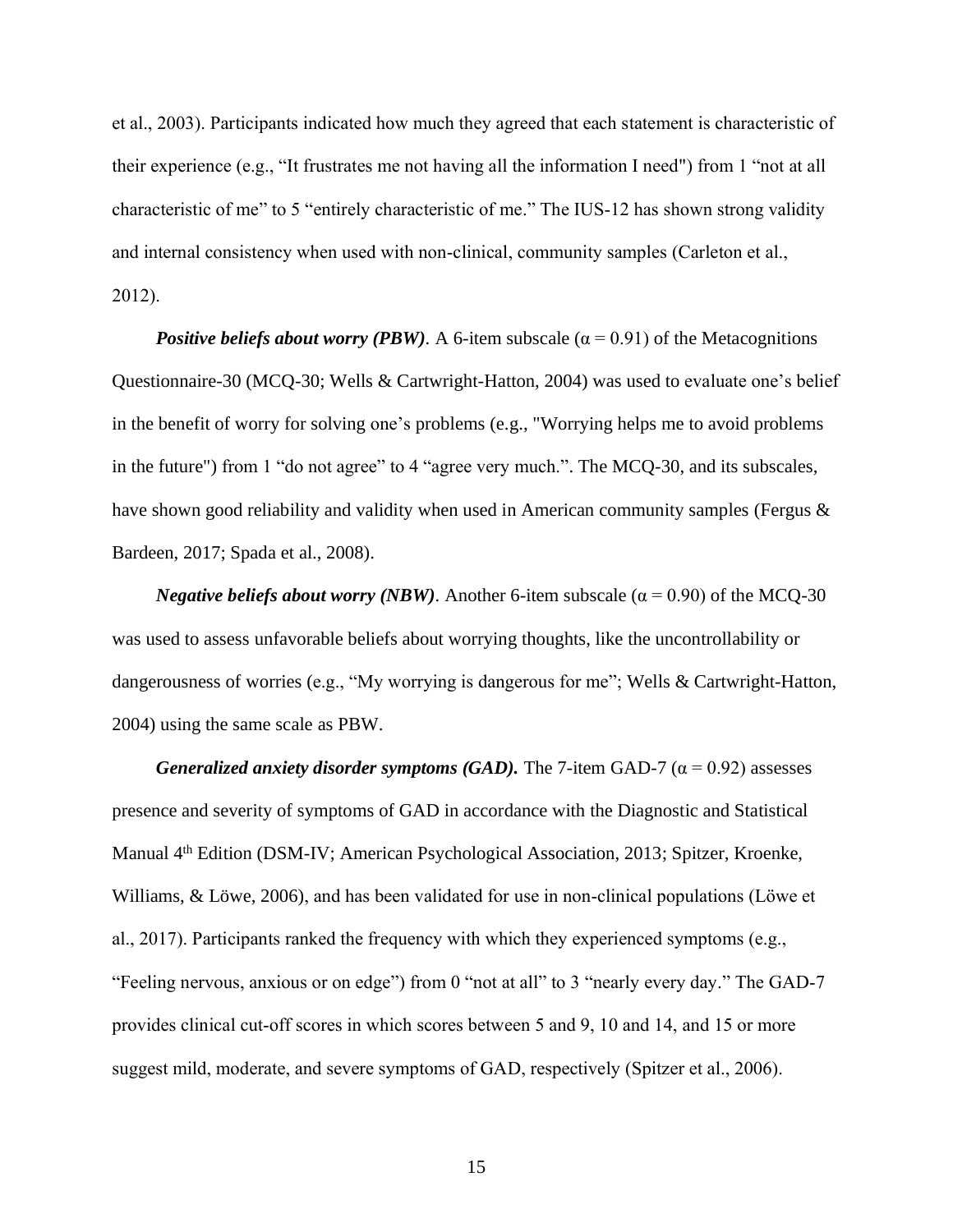*Self-efficacy (SEF)*. Participants' perception of their ability to achieve outcomes despite difficulties was measured using the 8-item ( $\alpha$  = .94) New General Self-efficacy Scale (e.g., "Even when things are tough, I can perform quite well;" NGSES; Chen, Gully, & Eden, 2001). The NGSES places items on a 7 point scale from 1 "strongly disagree" to 7 "strongly agree" and has shown strong reliability and validity in a variety of samples (Chen et al., 2001; Scherbaum et al., 2006)

*Demographics*. Participants also answered questions about their sex, age, highest level of education, and household income, in addition to questions used for other research.

<span id="page-21-0"></span>*2.1.3 Analysis*

For all central analyses, participants' scores on multi-item scales (i.e., for PRD, IU, PBW, NBW, GAD, self-efficacy) were calculated by averaging their responses across items. As the proportion of missing data was low (all participants completed greater than 93% of items), average scores include participants with missing data points. Participants who failed to provide responses for single-item variables (e.g., demographic information, subjective SES), were removed from analyses only for tests requiring this data (e.g., for mediations including these variables as covariates).

Consistent with the goal of examining a community sample, average GAD scores of the entire sample were used for all main analyses. However, to better understand the range of GAD symptom severity, participants' scores on the GAD-7 were also summed and compared to clinical cut-offs outlined by Spitzer et al. (2006). Mean total GAD scores were in the mild range  $(M = 5.86, SD = 5.16)$ , with 29.3 %, 15.1% and 7.3% of the sample reporting mild, moderate and severe GAD symptoms respectively. This suggest that our sample experienced GAD symptoms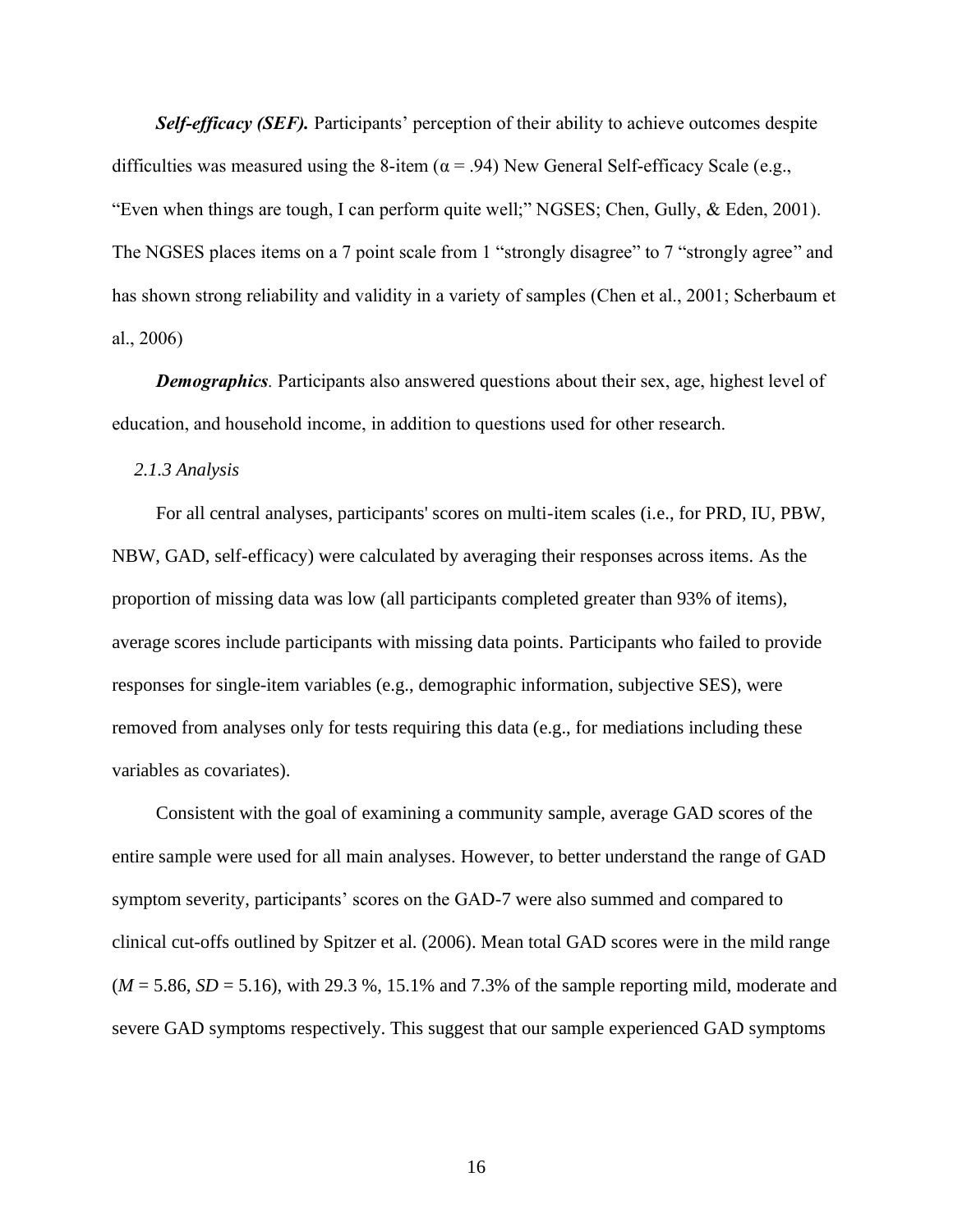in line with, or slightly more than the general population (Löwe et al., 2017; Spitzer et al., 2006; Valentiner et al., 2014).

We used a parallel, simultaneous mediation model to evaluate whether the cognitive predictors of GAD would mediate any relationship between PRD and GAD. Mediation analysis is a statistical method that can be used to help explain the process of how a predictor variable may transmit its effect through one or more intermediary variables on an outcome variable. Mediation provides information on both the direct, and indirect effect of the predictor variable on the outcome variable. The direct effect is a measure of the possible change in the outcome variable, given a one unit change in the predictor variable. The indirect effect is the measure of the possible change in the outcome variable, given a one unit change in the predictor variable, as a result of the effect of the predictor variable on the mediating variable (Hayes, 2018). In a multiple parallel mediation model, the indirect effect of multiple mediators is estimated while holding the other proposed mediators' effects constant. While our ability to determine causality is limited by our study design, this analysis can be used to test for relationships among variables in correlational designs (Hayes, 2018).

To conduct our mediation analysis, we followed a multiple-mediation percentile bootstrapping procedure with 5,000 resamples and a 95% confidence interval to simultaneously examine if cognitive processes accounted for significant indirect variance in the relation between PRD and GAD symptoms (Hayes, 2018; Preacher & Hayes, 2008, PROCESS v3.3, model 4). As this was a first test of the potential relationships among all of our variables, and we did not have strong theoretical reasons to support a more complex model, we evaluated the effect of each variable simultaneously, rather than proposing a potentially more intricate relationship among them. For the purposes of interpretation, mediation is said to have occurred if there was a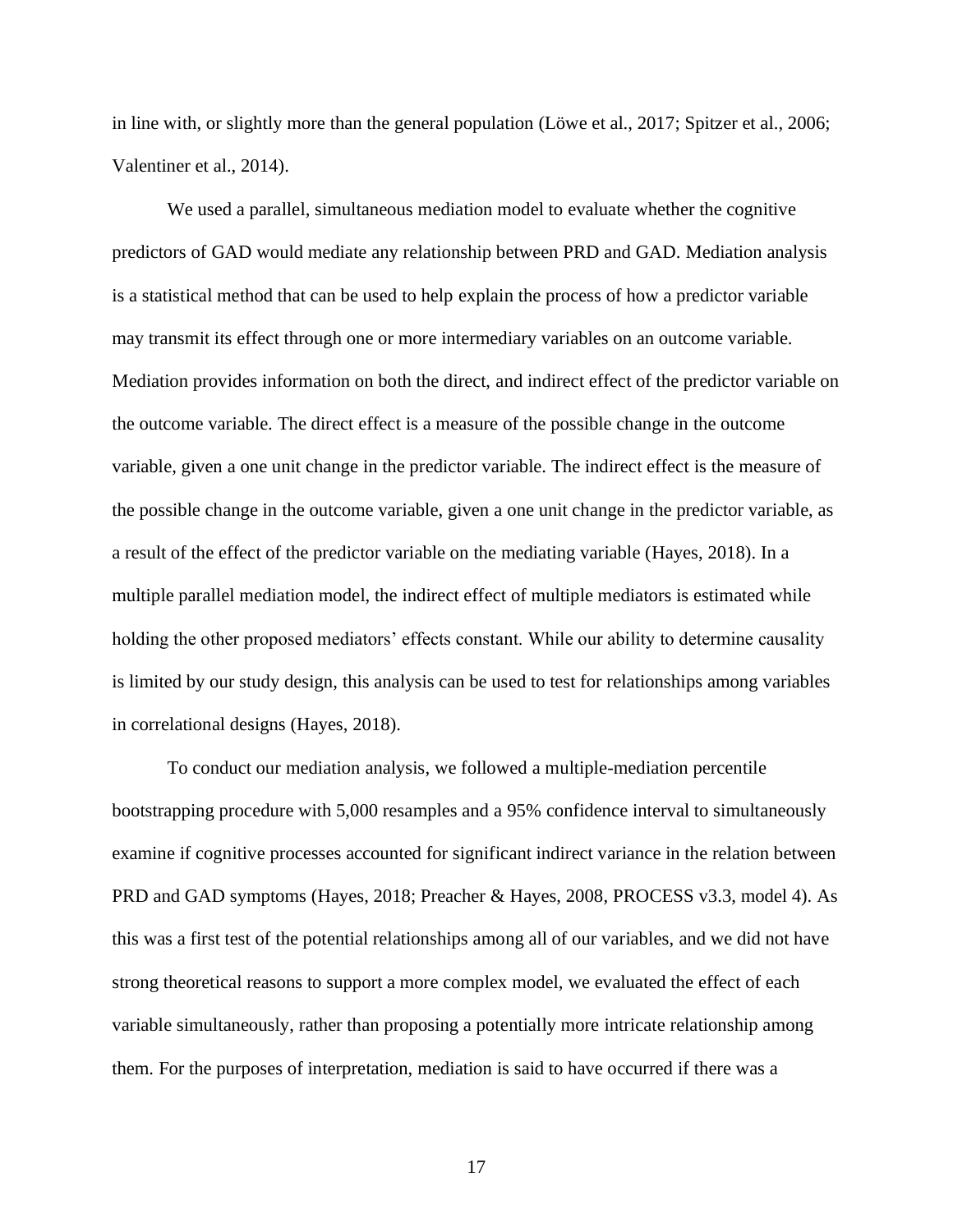significant indirect effect of PRD on GAD through a mediator, as indirect effects can occur in the absence of a total effect (Hayes, 2018; Zhao et al., 2010). Furthermore, given that indirect effects can exist independent of a total effect, and in line with recent literature, we will discuss our results in terms of the evidence for "indirect" or "direct" effects, in lieu of using "partial" or "full" mediation (Hayes, 2018).

#### <span id="page-23-0"></span>*2.2 Results and Discussion*

# <span id="page-23-1"></span>*2.2.1 Correlations*

We first examined zero-order correlations among the main study variables (see Table 1). The tendency to experience PRD was positively correlated with more severe GAD symptoms (*r*  $= .466$ ,  $p < .001$ ). Furthermore, PRD was positively correlated with all three mediating variables (IU, PBW, NBW; all  $rs > .20$ ,  $ps < .001$ ), and these mediating variables were positively related with each other and GAD symptoms (all  $rs > .36$ ,  $ps < .001$ ).

| <b>Table 1:</b> Means, standard deviations, and correlations among main variables, Study 1 |                                                                                                                                                                                                                                                                                                                                    |            |           |            |                 |           |
|--------------------------------------------------------------------------------------------|------------------------------------------------------------------------------------------------------------------------------------------------------------------------------------------------------------------------------------------------------------------------------------------------------------------------------------|------------|-----------|------------|-----------------|-----------|
|                                                                                            | M(SD)                                                                                                                                                                                                                                                                                                                              | <b>PRD</b> | IU        | <b>PBW</b> | NBW             | GAD       |
| <b>PRD</b>                                                                                 | 3.58(1.20)                                                                                                                                                                                                                                                                                                                         |            |           |            |                 |           |
| IU                                                                                         | 2.84(0.80)                                                                                                                                                                                                                                                                                                                         | $.476***$  |           |            |                 |           |
| <b>PBW</b>                                                                                 | 1.74(0.67)                                                                                                                                                                                                                                                                                                                         | $.201***$  | $.401***$ | -          |                 |           |
| <b>NBW</b>                                                                                 | 2.07(0.81)                                                                                                                                                                                                                                                                                                                         | $.424***$  | $.681***$ | $.381***$  | $\qquad \qquad$ |           |
| GAD                                                                                        | 1.84(0.74)                                                                                                                                                                                                                                                                                                                         | $.466***$  | $.611***$ | $.364***$  | .741***         |           |
| <b>SEF</b>                                                                                 | 5.04(1.06)                                                                                                                                                                                                                                                                                                                         | $-.550***$ | $-420***$ | $-.114***$ | $-0.445***$     | $-464***$ |
|                                                                                            | $\mathbf{A}$ $\mathbf{A}$ $\mathbf{A}$ $\mathbf{A}$ $\mathbf{A}$ $\mathbf{A}$ $\mathbf{A}$ $\mathbf{A}$ $\mathbf{A}$ $\mathbf{A}$ $\mathbf{A}$ $\mathbf{A}$ $\mathbf{A}$ $\mathbf{A}$ $\mathbf{A}$ $\mathbf{A}$ $\mathbf{A}$ $\mathbf{A}$ $\mathbf{A}$ $\mathbf{A}$ $\mathbf{A}$ $\mathbf{A}$ $\mathbf{A}$ $\mathbf{A}$ $\mathbf{$ |            |           |            |                 |           |

Note: \*\*\**p* < .001

 $PRD =$  personal relative deprivation,  $IU =$  intolerance of uncertainty,  $PBW =$  positive beliefs about worry,  $NBW=negative$  beliefs about worry,  $GAD =$  generalized anxiety disorder symptoms,  $SEF = self\text{-efficacy}$ .

#### <span id="page-23-2"></span>*2.2.2 Mediation*

To explain the association of PRD and GAD, we conducted a simultaneous mediation analysis using PRD as the predictor variable, IU, PBW, and NBW as mediators, and GAD as the outcome variable. Based on the results of our correlation analysis and conceptual rationale, we assumed that there was a linear relationship among variables. Additionally, given the sample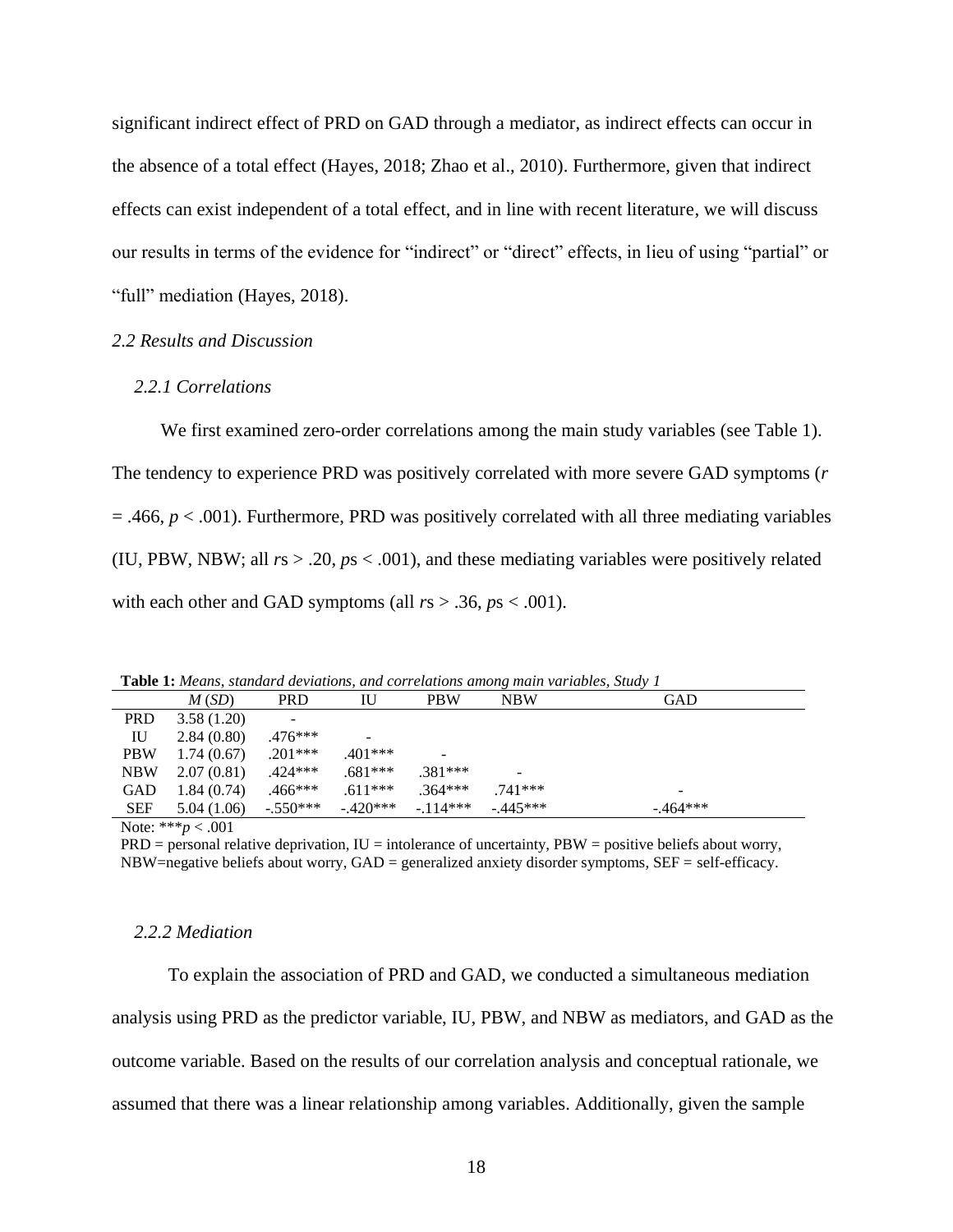size, the variables were found to be sufficiently normally distributed for the proposed mediation tests (see Appendix B; Hayes, 2018; H.-Y. Kim, 2013). Based on multicollinearity tests we determined that the mediators could be considered independent of one another (see Appendix B). Our mediation analysis revealed that specific indirect effects of IU, PBW, and NBW, all significantly mediated the effect of PRD on experience of GAD symptoms (see Fig. 1). The total and direct effects of PRD on GAD were also significant. Post-hoc contrasts showed the specific indirect effect of NBW was significantly greater than IU,  $b = .110$ , CI [.065, .159], which was in turn significantly greater than PBW,  $b = .029$ , CI [.003, .056].



**Figure 1.** Mediation model of indirect effects of intolerance of uncertainty (IU), positive beliefs about worry (PBW), and negative beliefs about worry (NBW) on the relationship between personal relative deprivation (PRD) and symptoms of generalized anxiety disorder (GAD), Study 1. Values depict unstandardized regression coefficients, [95% confidence intervals]. \* p < .05; \*\* p < .01

In secondary analyses we examined the robustness of the above mediating model by first including sex, age, education, and household income as covariates. All pathways through the mediators remained significant with these factors included, as did the direct pathway of PRD on experience of GAD symptoms (see Appendix C for full model). Next, we included self-efficacy as the main control variable in the mediation model. This analysis again revealed significant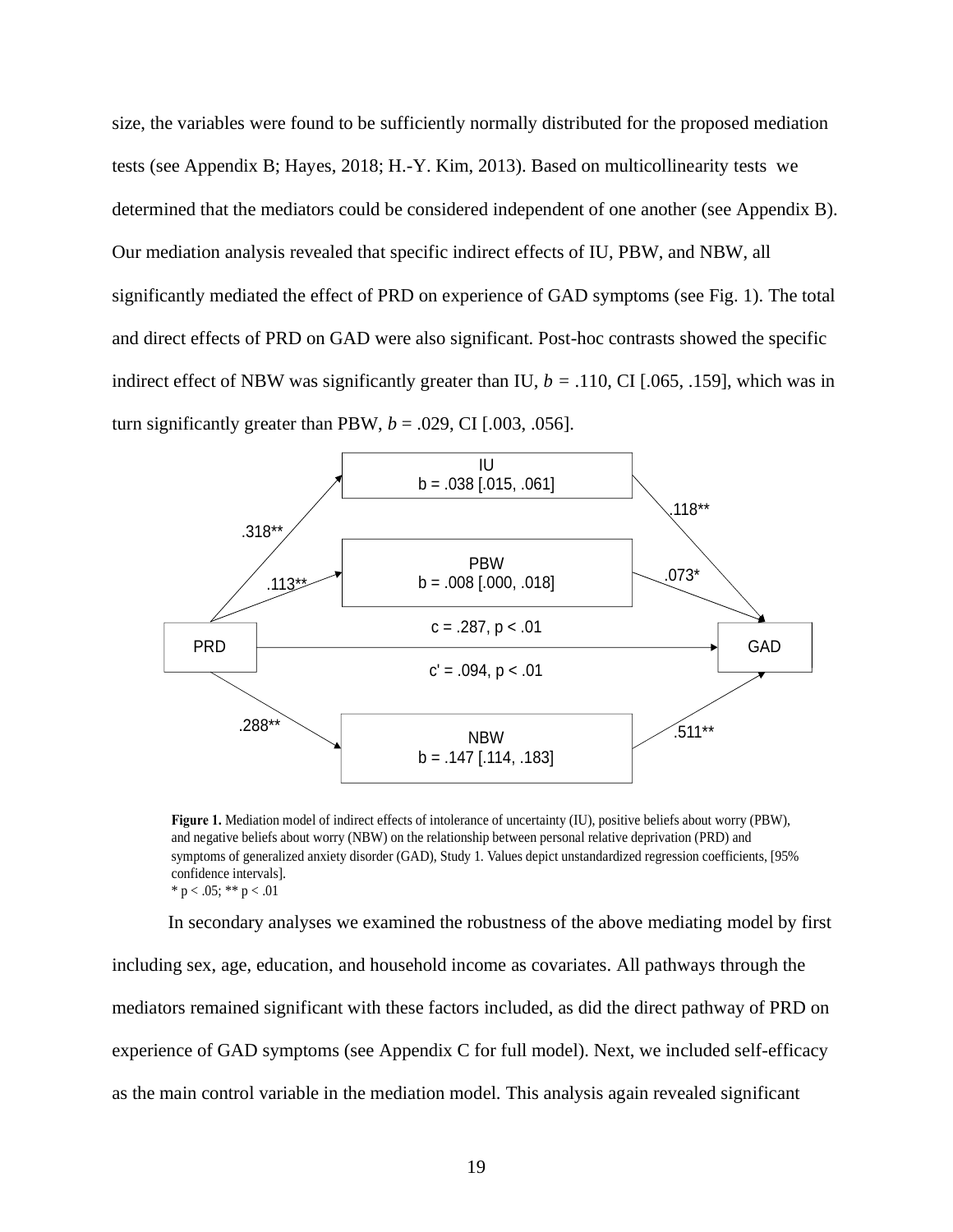indirect effects of all mediators: IU, *b* = .025 [.008, .045]; PBW, *b* = .010, CI [.001, 020]; NBW,  $b = 0.085$ , CI [.055, .119]; with IU and NBW showing smaller indirect effects with the inclusion of self-efficacy relative to the initial mediation model. The total,  $b = .260$ ,  $p < .001$ , and direct, *b* = .096, *p* < .001, effects of PRD on GAD remained significant.

# <span id="page-25-0"></span>*2.2.3 Study 1 Discussion*

The results of Study 1 provide preliminary and novel evidence that PRD may relate to the experience of GAD symptoms, and that this relationship may be in part explained by known cognitive predictors of GAD. Specifically, the positive association between PRD and GAD was partially explained by IU, PBW, and NBW, such that PRD related to higher IU, PBW, and NBW, which in turn related to greater symptoms of GAD. These results held when controlling for several sociodemographic variables, suggesting that the results are not only explained by objective indicators of status, such as education or income. Moreover, when controlling for selfefficacy, mediating variables showed less explanatory power, suggesting that an individual's perception of their ability to succeed despite difficulties may account for some variance in the experience of GAD symptoms otherwise explained by other model variables. The results of Study 1, however, are limited by the fact that we did not include a measure of perceived SES, a known predictor of mental health outcomes, nor mental health constructs related to anxiety such as self-esteem and depression. We address these limitations in Study 2.

#### <span id="page-25-1"></span>**Chapter 3: Study 2**

Study 2 sought to examine whether the pattern of findings observed in Study 1 would replicate in a separate, preregistered sample, and if a fourth proposed psychological mediator, experiential avoidance (EA), would explain the relation between the experience of PRD and GAD symptoms beyond the three mediators in Study 1.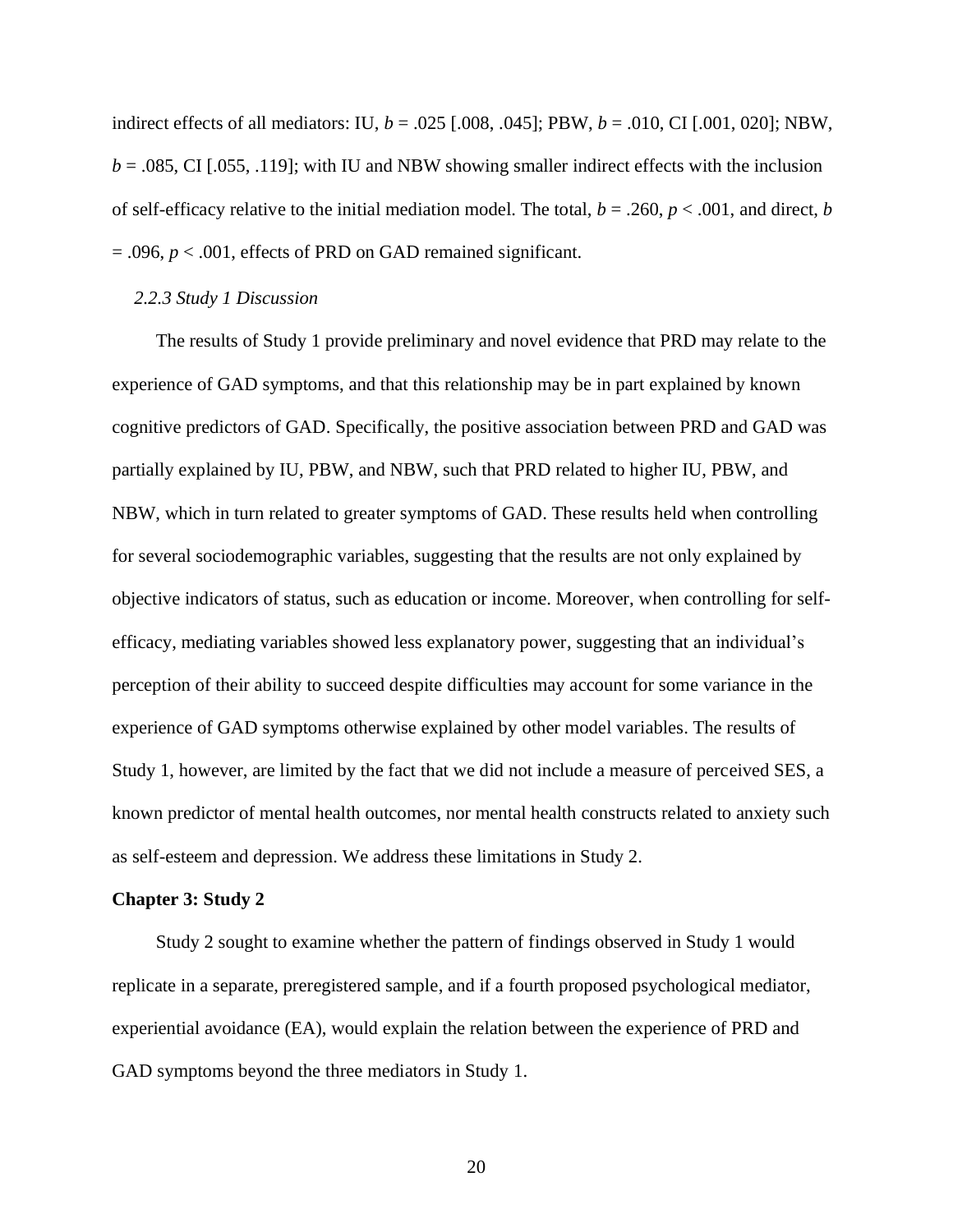To further test the robustness of our expected findings we also added three control measures: perceived SES; self-esteem, which has been related to lesser symptoms of mental illness; and self-report symptoms of depression, another mental disorder with which generalized anxiety is highly correlated (Ruscio et al., 2017).

# <span id="page-26-0"></span>*3.1. Methods*

Prior to conducting the present research, the study procedure was reviewed and approved by Memorial University's Interdisciplinary Committee on Ethics in Human Research (ICEHR Approval # 20192246-SC).

#### <span id="page-26-1"></span>*3.1.1 Participants*

Following our preregistration plan and with consideration to financial limitations we targeted a sample of  $n = 300$  in order to achieve roughly 80% power. The sample size was partly based on simulations done by Fritz & MacKinnon (2010) and the assumption that the indirect pathways in our mediation model would produce small to medium effects such as in Beshai, Mishra, Meadows et al. (2017). We recruited an online sample of 305 American residents through Prolific Academic's crowdsourcing platform, in order to better compare to other research in this area with primarily American samples. Prolific has been recognized as providing diverse, attentive samples of individuals who respond reasonably to study content, comparable to other crowdsourcing services (Peer et al., 2017). Participants consented to take part in a survey about "Societal Beliefs and Mental Health," and were compensated approximately \$1.00 U.S. We excluded participants according to the following pre-registered criteria: failing to complete 50% of all questions ( $n = 4$ ), taking less than 3 minutes to complete all study measures (e.g., to remove participants who "clicked-through"), or being under 18 years of age. The final sample included 301 participants ( $M<sub>age</sub> = 34.8$  years [range 18 to 75 years old]), of which 51.0%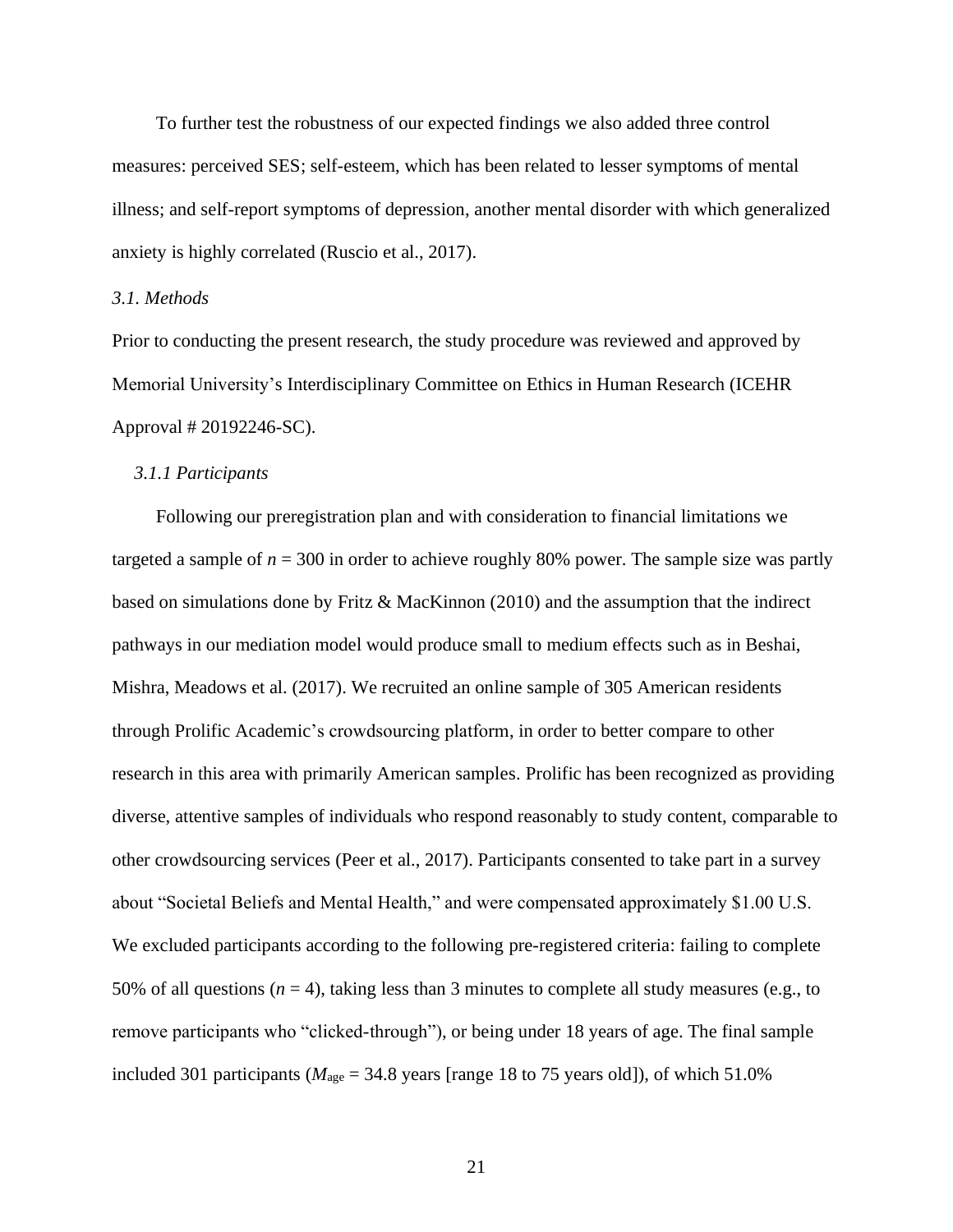identified as women, 79.7% identified as White, 50.5% completed an undergraduate degree or greater, with reported median income between US\$45,000-\$60,000.

### <span id="page-27-0"></span>*3.1.2 Procedure and materials*

Participants completed the same measures as in Study 1. PRD and perceived SES appeared in a randomized order, followed by the mediators in this order: PBW, IU, EA, NBW, or its reverse. After, participants completed measures of GAD symptomology and self-esteem, measures unrelated to the present study, and finally, demographic questions. All measures were completed with higher numbers indicating greater experience of the construct.

Measures showed good reliability with the current sample: Personal Relative Deprivation (PRD; 5-items;  $\alpha$  = .84); Generalized Anxiety Disorder (GAD; 7-items;  $\alpha$  = .93); Intolerance of Uncertainty (IU; 12-items;  $\alpha$  = .89); Positive Beliefs about Worry (PBW; 6-items;  $\alpha$  = .90); and Negative Beliefs About Worry (NBW; 6-items;  $\alpha$  = .95). While all instructions and item phrasing remained identical for all measures, some scales for these measures differed slightly in the scales used from Study 1 to Study 2 in order for the scales responses among mediators to remain as consistent as possible throughout Study 2. Specifically, the scales for measures of PBW and NBW changed from a 4-point to a 7-point scale, the scale for IU was changed from a 5-point to a 7-point scale. and the anchors changed for the measure of IU (see the Appendix D for all study materials). Clinical symptom scales (e.g., GAD-7 and PHQ-8) retained their original structure to accurately reflect diagnostic criteria and severity. Additional measures were as follows:

*Experiential avoidance (EA):* The Brief Experiential Avoidance Questionnaire (BEAQ) was used to assess the tendency to avoid one's internal experiences (i.e., thoughts, feelings) (Gámez et al., 2014). The 15-item questionnaire ( $\alpha$  = 0.86) assesses beliefs about behavioural avoidance, distress aversion and endurance, procrastination, and distraction (e.g., "I work hard to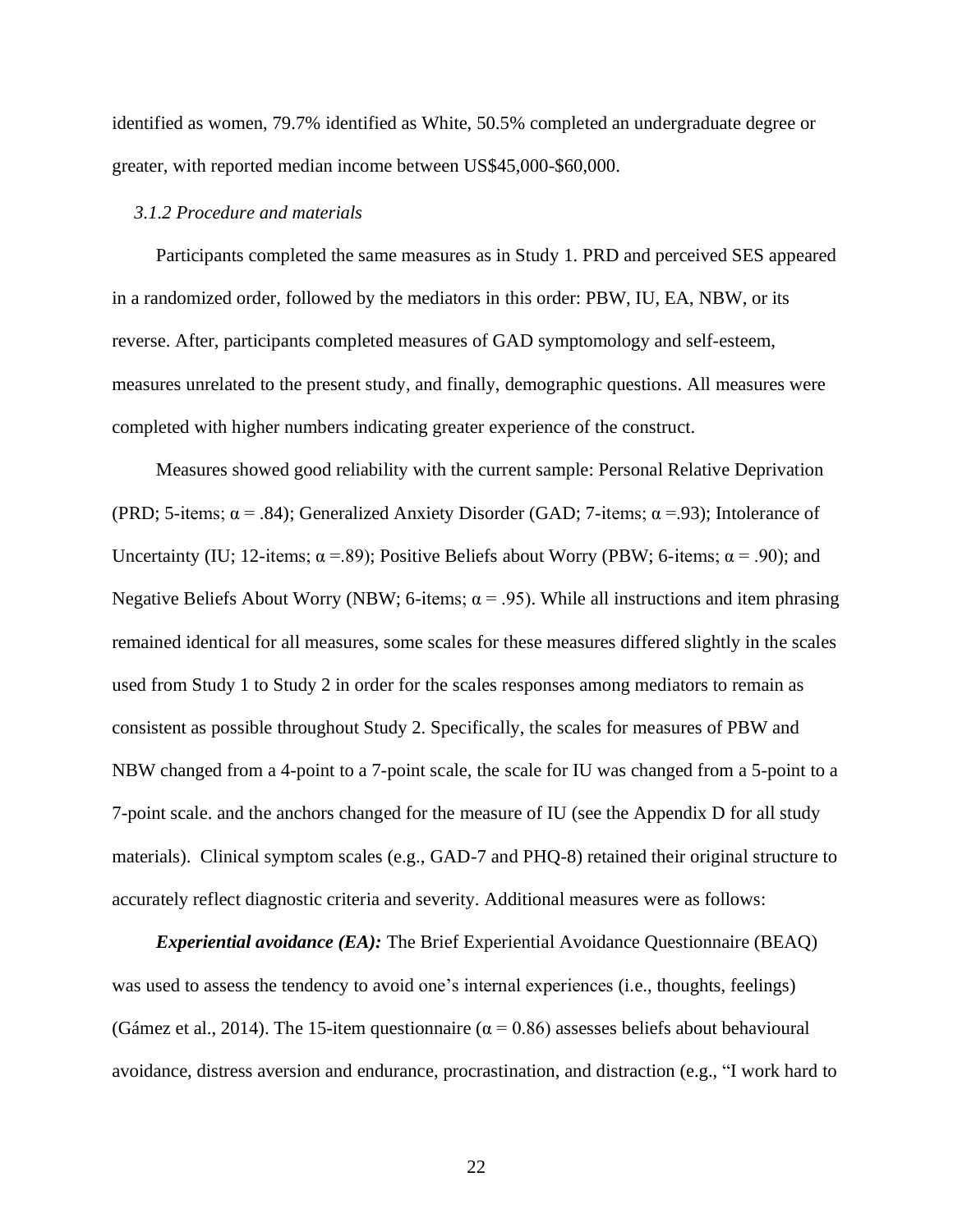keep out upsetting feelings"), on a 7-point scale from 1 "strongly disagree" to 7 "strongly agree." It has been validated in use in both clinical and non-clinical populations (Gámez et al., 2014).

*Perceived SES:* This widely used measure assesses participants' subjective view of their place in the social hierarchy, represented by a picture of a ladder (Adler et al., 2000; Operario et al., 2004). Participants placed themselves from 1 (lowest in the hierarchy) to 10 (highest in the hierarchy) on the ladder.

*Self-esteem (SE):* The 10-item Rosenberg measure ( $\alpha$  = 0.94) assesses one's general feelings and attitudes about themselves (e.g., "On the whole, I am satisfied with myself") on a scale from 1 "strongly disagree" to 7 "strongly agree.". It is one of the most widely used measures of self-esteem (Sinclair et al., 2010).

*Depressive symptoms:* The Patient Health Questionnaire – 8 (PHQ-8) is an eight-item measure that assesses presence and severity of major depressive disorder symptoms in accordance with DSM-5 criteria (e.g., "Little interest or pleasure in doing things") from on a scale from 0 "not at all" to 4 "nearly every day". The PHQ-8 is the shortened version of the PHQ-9, with a question about suicidality removed, chosen because we were unable to probe positive responses to this item. It has been validated as a reliable measure of depressive symptoms in the general population (Kroenke et al., 2009).

*Demographics:* Similar to Study 1, participants provided gender (rather than sex), age, education, and household income. Participants also indicated their ethnicity and provided additional background information for use in other research.

#### <span id="page-28-0"></span>*3.1.3 Analysis*

All analytical methods were the same as in Study 1. Again, as the proportion of missing data was low (one participant completed approximately 91% of items, and all others completed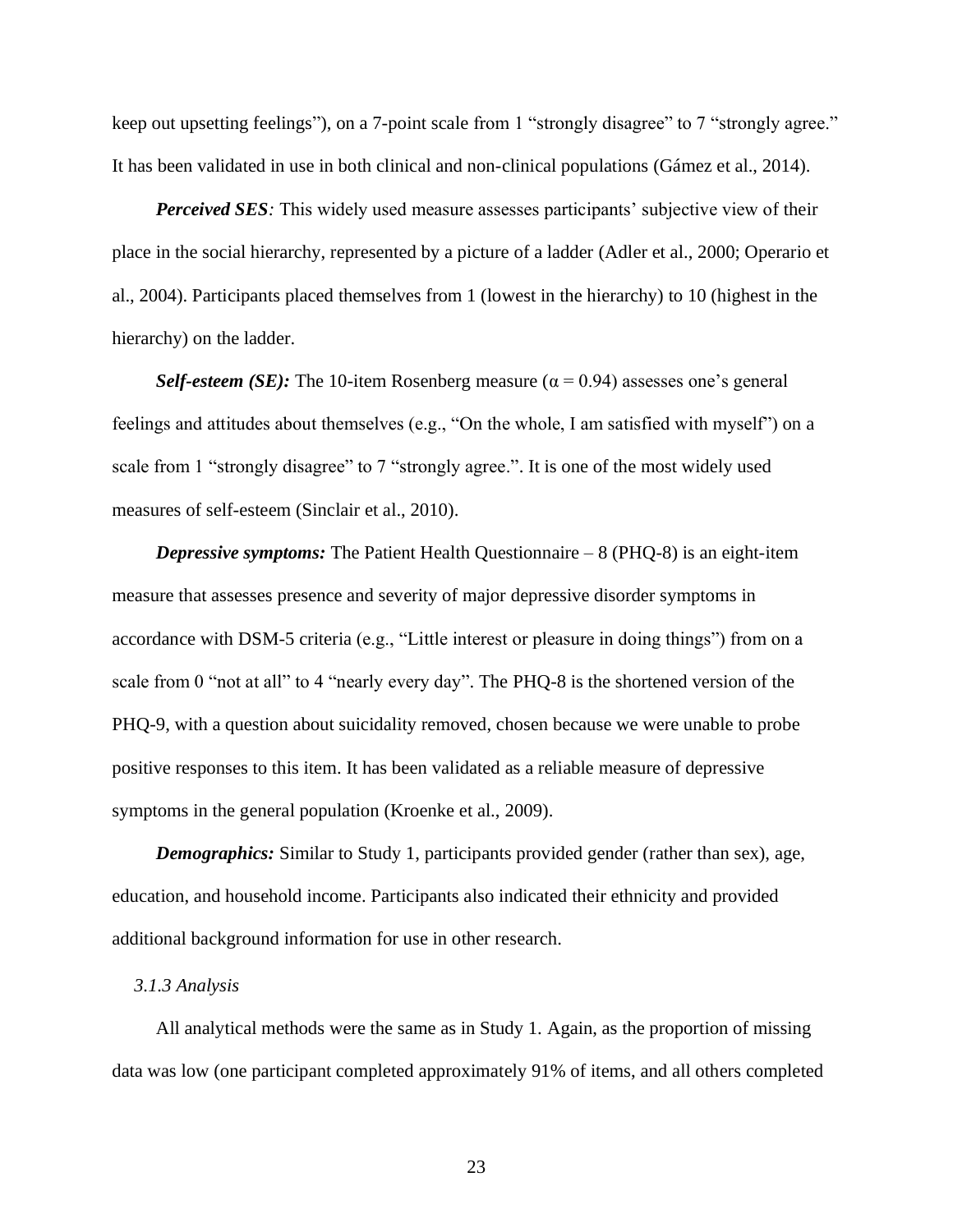greater than 98% of all items), participants' average scores on multi-item scales include missing data points. As in Study 1, we assumed our variables had a linear relationship, and found that they could be considered independent (see Appendix E). The GAD-7 showed small deviations from normality (H.-Y. Kim, 2013; see Appendix E), which is consistent with other studies utilizing this measure in non-clinical samples (e.g., Löwe et al., 2017). However, the bootstrap method is robust to violations of normality if the sample is reasonably representative of the population (Hayes, 2018). The proportion of our sample that endorsed GAD symptoms was above rates of GAD found in the general population  $(M = 7.10, SD = 5.81$ ; Haller et al., 2014; Löwe et al., 2017), as 31.8% of participants' symptoms were rated as "mild," 16.8% as "moderate," and 13.1% as "severe." Accordingly, we did not transform data for our analyses.

# <span id="page-29-0"></span>*3.2. Results and Discussion*

# <span id="page-29-1"></span>*3.2.1 Correlations*

First, we examined the zero-order correlations among the key study variables (Table 2). As in Study 1, PRD was related to greater experience of GAD symptoms,  $r = .366$ ,  $p < .001$ . Additionally, PRD was positively related to all four mediating variables (all *r*s > .13, *p*s < .05). All mediating variables were positively related to each other and GAD symptoms (all *r*s > .24, *p*s  $< .001$ ).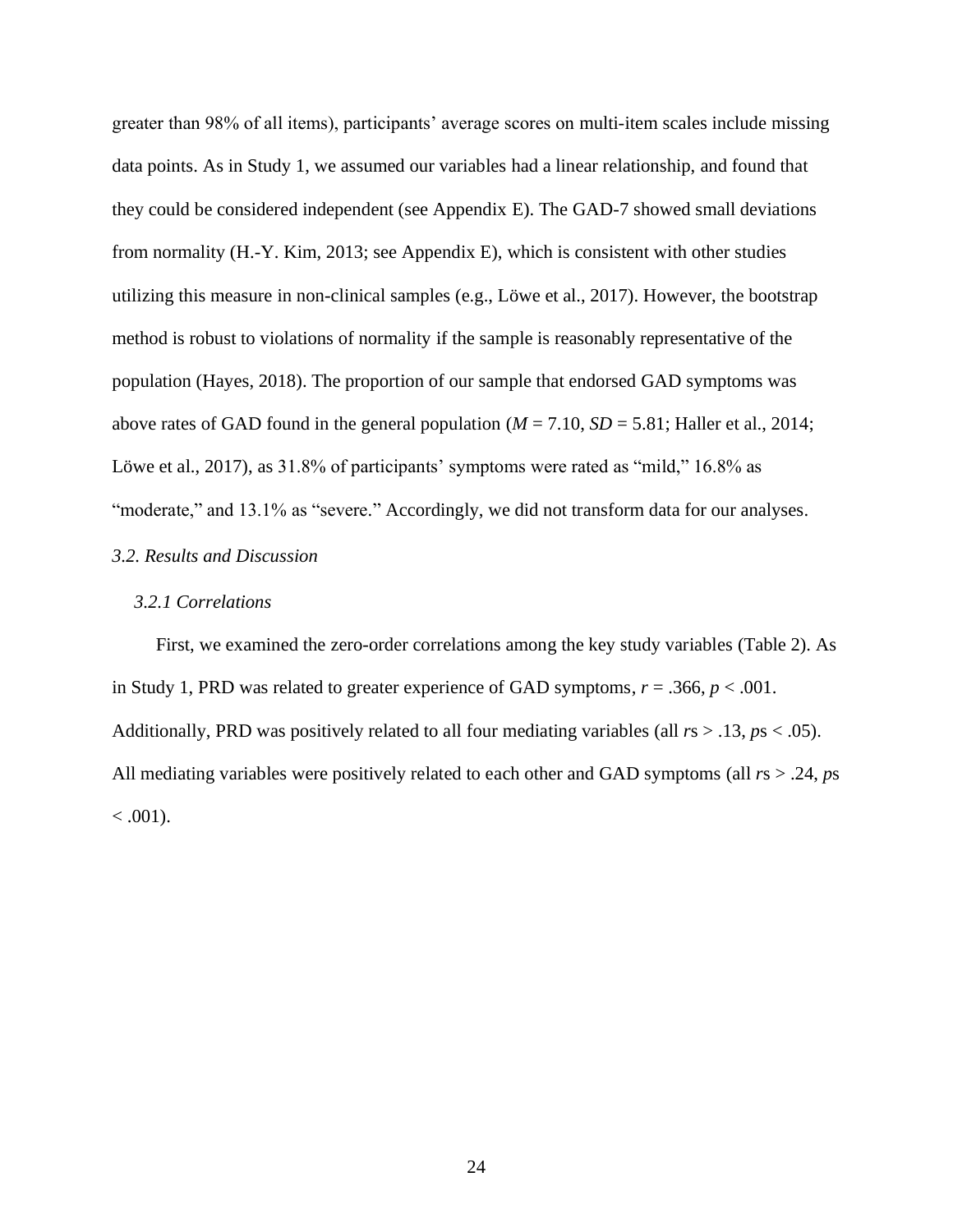|             | $\sim$ where $\sim$ is the complete $\alpha$ are retained by and correctional of means binds from the rest, stated for |                          |            |            |            |            |            |             |           |
|-------------|------------------------------------------------------------------------------------------------------------------------|--------------------------|------------|------------|------------|------------|------------|-------------|-----------|
|             | M(SD)                                                                                                                  | <b>PRD</b>               | IU         | <b>PBW</b> | <b>NBW</b> | EA         | <b>GAD</b> | <b>PSES</b> | SE        |
| <b>PRD</b>  | 3.49(1.25)                                                                                                             | $\overline{\phantom{a}}$ |            |            |            |            |            |             |           |
| IU          | 4.30(1.08)                                                                                                             | $.366***$                |            |            |            |            |            |             |           |
| <b>PBW</b>  | 3.26(1.35)                                                                                                             | $.132*$                  | $.295***$  |            |            |            |            |             |           |
| <b>NBW</b>  | 3.91(1.70)                                                                                                             | $.344***$                | $.619***$  | $.295***$  |            |            |            |             |           |
| EA          | 3.74(0.93)                                                                                                             | $.415***$                | $.683***$  | $.240***$  | $.615***$  |            |            |             |           |
| GAD         | 1.01(0.83)                                                                                                             | $.366***$                | $.579***$  | $.263***$  | $.761***$  | $.542***$  | -          |             |           |
| <b>PSES</b> | 5.32(1.71)                                                                                                             | $-.396***$               | $-.226***$ | .063       | $-132**$   | $-133*$    | $-193***$  |             |           |
| <b>SE</b>   | 5.32(1.71)                                                                                                             | $-473***$                | $-.502***$ | $.167***$  | $-667***$  | $-.578***$ | $-664***$  | $.315***$   |           |
| <b>DEP</b>  | 0.92(0.78)                                                                                                             | $.370**$                 | $.538**$   | $.219**$   | $.677**$   | $.548**$   | $.837**$   | $-.231**$   | $-.728**$ |

**Table 2:** *Means, standard deviations, and correlations of main study variables, Study 2*

Note. \**p* < .05, \*\**p* < .01, \*\*\**p* < .001

Note:  $PRD$  = personal relative deprivation,  $IU$  = intolerance of uncertainty,  $PBW$  = positive beliefs about worry, NBW= negative beliefs about worry,  $IU =$  intolerance of uncertainty,  $EA =$  experiential avoidance,  $GAD =$  generalized anxiety disorder symptoms,  $PSES =$  perceived socioeconomic status;  $SE =$  self-esteem;  $DEF = symptoms of depression$ 

#### <span id="page-30-0"></span>*3.2.2 Mediation*

To directly replicate analyses from Study 1, we constructed a mediation model with three mediators (IU, PBW, NBW) linking PRD and GAD symptomology. Using identical procedures, this analysis partly replicated findings of Study 1. The specific indirect effects of IU,  $b = .036$ , CI [.001, .066], and NBW,  $b = .144$ , CI [.093, .197], significantly mediated the relationship between PRD and experience of GAD symptoms. However, the specific indirect effect of PBW did not, *b* = .002, CI [-.006, .011]. As in Study 1, the total effect of PRD on GAD, *b* = .242, *p* < .001, was significant, as was the direct effect of PRD on GAD,  $b = .060$ ,  $p = .023$ . Also consistent with Study 1, the indirect effect of NBW was significantly greater than that of IU,  $b = .108$ , CI [.050, .170], and the indirect effect of IU was greater than PBW, *b* = -.034, CI [-.067, -.007]. Moreover, indirect effects of IU and NBW remained significant when the same covariates as in Study 1 (age, gender, household income, and education) were added as controls to the mediation model (see Appendix F). Together, these results mostly replicate findings of Study 1.

Next, EA was added to the mediation model to test whether the relation between PRD and GAD symptoms was mediated by the four proposed cognitive processes. This mediation analysis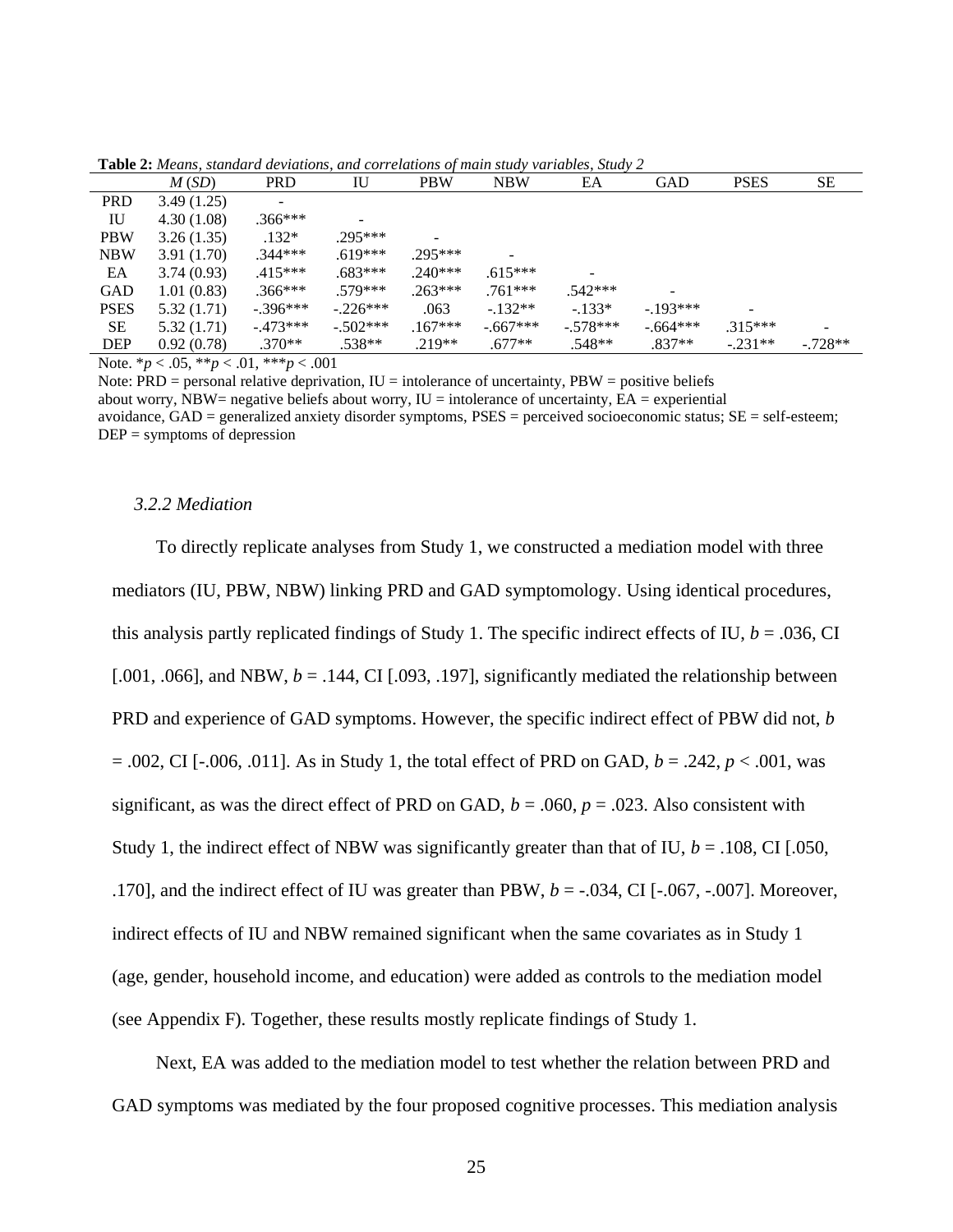revealed that the specific indirect effects of IU and NBW significantly mediated the association between PRD and GAD symptoms, however the specific indirect effects of PBW and EA did not. The total and direct effects of PRD on GAD symptoms were significant (see Fig. 2). We also examined the same four-mediator model when controlling for the background variables used in Study 1, along with participant ethnicity. Including these control variables did not significantly alter the results (see Appendix F).



**Figure 2.** Mediation model showing indirect effect of IU, PBW, NBW, and experiential avoidance (EA) on the relationship between PRD and symptoms GAD, Study 2. Values depict unstandardized regression coefficients, [95% confidence intervals].  $*$  p < .05;  $*$  p < .01

Finally, to further test the robustness of the results, we ran the four-mediator model three times, separately adding perceived SES, self-esteem, and symptoms of depression as covariates. When perceived SES was added to the model, the specific indirect effects of IU,  $b = .028$ , CI [.003, .057], and NBW,  $b = .144$ , CI [.088, .198], mediated the PRD-GAD relationship, while the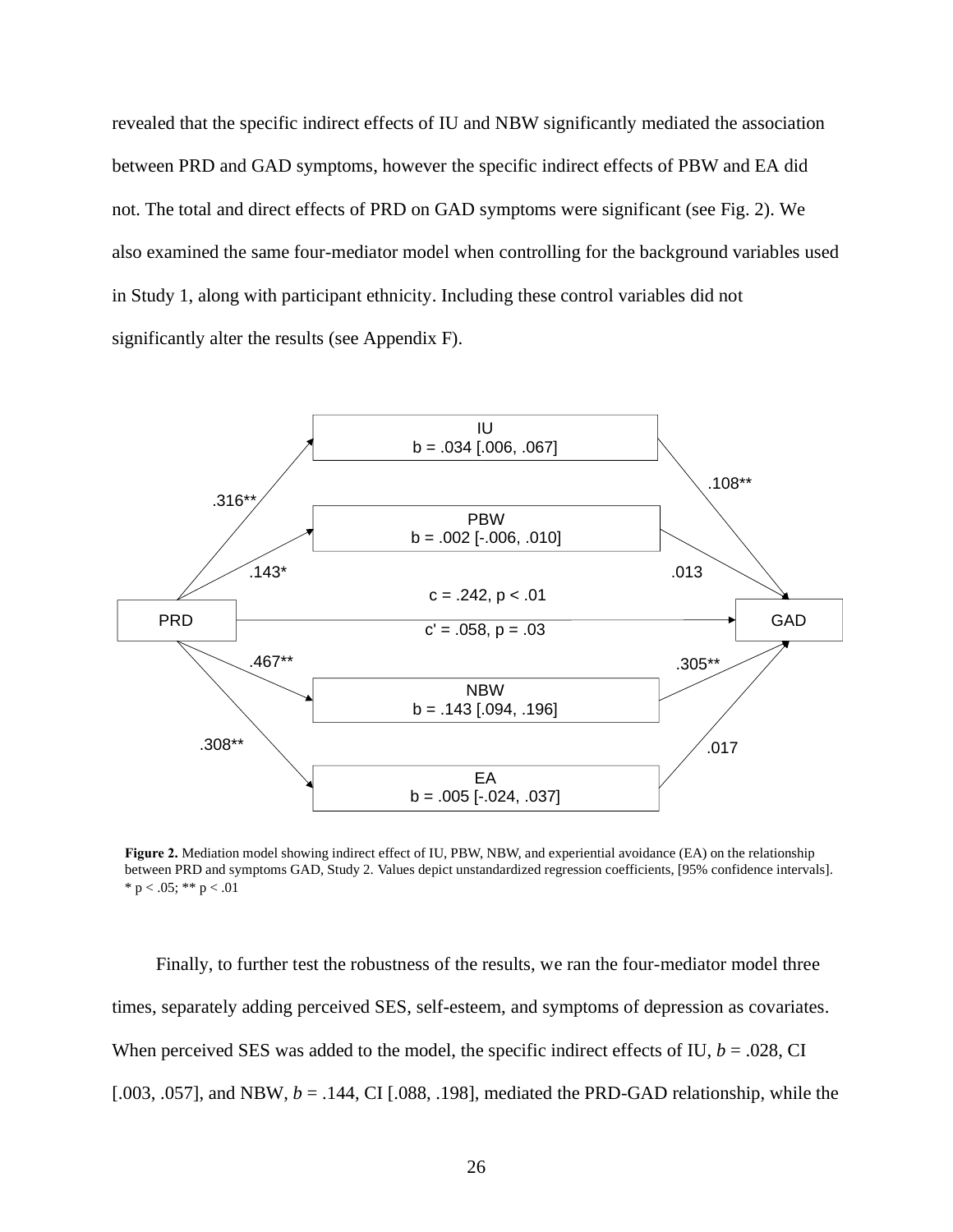specific indirect effects of other mediators were non-significant. The total effect of PRD on GAD was significant,  $b = .227$ ,  $p < .001$ , but the direct effect of PRD on GAD was not,  $b = .044$ ,  $p =$ .126. When self-esteem was added to the four-mediator model, the indirect effect of IU remained significant,  $b = .016$ , CI [.002, .035], but the indirect effect of NBW did not,  $b = .013$ , CI [-.022, .050]. PBW, *b* = .002, CI [-.003, .008], and EA, *b* = -.004, CI [-.019, .011], remained nonsignificant. While the total effect,  $b = .046$ ,  $p = .161$ , and direct effect,  $b = .020$ ,  $p = .460$ , of PRD on GAD were not significant, the significant indirect effect through IU indicates that mediation still occurred (Zhao et al., 2010).When symptoms of depression were added to the model, the specific indirect effect of NBW,  $b = .024$  CI [.004, .048], mediated the PRD-GAD relationship, while the specific indirect effects of the other mediators were non-significant*.* The total effect of PRD on GAD approached significance,  $b = .043$ ,  $p = .055$ , and the direct effect of PRD on GAD was not significant,  $b = .017$ ,  $p = .416$ . Again, the significant indirect effect through a mediator (NBW) indicates that mediation occurred.

# <span id="page-32-0"></span>*3.2.3 Study 2 Discussion*

Consistent with Study 1, in Study 2 we demonstrated a relationship between the experiences of PRD and anxiety symptoms. Whereas in Study 1 higher levels of three processes (IU, PBW, and NBW) helped explain this association, in Study 2 only two of these (IU and NBW) were significant. When the fourth proposed mediator, EA, was added to the mediation model in Study 2, IU and NBW continued to mediate the relationship between PRD and GAD, while EA and PBW did not. These results were also robust to the inclusion of several demographic variables as well as perceived SES, a known predictor of health and well-being outcomes that involves elements of social comparison. Taken together, these findings suggest that PRD relates to GAD symptoms beyond indicators of one's objective and subjective place in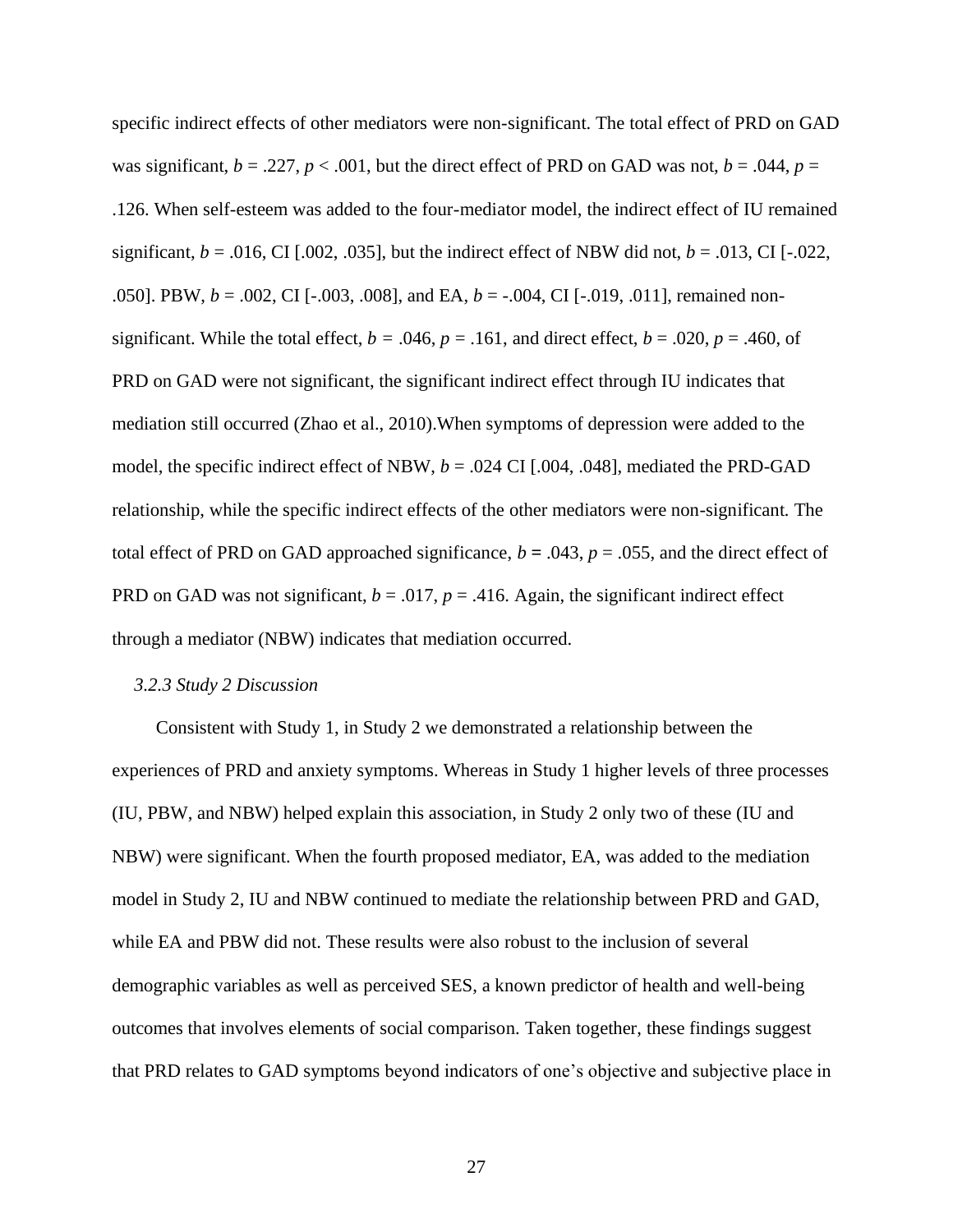the social hierarchy. The inclusion of self-esteem and symptoms of depression as covariates relatively weakened the explanatory power of the mediators. Although IU remained significant with the inclusion of self-esteem, the indirect role of NBW became indistinguishable from zero. This finding, though exploratory, suggests that consideration of global evaluations of self (i.e., through self-efficacy or self-esteem) may be useful when examining GAD-related predictors and underlying processes. With the inclusion of symptoms of depression, NBW continued to mediate the relationship between PRD and GAD, while IU did not. These exploratory findings further suggest that PRD may share a unique relationship with GAD. We return to these points in the next section.

# <span id="page-33-0"></span>**Chapter 4: General Discussion**

# <span id="page-33-1"></span>*4.1 Findings*

People commonly interact with, notice, and think about similar others. Almost inevitably, some social comparison will occur, during which many may feel that they are relatively deprived and deserve to have more (H. Kim et al., 2018). Societal conditions, such as inequality, can intensify this dissatisfying experience, and over time, the tendency to feel deprived may be problematic for people's well-being (Callan, Kim, et al., 2015b; Smith et al., 2012; Smith et al., 2020). The present research examined contributions of feeling deprived compared to similar others to explaining symptoms of generalized anxiety disorder (GAD). Across two studies, we demonstrated novel and consistent evidence of association between personal relative deprivation (PRD) and symptoms of generalized anxiety disorder. Our results suggest that the tendency to experience personal relative deprivation may "trap" people in thinking patterns that contribute to experiences of anxiety.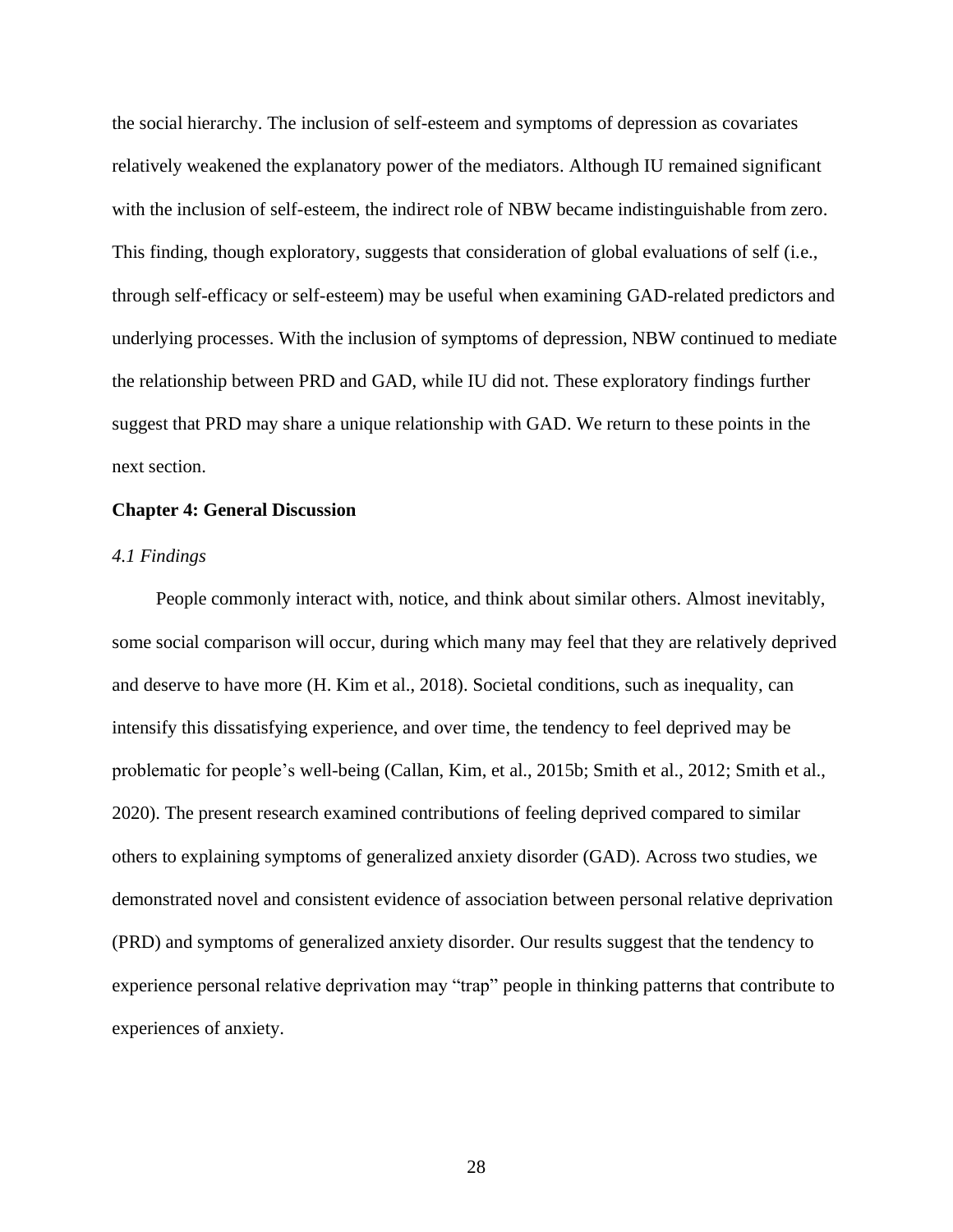Intolerance of uncertainty (IU) and negative beliefs about worry (NBW) consistently explained part of the relationship between PRD and symptoms of GAD. The indirect effects of IU and NBW held independent of key demographic predictors of mental health, including objective and subjective indicators of socioeconomic status (Adler et al., 2000; Rivenbark et al., 2020; Singh-Manoux et al., 2003). Critically, the relation of PRD to IU and NBW, in addition with other findings about potential impact of PRD on poorer mental health (e.g., Callan, Kim, et al., 2015b; Smith et al., 2020) suggest that PRD could act as an instigative factor for the development or maintenance of generalized anxiety, though our study design limits our ability to infer causality (Dugas et al., 2005; Penney et al., 2013; Ruscio & Borkovec, 2004). While further research is needed, this may provide preliminary evidence that exploring feelings of deprivation with patients may help clinicians better understand or conceptualize their experience of GAD. The results of our research are also consistent with other demonstrated links between PRD and negative mental health outcomes (e.g., symptoms of depression, higher levels of stress; Beshai, Mishra, Meadows, et al., 2017; Callan, Kim, et al., 2015b), and between PRD and cognitive processes that contribute to psychopathology (e.g., negative automatic thoughts about the self, dysfunctional attitudes; Beshai, Mishra, Meadows, et al., 2017).

The association between PRD and GAD was not explained through an individual's positive beliefs about their worry (PBW), or through avoidance of unwanted emotional experiences (EA). The failure of PBW to mediate the relationship between PRD and GAD symptoms ran counter to our hypotheses. In examining the direct effects, this result may be partly explained by the relatively weaker associations between engaging in PBW and experiencing GAD symptoms, rather than associations between PRD and PBW (see Appendix F for select models with all effects included). This shows some consistency with the metacognitive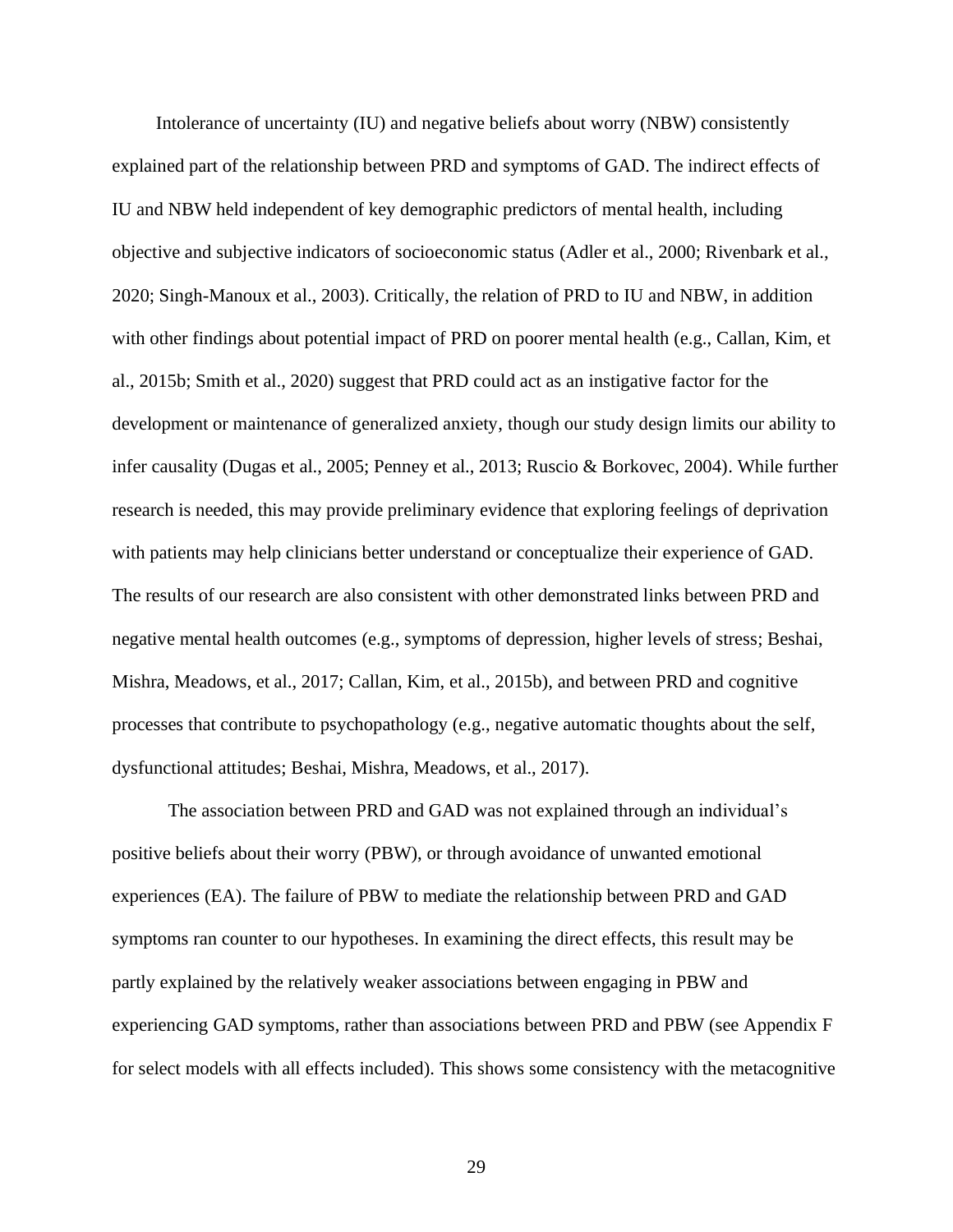theory that suggests that PBW predicts NBW, which in turn predicts experience of GAD (in contrast to our model that evaluated their role in predicting GAD symptoms simultaneously; Wells, 2005). This is also consistent with the finding that PBW is more specifically associated with trait worry rather than with more specific symptoms of GAD (e.g., irritability, tension; Penney et al., 2013). Additionally, while the presence of GAD symptoms in our sample was largely consistent with the prevalence of GAD in the general population, the wide range of symptom presentation included some individuals who did not experience symptoms of GAD that would suggest the presence of diagnosible disorder (Spitzer et al., 2006). While the greater range of presentations may alter the observered strength of the relationships between GAD and its cognitive predictors, it suggests that our results may be generalizable to people with a wide range of symptom severity.

Similarly, EA had a relatively weaker relationship to GAD, but was significantly related to PRD. We initially hypothesized that resentment and anger typically inherent in PRD may contribute to experiential avoidance, and in turn GAD symptoms. The weak association observed may be rooted in the inconsistent relationship between avoidance of anger and GAD (Buhr  $\&$ Dugas, 2012; Roemer et al., 2005). Further research into the consistency of the contribution of EA to GAD symptoms may help shed light on our findings.

The inclusion of variables that reflect self-concept evaluations reduced the strength of the relationship between PRD and symptoms of GAD through the proposed mediators. When selfefficacy was controlled for in Study 1, the strength of all the mediators was reduced but remained significant. When self-esteem was controlled for in Study 2, only IU helped explain the PRD-GAD relationship. These results suggest that while IU and NBW partly explained the relationship between PRD and GAD in both studies, evidence for the unique role of NBW in this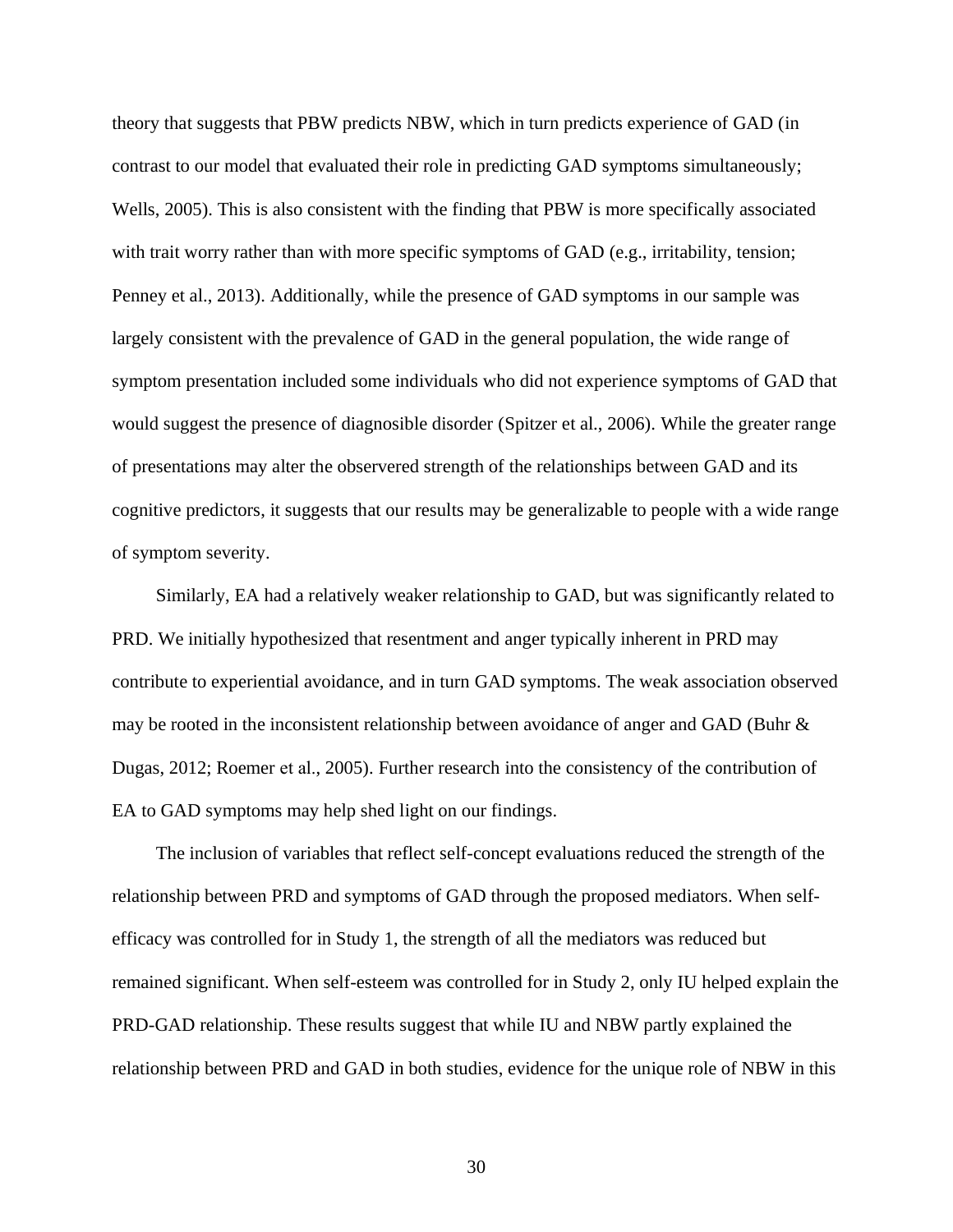relationship is weak. Consistent with prior research, we treated self-esteem as a stable trait predictor of psychological disorders, but some evidence suggests that PRD may negatively affect self-esteem momentarily as well as over time (Osborne et al., 2015; Walker, 1999). Plausibly, lower self-esteem may also influence engaging in PRD, which combined, suggests a potentially more complex relationship amongst our variables. Although the present research focused on cognitive processes relevant to PRD and GAD, it may be useful to clarify the potential roles of self-concept factors in the design of future research on PRD and mental health related outcomes.

Similarly, the inclusion of symptoms of depression as a covariate reduced the strength of the relationship between PRD and GAD symptoms. NBW continued to mediate the relationship, while IU and the other mediators did not. This finding is consistent with research that shows that IU may be a transdiagnostic risk factor for multiple disorders, including GAD and depression, while NBW may be more specific to GAD (Yook et al., 2010). This result suggests that PRD may be related to unique symptoms and experiences of GAD (e.g., feeling nervous, anxious, uncontrollable worry, rather than to symptoms of GAD shared with depression (e.g., concentration difficulties, feeling restless). Furthermore, this finding suggests the possibility that the association of PRD with GAD symptoms may not be due to shared characteristics such as negative affectivity, though further research is clearly needed (Kessler et al., 2008).

# <span id="page-36-0"></span>*4.2 Limitations and Implications*

Our studies have limitations that provide questions for further research. First, the correlational nature of our research limits our ability to draw causal inferences. Future research could employ longitudinal or experimental study designs in order test the possibility that PRD increases GAD symptoms (and explore processes involved therein). Moreover, the parallel mediation model assumes that no mediator has a causal effect on another. While we found our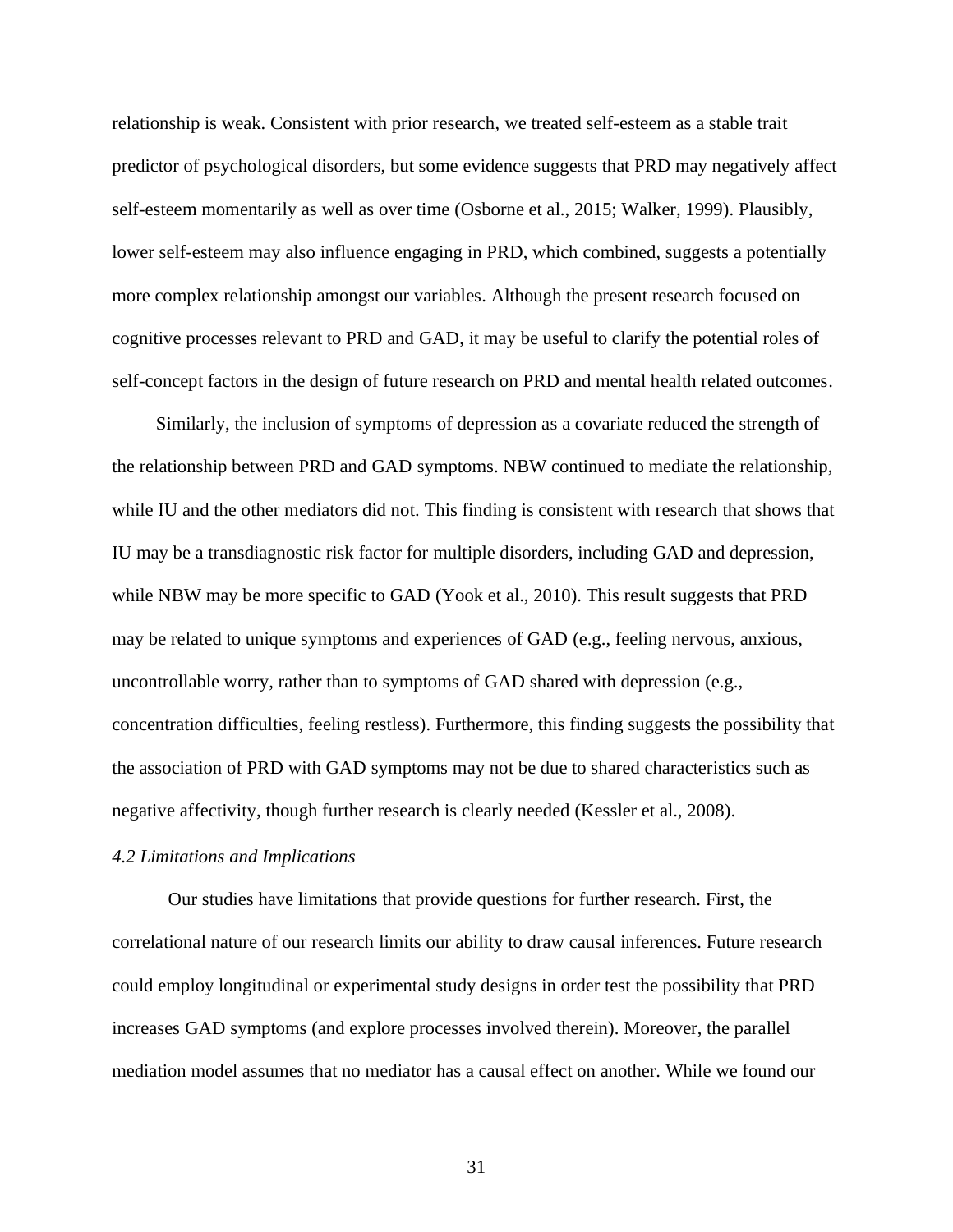variables to be independent from one another, our proposed mediators in practice may partly impact one another (Behar et al., 2009; Richard G. Heimberg et al., 2004). Our models therefore tested one of a number of possible models for explaining the relationship between PRD or GAD, and future research may test additional models that capture the potential complex relationships among our study variables. Second, our study used self-report measures of symptoms of GAD and associated cognitive processes. Although these measures are frequently used in research and have strong psychometric properties, they lack sensitivity and specificity of a clinical interview. Thus, future research with varied measurement techniques could increase confidence in the PRD and GAD association and the indirect processes that appear to be involved. Third, while our research benefited from the consistency of having two reasonably sized Western samples with representative levels of GAD symptomology that facilitated comparison across studies, it would be illuminating to examine if the findings of the present study generalize to more demographically representative and diverse samples, as the present samples were a self-selecting sample of primarily White (Study 2), educated, and employed participants. For example, it may be particularly interesting to examine if factors such as societal inequality and cultural values factors likely to influence PRD — moderate the results (Smith et al., 2018). Similarly, given participants from both samples primarily resided in the United States, it would be illuminating to see if these results held in a Canadian sample. Additionally, our studies aimed to capture the experience of individuals drawn from the general population. Although the majority of participants in both studies reported some symptoms of GAD, a large proportion endorsed mild or no symptoms. As our sample size limited our ability to run analyses only on those experiencing moderate or severe symptoms, it would be illuminating to explore the associations among our variables in a more specific clinical sample. Fourth, we did not include a number of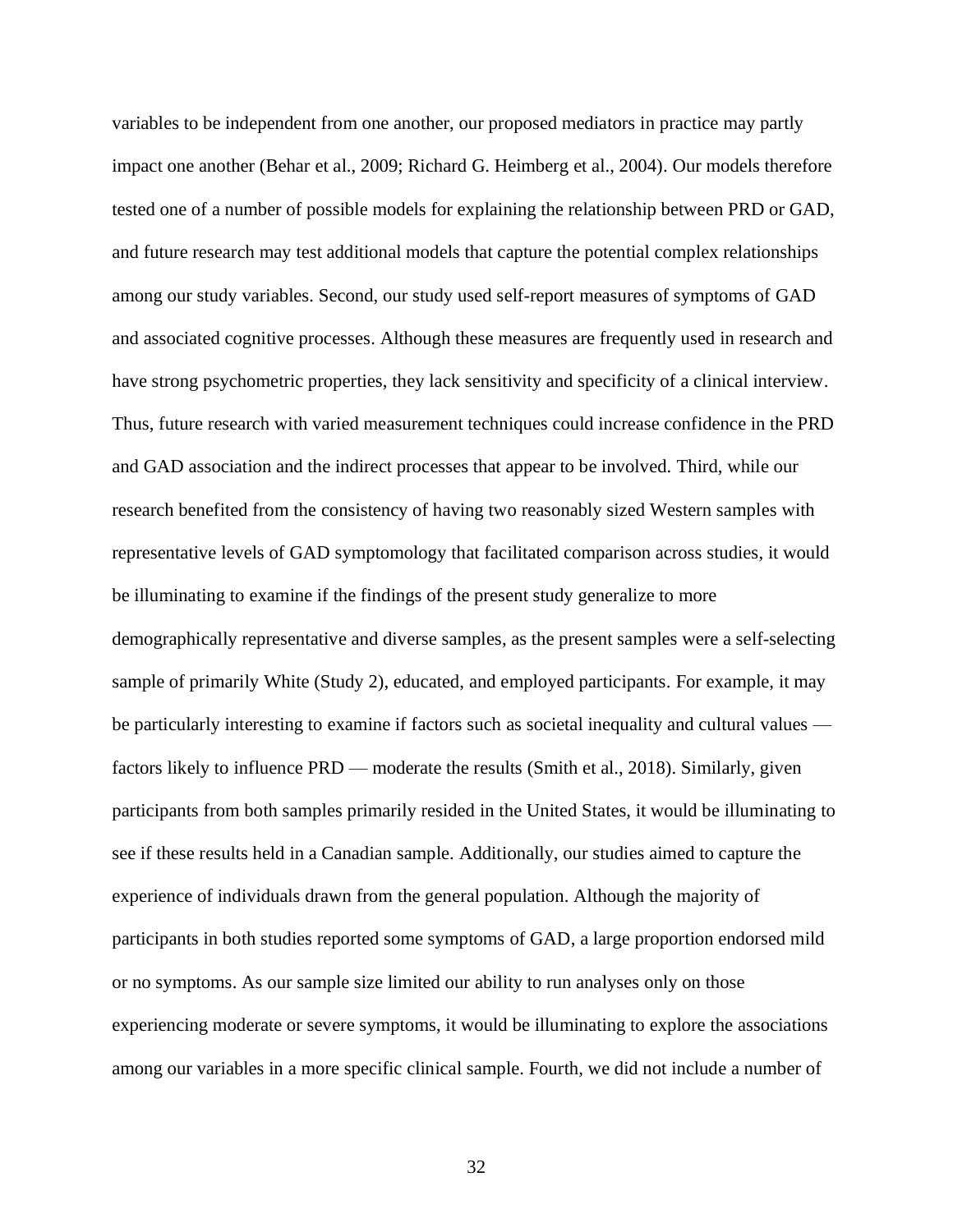potential related variables that may help to further explain the relationship between PRD and GAD. Social comparison, for example, is a key component of PRD and future research may seek to test to what extent a tendency to socially compare may moderate the relationship between PRD and GAD. Likewise, as cognitions associated with depression have been shown to be related to PRD there may be additional cognitive predictors, such as cognitive fusion and rumination, that help to explain the relationship between PRD and GAD or other mental health outcomes (Nasiri et al., 2019; Yook et al., 2010). Fifth, while the proportion of missing data, attention checks (e.g., requiring a specific response), and exclusion criteria (e.g., removing participants who "clicked-through") suggest that participants were attentive while completing the survey, participant response styles and biases as well as common method variance may have reduced the accuracy of the data collected, or artificially inflated correlations.

This research adds to a growing body of evidence suggesting that PRD is a powerful predictor of mental health and well-being, and thus has several possible implications for research, individual experiences, and societal experiences. As an example, PRD may provide unique insight into the experience of social anxiety given that, similar to GAD, it appears to be partly grounded in intolerance of uncertainty (Boelen & Reijntjes, 2009). At the individual level, our research may provide insight into researching treatments for GAD by altering cognitions associated with PRD. The tendency to feel relatively deprived when comparing to others may exacerbate dysfunctional cognitions associated with mental illness. Accordingly, mental health practitioners may find it fruitful to evaluate whether relative deprivation is a potential risk factor during clinical treatment. Finally, our research has potential implications at the systemic or societal levels. Feeling relatively deprived may in part be the result of unequal or competitive systems (e.g., societal systems of high inequality, or unequal pay; Osborne et al., 2012; Sweeney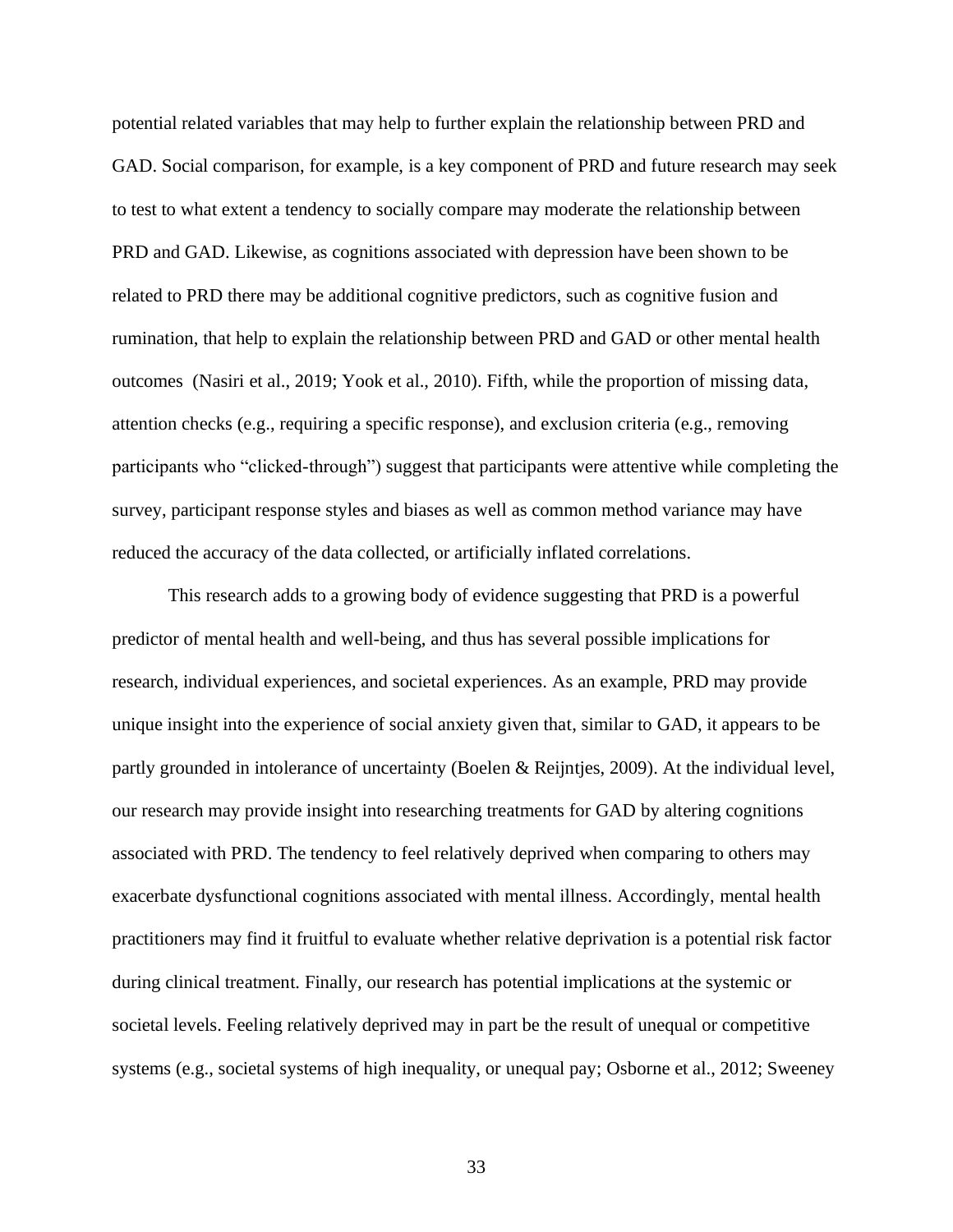et al., 1990). For example, greater initial PRD in a longitudinal study of undergraduate students was found to mediate the relationship between lower self-reported income, and poorer mental health outcomes two years later (Smith et al., 2020). Consequently, it may be possible to partly reduce the experience of deprivation (and downstream mental health consequences) through policy changes that decrease unfair inequalities and competition. Research exploring the impact of policies that aim to address these systemic issues is limited, mixed, and may be complicated by a number of factors (e.g., tendencies to justify current economic systems; see Goudarzi et al., 2020; Wahlbeck et al., 2017), highlighting that additional research is required to examine these possibilities.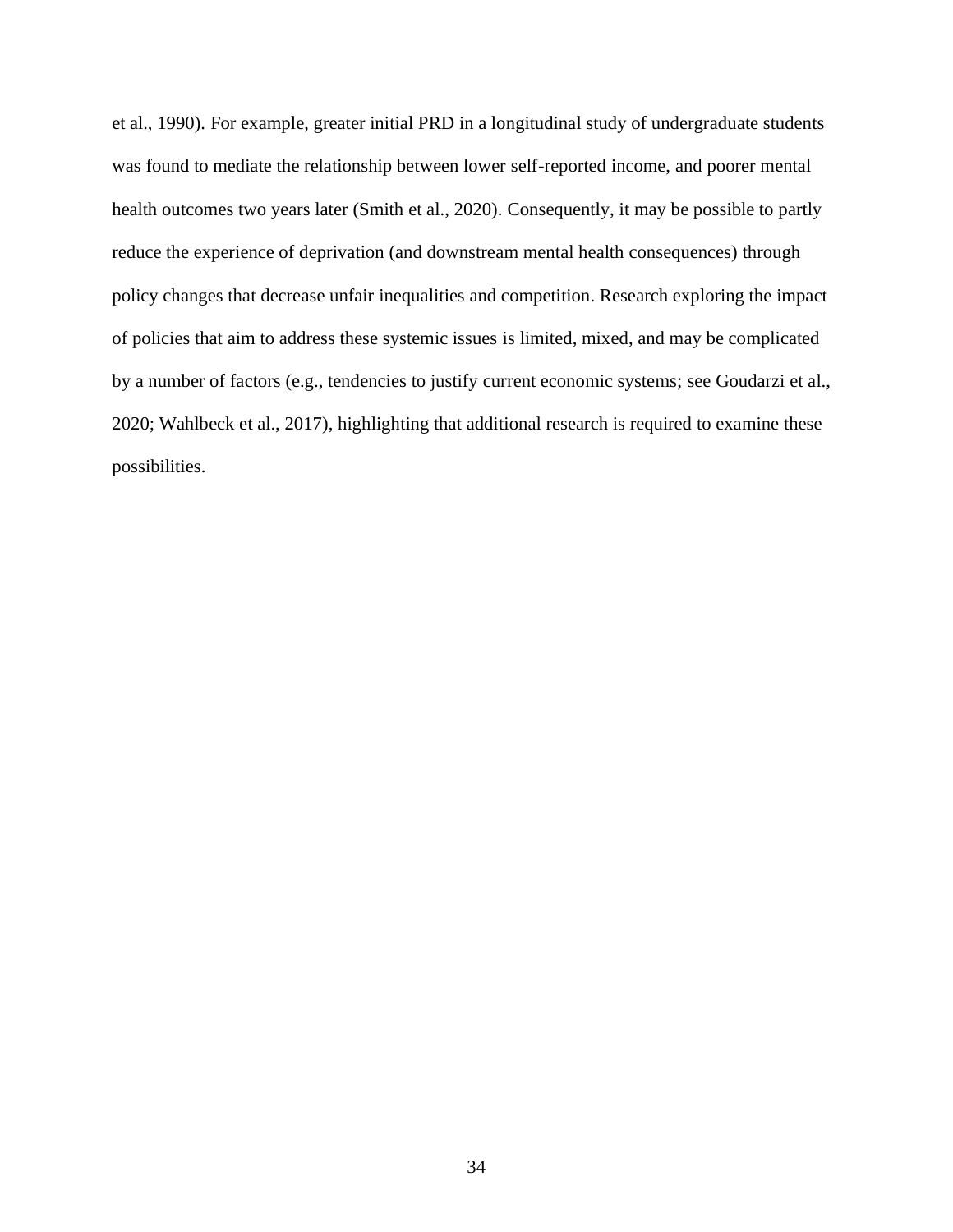# **References**

- <span id="page-40-0"></span>Adjaye-Gbewonyo, K., & Kawachi, I. (2012). Use of the Yitzhaki Index as a test of relative deprivation for health outcomes : A review of recent literature. *Social Science & Medicine*, *75*(1), 129–137. https://doi.org/10.1016/j.socscimed.2012.03.004
- Adler, N. E., Epel, E. S., Castellazzo, G., & Ickovics, J. R. (2000). Relationship of Subjective and Objective Social Status With Psychological and Physiological Functioning : Preliminary Data in Healthy White Women. *Health Psychology*, *19*(6), 586–592. https://doi.org/10.1037//0278-6133.19.6.586
- American Psychological Association. (2013). *Diagnostic and statistical manual of mental disorders* (5th ed.). Author.
- Behar, E., DiMarco, I. D., Hekler, E. B., Mohlman, J., & Staples, A. M. (2009). Current theoretical models of generalized anxiety disorder (GAD): Conceptual review and treatment implications. *Journal of Anxiety Disorders*, *23*(8), 1011–1023. https://doi.org/10.1016/j.janxdis.2009.07.006
- Bernstein, M., & Crosby, F. (1980). An empirical examination of relative deprivation theory. *Journal of Experimental Social Psychology*, *16*(5), 442–456. https://doi.org/10.1016/0022- 1031(80)90050-5
- Beshai, S., Mishra, S., Meadows, T. J. S., Parmar, P., & Huang, V. (2017). Minding the gap: Subjective relative deprivation and depressive symptoms. *Social Science & Medicine*, *173*, 18–25. https://doi.org/10.1016/j.socscimed.2016.11.021
- Beshai, S., Mishra, S., Mishra, S., & Carleton, N. R. (2017). Personal relative deprivation associated with functional disorders via stress: An examination of fibromyalgia and gastrointestinal symptoms. *PLoS ONE*, *12*(12), 1–14. https://doi.org/10.1371/journal.pone.0189666
- Blanco, C., Rubio, J., Wall, M., Wang, S., Jiu, C. J., & Kendler, K. S. (2014). Risk factors for anxiety disorders: Common and specific effects in a national sample. *Depression and Anxiety*, *31*(9), 756–764. https://doi.org/10.1002/da.22247
- Boelen, P. A., & Reijntjes, A. (2009). Intolerance of uncertainty and social anxiety. *Journal of Anxiety Disorders*, *23*(1), 130–135. https://doi.org/10.1016/j.janxdis.2008.04.007
- Bono, R., Blanca, M. J., Arnau, J., & Gómez-Benito, J. (2017). Non-normal distributions commonly used in health, education, and social sciences: A systematic review. *Frontiers in Psychology*, *8*(SEP), 1–6. https://doi.org/10.3389/fpsyg.2017.01602
- Borkovec, T. D., Alcaine, O. M., & Behar, E. (2004). Avoidance Theory of Worry and Generalized Anxiety Disorder. In Richard G. Heimberg, C. L. Turk, & D. S. Mennin (Eds.), *Generalized anxiety disorder: Advances in research and practice* (pp. 77–108).
- Boswell, J. F., Thompson-Hollands, J., Farchione, T. J., & Barlow, D. H. (2014). Intolerance of uncertainty: A common factor in the treatment of emotional disorders. *Journal of Clinical Psychology*, *69*(6), 1–16. https://doi.org/10.1002/jclp.21965.Intolerance
- Brown, T. A., & Barlow, D. H. (2010). *A proposal for dimensional classification system based on the shared features of the DSM-IV anxiety and mood disorders: Implications for assessment and treatment*. *21*(3), 256–271. https://doi.org/10.1037/a0016608.A
- Buhr, K., & Dugas, M. J. (2006). Investigating the construct validity of intolerance of uncertainty and its unique relationship with worry. *Journal of Anxiety Disorders*, *20*(2), 222–236. https://doi.org/10.1016/j.janxdis.2004.12.004
- Bureau, U. S. C. (2018). *Educational Attainment in the United States: 2018*.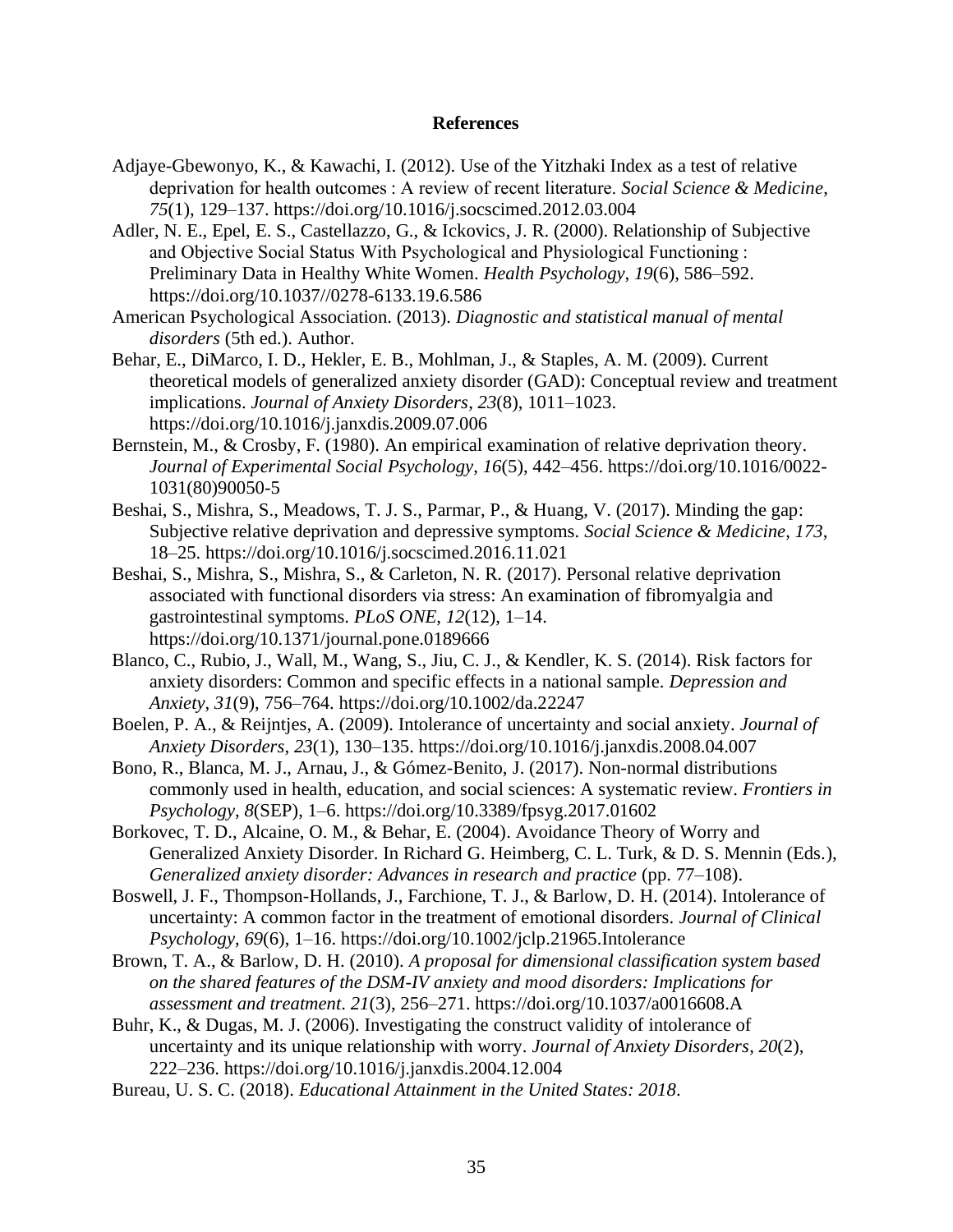- Buttrick, N. R., & Oishi, S. (2017). The psychological consequences of income inequality. *Social and Personality Psychology Compass*, *11*(3), e12304. https://doi.org/10.1111/spc3.12304
- Callan, M. J., Kim, H., & Matthews, W. J. (2015a). Age differences in social comparison tendency and personal relative deprivation. *Personality & Individual Differences*, *87*, 196– 199. https://doi.org/10.1016/j.paid.2015.08.003
- Callan, M. J., Kim, H., & Matthews, W. J. (2015b). Predicting self-rated mental and physical health: the contributions of subjective socioeconomic status and personal relative deprivation. *Frontiers in Psychology*, *6*(6). https://doi.org/10.3389/fpsyg.2015.01415
- Callan, M. J., Shead, N. W., & Olson, J. M. (2011). Personal relative deprivation, delay discounting, and gambling. *Journal of Personality and Social Psychology*, *101*(5), 955–973. https://doi.org/10.1037/a0024778
- Callan, M. J., Will Shead, N., & Olson, J. M. (2015). The relation between personal relative deprivation and the urge to gamble among gamblers is moderated by problem gambling severity: A meta-analysis. *Addictive Behaviors*, *45*, 146–149. https://doi.org/10.1016/j.addbeh.2015.01.031
- Carleton, N. R., Mulvogue, M. K., Thibodeau, M. A., McCabe, R. E., Antony, M. M., & Asmundson, G. J. G. (2012). Increasingly certain about uncertainty: Intolerance of uncertainty across anxiety and depression. *Journal of Anxiety Disorders*, *26*(3), 468–479. https://doi.org/10.1016/j.janxdis.2012.01.011
- Carleton, N. R., Norton, P. J., & Asmundson, G. J. G. (2007). Fearing the unknown: A short version of the Intolerance of Uncertainty Scale. *Journal of Anxiety Disorders*, *21*(1), 105– 117. https://doi.org/10.1016/j.janxdis.2006.03.014
- Chawla, N., & Ostafin, B. (2007). Experiential avoidance as a functional dimensional approach to psychopathology: An empirical review. *Journal of Clinical Psychology*, *63*(9), 871–890. https://doi.org/10.1002/jclp.20400
- Chen, G., Gully, S. M., & Eden, D. (2001). Validation of a New General Self-Efficacy Scale. *Organizational Research Methods*, *4*(1), 62–83. https://doi.org/10.1177/109442810141004
- Cheung, F., & Lucas, R. E. (2016). Income inequality is associated with stronger social comparison effects: The effect of relative income on life satisfaction. *Journal of Personality and Social Psychology*, *110*(2), 332–341. https://doi.org/10.1037/pspp0000059
- Crosby, F. (1976). A model of egoistical relative deprivation. *Psychological Review*, *83*(2), 85– 113. https://doi.org/10.1037/0033-295X.83.2.85
- Crosby, F. (1982). Relative deprivation and working women. *Oxford University Press*.
- Delhey, J., & Dragolov, G. (2014). Why inequality makes europeans less happy: The role of distrust, status anxiety, and perceived conflict. *European Sociological Review*, *30*(2). https://doi.org/10.1093/esr/jct033
- Dückers, M. L. A., Alisic, E., & Brewin, C. R. (2016). A vulnerability paradox in the crossnational prevalence of post-traumatic stress disorder. *British Journal of Psychiatry*, *209*(4), 300–305. https://doi.org/10.1192/bjp.bp.115.176628
- Dugas, M. J., Buhr, K., & Ladouceur, R. (2004). The role of intolerance of uncertainty in etiology and maintenance. In R.G Heimberg, C. L. Turk, & D. S. Mennin (Eds.), *Generalized anxiety disorder: Advances in research and practice* (pp. 143–163). Guilford Press.
- Dugas, M. J., Marchand, A., & Ladouceur, R. (2005). Further validation of a cognitivebehavioral model of generalized anxiety disorder: Diagnostic and symptom specificity. *Journal of Anxiety Disorders*, *19*(3), 329–343. https://doi.org/10.1016/j.janxdis.2004.02.002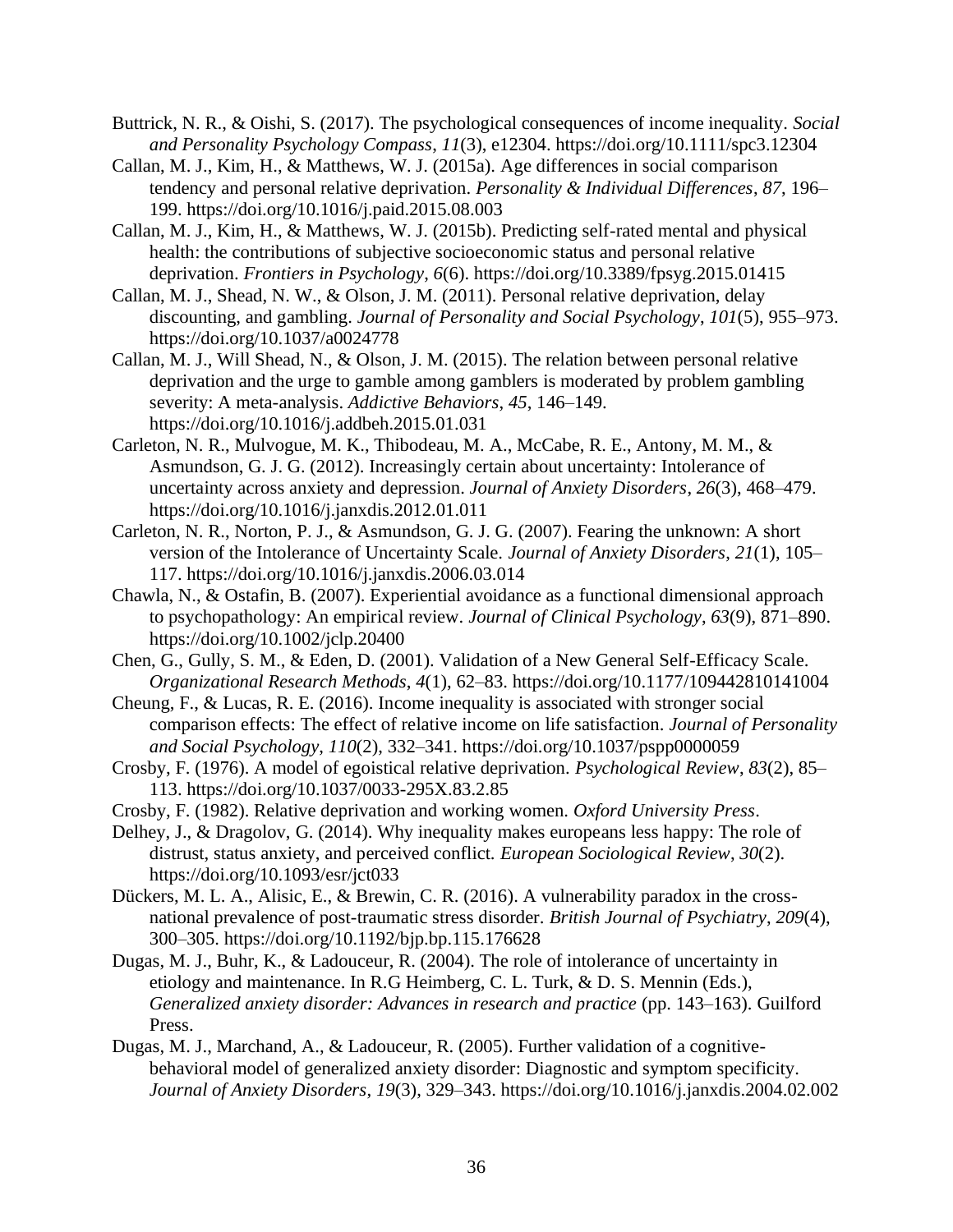- Ehsan, A. M., & De Silva, M. J. (2015). Social capital and common mental disorder: A systematic review. *Journal of Epidemiology and Community Health*, *69*(10), 1021–1028. https://doi.org/10.1136/jech-2015-205868
- Fagerland, M. W. (2012). Studies a Paradox of Statistical Practice ? *Medical Research Methodoligy*, 12:78.
- Fergus, T. A., & Bardeen, J. R. (2017). The Metacognitions Questionnaire-30: An Examination of a Bifactor Model and Measurement Invariance Among Men and Women in a Community Sample. *Assessment*, *January*, 1–12. https://doi.org/10.1177/1073191116685807
- Filho, A. D. P. C., Kawachi, I., Pang Wang, Y., Carmen Viana, M., Helena Silveira Guerra Andrade, L., & Dias Porto, A. (2013). Does income inequality get under the skin? A multilevel analysis of depression, anxiety and mental disorders in São Paulo, Brazil. *Source: Journal of Epidemiology and Community Health Journal of Epidemiology and Community Health*, *67*(11), 966–972. https://doi.org/10.1136/jech-2013-202626
- Fritz, M. S., & MacKinnon, D. P. (2010). Required sample size to detect the mediated effect. *Psychological Science*, *18*(3), 233–239. https://doi.org/10.1111/j.1467-9280.2007.01882.x
- Furr, R. M. (2011). Scale Construction Psychology Social and Personality and Psychometrics for. In *Sage Publications*.
- Gámez, W., Chmielewski, M., Kotov, R., Ruggero, C., Suzuki, N., & Watson, D. (2014). The grief Experiential Avoidance Questionnaire: Development and initial validation. *Psychologieal Assessment*, *26*(1), 35–45. https://doi.org/10.1037/a0O34473
- Gentes, E. L., & Ruscio, A. M. (2011). A meta-analysis of the relation of intolerance of uncertainty to symptoms of generalized anxiety disorder, major depressive disorder, and obsessive-compulsive disorder. *Clinical Psychology Review*, *31*(6), 923–933. https://doi.org/10.1016/j.cpr.2011.05.001
- Goodman, J. K., Cryder, C. E., & Cheema, A. (2013). Data Collection in a Flat World: The Strengths and Weaknesses of Mechanical Turk Samples. *Journal of Behavioral Decision Making*, *26*(3), 213–224. https://doi.org/10.1002/bdm.1753
- Goudarzi, S., Pliskin, R., Jost, J. T., & Knowles, E. D. (2020). Economic system justification predicts muted emotional responses to inequality. *Nature Communications*, *11*(1), 1–9. https://doi.org/10.1038/s41467-019-14193-z
- Grant, B. F., Goldstein, R. B., Chou, S. P., Huang, B., Stinson, F. S., Dawson, D. A., Saha, T. D., Smith, S. M., Pulay, A. J., Pickering, R. P., Ruan, W. J., & Compton, W. M. (2009). Sociodemographic and psychopathologic predictors of first incidence of DSM-IV substance use, mood and anxiety disorders: Results from the Wave 2 National Epidemiologic Survey on Alcohol and Related Conditions. *Molecular Psychiatry*, *14*(11), 1051–1066. https://doi.org/10.1038/mp.2008.41
- Greitemeyer, T., & Sagioglou, C. (2016). Subjective socioeconomic status causes aggression: A test of the theory of social deprivation. *Journal of Personality and Social Psychology*, *111*(2), 178–194. https://doi.org/10.1037/pspi0000058
- Greitemeyer, T., & Sagioglou, C. (2017). Increasing wealth inequality may increase interpersonal hostility: The relationship between personal relative deprivation and aggression. *Journal of Social Psychology*, *157*(6), 766–776. https://doi.org/10.1080/00224545.2017.1288078
- Haller, H., Cramer, H., Lauche, R., Gass, F., & Dobos, G. J. (2014). The prevalence and burden of subthreshold generalized anxiety disorder: A systematic review. *BMC Psychiatry*, *14*(1). https://doi.org/10.1186/1471-244X-14-128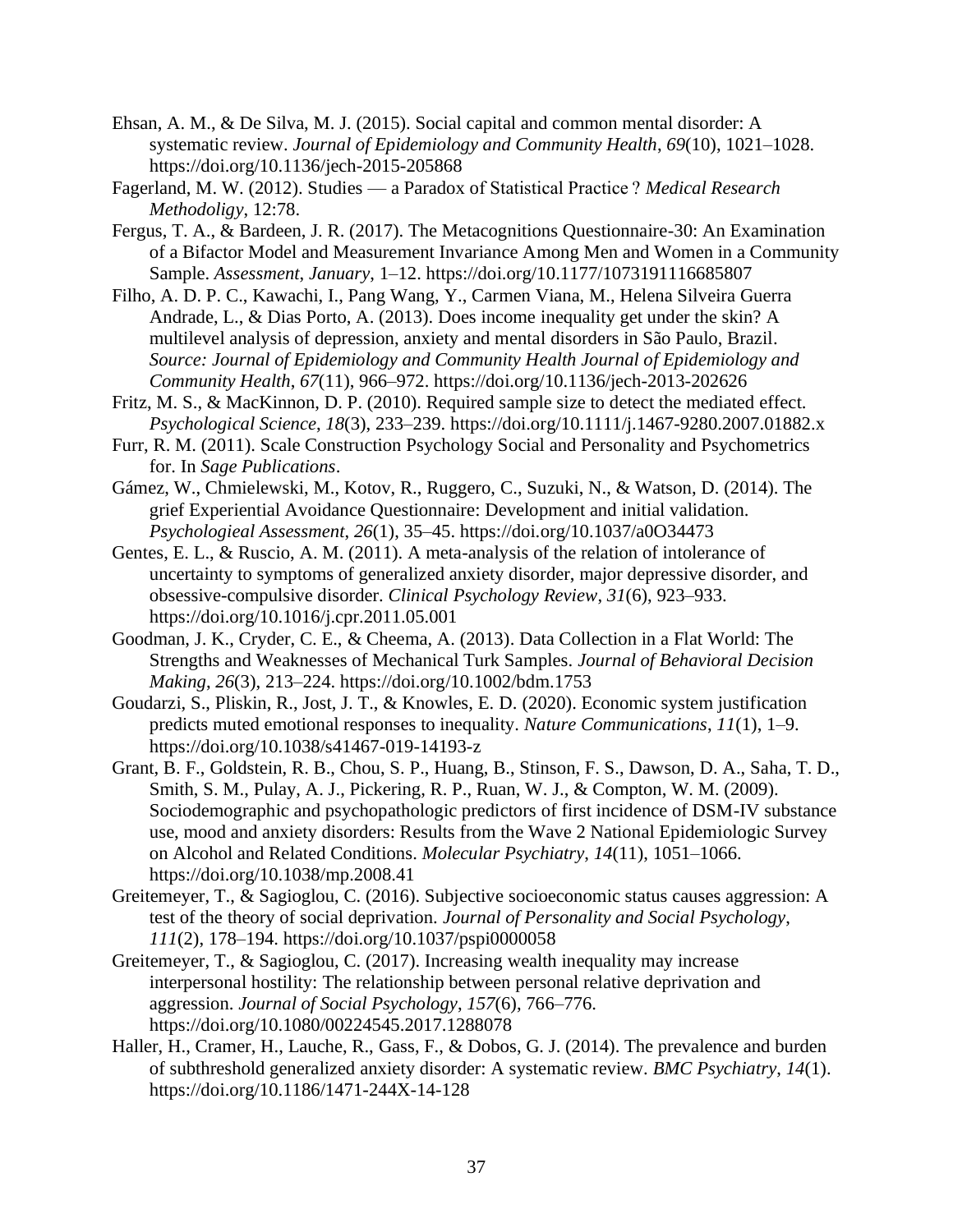- Hastings, O. P. (2019). Who feels it? Income inequality, relative deprivation, and financial satisfaction in U.S. states, 1973-2012. *Research in Social Stratification and Mobility*, *60*(December 2018), 1–15. https://doi.org/10.1016/j.rssm.2019.01.004
- Hayes, A. F. (2018). *Introduction to Mediation, Moderation, and Conditional Process Analysis*. Guilford Press.
- Heimberg, Richard G., Turk, C. L., & Mennin, D. S. (Eds.). (2004). *Generalized anxiety disorder: Advances in research and practice*. The Guilford Press. https://doi.org/10.1017/CBO9781107415324.004
- Kessler, R. C., Aguilar-Gaxiola, S., Alonso, J., Chatterji, S., Lee, S., & Ustün, T. B. (2009). The WHO World Mental Health (WMH) Surveys. *Psychiatrie (Stuttgart, Germany)*, *6*(1), 5–9. https://doi.org/10.1017/S1121189X00001421
- Kessler, R. C., Berglund, P., Demler, O., Jin, R., Merikangas, K. R., & Walters, E. E. (2005). Lifetime prevalence and age-of-onset distributions of DSM-IV disorders in the National Comorbidity Survey Replication. *Arch Gen Psychiatry*, *62*(June), 593–602. https://doi.org/10.1001/archpsyc.62.6.593
- Kessler, R. C., Gruber, M., Hettema, J. M., Hwang, I., Sampson, N., & Yonkers, K. (2008). Comorbid major depression and generalized anxiety disorders in the National Comorbidity Survey follow-up. *Psychological Medicine*, *38*(3), 365–374. https://doi.org/doi:10.1017/S0033291707002012
- Kim, H.-Y. (2013). Statistical notes for clinical researchers: assessing normal distribution (2) using skewness and kurtosis. *Restorative Dentistry & Endodontics*, *38*(1), 52. https://doi.org/10.5395/rde.2013.38.1.52
- Kim, H., Callan, M. J., Gheorghiu, A. I., & Skylark, W. J. (2018). Social comparison processes in the experience of personal relative deprivation. *Journal of Applied Social Psychology*, *48*(9), 519–532. https://doi.org/10.1111/jasp.12531
- Koerner, N., & Dugas, M. J. (2006). A cognitive model of generalized anxiety disorder: The role of intolerance of uncertainty. In G. C. L. Davey & A. Wells (Eds.), *Worry and its psychological disorders: Theory, assessment and treatment* (pp. 201–216). John Wiley & Sons Ltd.
- Kondo, N., Sembajwe, G., Kawachi, I., van Dam, R. M., Subramanian, S. V., & Yamagata, Z. (2009). Income inequality, mortality, and self rated health: meta-analysis of multilevel studies. *BMJ*, *339*(7731). https://doi.org/10.1136/bmj.b4471
- Kroenke, K., Spitzer, R. L., Williams, J. B. W., Monahan, P. O., & Löwe, B. (2007). Anxiety disorders in primary care: Prevalence, impairment, comorbidity, and detection. *Annals of Internal Medicine*, *146*(5), 317–325. https://doi.org/10.7326/0003-4819-146-5-200703060- 00004
- Kroenke, K., Strine, T. W., Spitzer, R. L., Williams, J. B. W., Berry, J. T., & Mokdad, A. H. (2009). The PHQ-8 as a measure of current depression in the general population. *Journal of Affective Disorders*, *114*(1–3), 163–173. https://doi.org/10.1016/j.jad.2008.06.026
- Ladouceur, R., Gosselin, P., & Dugas, M. J. (2000). Experimental manipulation of intolerance of uncertainty: A study of a theoretical model of worry. *Behaviour Research and Therapy*, *38*(9), 933–941. https://doi.org/10.1016/S0005-7967(99)00133-3
- Lahey, B. B. (2009). Public Health Significance of Neuroticism. *American Psychologist*, *64*(4), 241–256. https://doi.org/10.1037/a0015309
- Laugesen, N., Dugas, M. J., & Bukowski, W. M. (2003). Understanding adolescent worry: The application of a cognitive model. *Journal of Abnormal Child Psychology*, *31*(1), 55–64.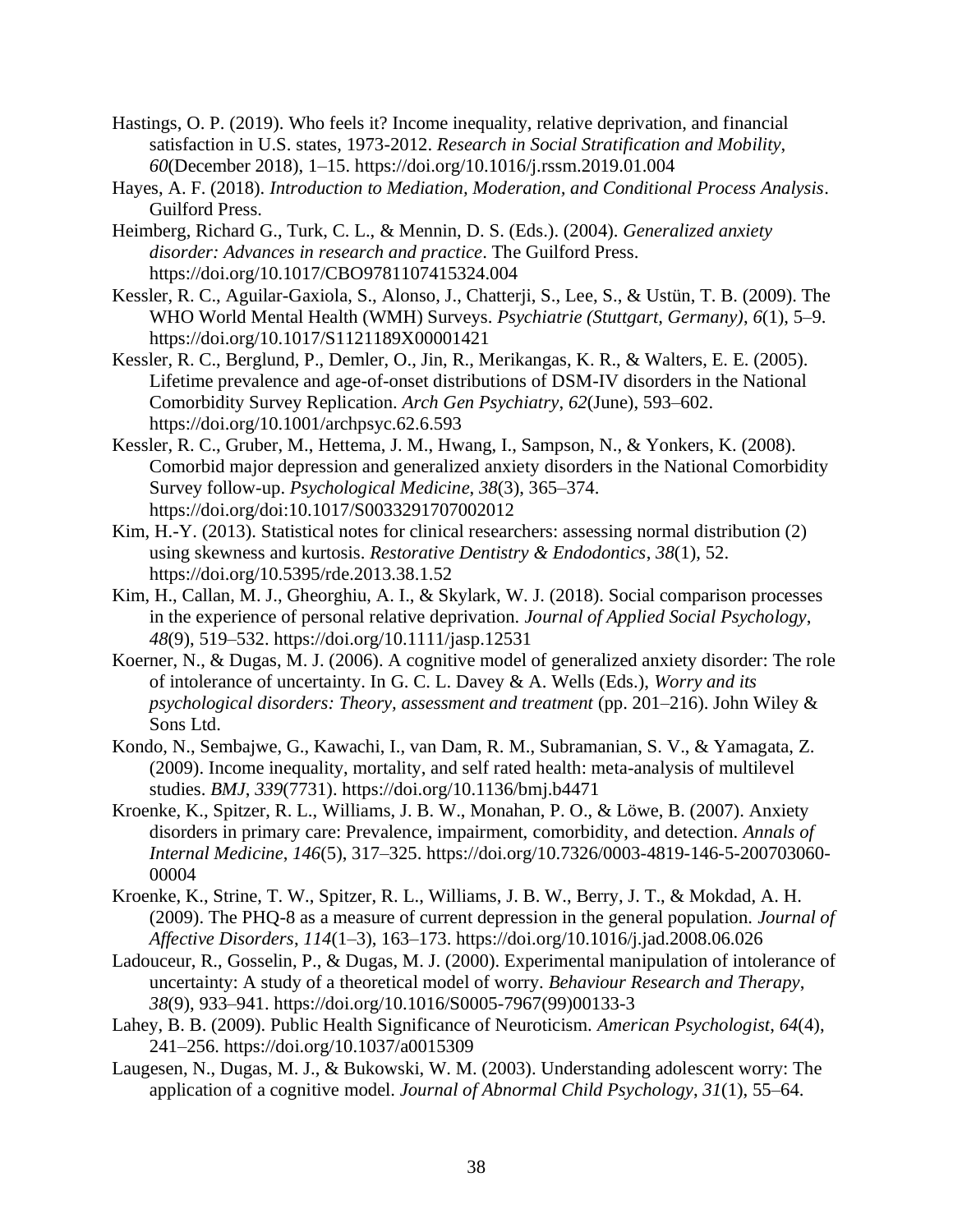https://doi.org/10.1023/A:1021721332181

- Lewis, E. J., Yoon, K. L., & Joormann, J. (2017). Emotion regulation and biological stress responding: associations with worry, rumination, and reappraisal. *Cognition and Emotion*, *32*(7), 1487–1498. https://doi.org/10.1080/02699931.2017.1310088
- Löwe, B., Decker, O., Müller, S., Brähler, E., Schellberg, D., Herzog, W., Herzberg, P. Y., Care, S. M., Mar, N., Lowe, B., Decker, O., Miiller, S., & Brdhler, E. (2017). Validation and standardization of the Generalized Anxi Disorder Screener (GAD-7) in the general population. *Medical Care*, *46*(3), 266–274. https://doi.org/10.1097/MLR.0b013e318160d093
- Luthar, S. S. (2003). The Culture of Affluence: Psychological Costs of Material Wealth. *Child Development*, *74*(6), 1581–1593. https://doi.org/10.1046/j.1467-8624.2003.00625.x
- Mennin, D. S. (2005). Emotion and the Acceptance-Based Approaches to the Anxiety Disorders. In S. M. Orsillo & L. Roemer (Eds.), *Series in anxiety and related disorders. Acceptance and mindfulness based approaches to anxiety: Conceptualization and treatment* (pp. 37– 68). Springer Science + Business Media. https://doi.org/10.1007/0-387-25989-9\_2
- Mennin, D. S., Heimberg, R. G., Turk, C. L., & Fresco, D. M. (2002). Applying an emotion regulation framework to integrative approaches to generalized anxiety disorder. *Clinical Psychology: Science and Practice*, *9*(1), 85–90. https://doi.org/10.1093/clipsy/9.1.85
- Mishra, S., & Carleton, N. R. (2015). Subjective relative deprivation is associated with poorer physical and mental health. *Social Science & Medicine*, *147*, 144–149. https://doi.org/10.1016/j.socscimed.2015.10.030
- Mishra, S., & Meadows, T. J. S. (2018). Does stress mediate the association between personal relative deprivation and gambling? *Stress and Health*, *34*(2), 331–337. https://doi.org/10.1002/smi.2789
- Mishra, S., & Novakowski, D. (2016). Personal relative deprivation and risk: An examination of individual differences in personality, attitudes, and behavioral outcomes. *Personality and Individual Differences*, *90*, 22–26. https://doi.org/10.1016/j.paid.2015.10.031
- Moffitt, T. E., Caspi, A., Harrington, H., Milne, B. J., Melchior, M., Goldberg, D., & Poulton, R. (2007). Generalized anxiety disorder and depression: Childhood risk factors in a birth cohort followed to age 32. *Psychological Medicine*, *37*(3), 441–452. https://doi.org/10.1017/S0033291706009640
- Moffitt, T. E., Harrington, H., Caspi, A., Kim-Cohen, J., Goldberg, D., Gregory, A. M., & Poulton, R. (2007). Depression and Generalized Anxiety Disorder. *Archives of General Psychiatry*, *64*(6), 651. https://doi.org/10.1001/archpsyc.64.6.651
- Mosca, O., Lauriola, M., & Carleton, R. N. (2016). Intolerance of uncertainty: A temporary experimental induction procedure. *PLoS ONE*, *11*(6), 1–15. https://doi.org/10.1371/journal.pone.0155130
- Muris, P. (2002). Relationships between self-efficacy and symptoms of anxiety disorders and depression in a normal adolescent sample. *Personality and Individual Differences*, *32*(2), 337–348. https://doi.org/10.1016/S0191-8869(01)00027-7
- Nadler, J., Day, M. V, Beshai, S., & Mishra, S. (2020). The relative deprivation trap: How feeling deprived relates to symptoms of generalized anxiety disorder. *Journal of Social and Clinical Psychology*, *39*(10), 897–922. https://doi.org/10.1521/jscp.2020.39.10.897
- Nasiri, F., Mashhadi, A., Bigdeli, I., & Chamanabad, A. G. (2019). How to Differentiate Generalized Anxiety Disorder from Worry: The Role of Cognitive Strategies. *Journal of Rational - Emotive and Cognitive - Behavior Therapy*, *38*(1), 44–55.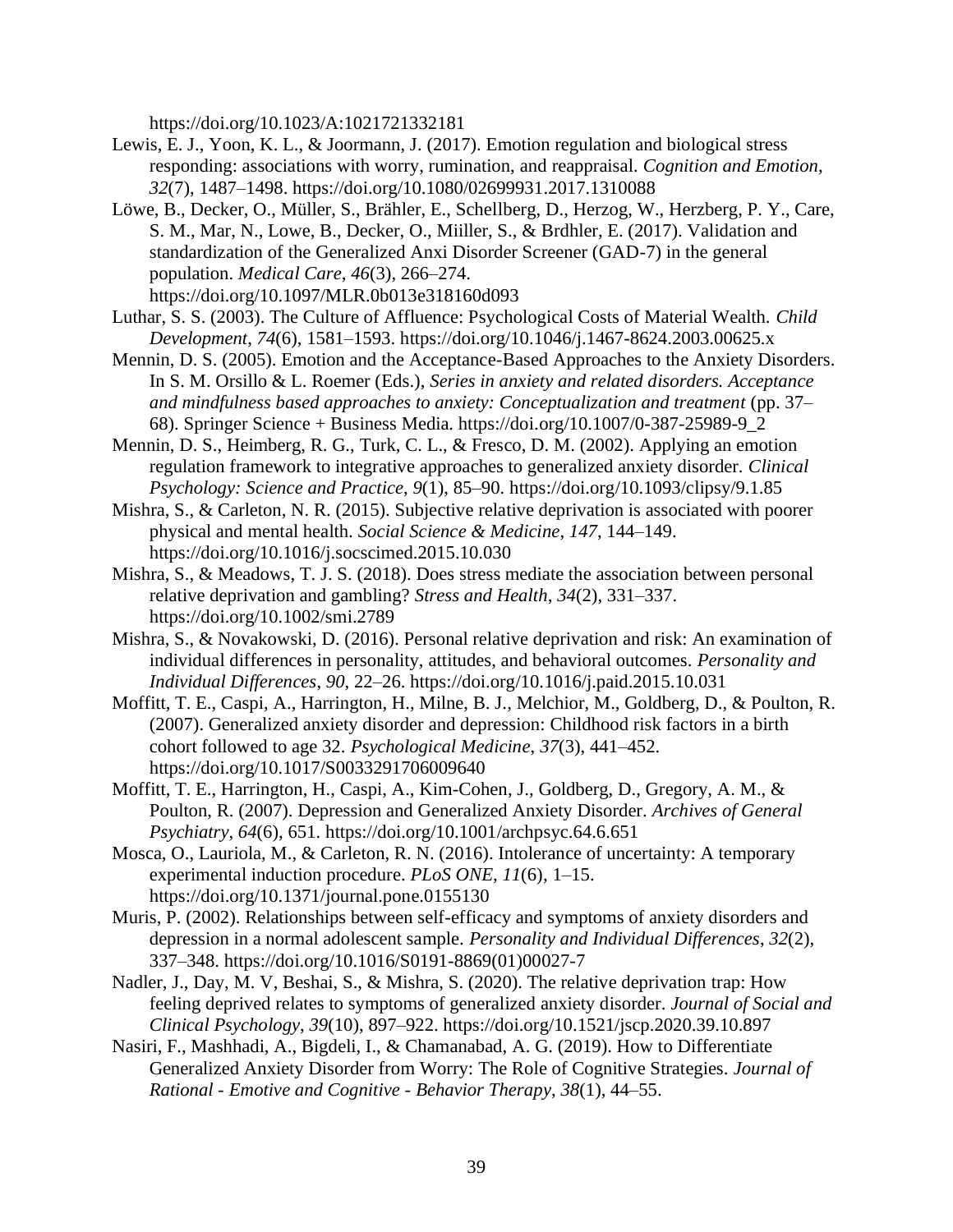https://doi.org/10.1007/s10942-019-00323-5

- Norr, A. M., Oglesby, M. E., Capron, D. W., Raines, A. M., Korte, K. J., & Schmidt, N. B. (2013). Evaluating the unique contribution of intolerance relative to other cognitive vulnerability factors in of uncertainty anxiety psychopathology. *Journal of Affective Disorders*, *151*(1), 136–142. https://doi.org/10.1016/j.jad.2013.05.063
- Operario, D., Adler, N. E., & Williams, D. R. (2004). Subjective social status: Reliability and predictive utility for global health. *Psychology and Health*, *19*(2), 237–246. https://doi.org/10.1080/08870440310001638098
- Osborne, D., Sibley, C. G., & Sengupta, N. K. (2015). Income and neighbourhood-level inequality predict self-esteem and ethnic identity centrality through individual- and groupbased relative deprivation: A multilevel path analysis. *European Journal of Social Psychology*, *45*, 368–377. https://doi.org/10.1002/ejsp.2087
- Osborne, D., Smith, H. J., & Huo, Y. J. (2012). More than a feeling: Discrete emotions mediate the relationship between relative deprivation and reactions to workplace furloughs. *Personality and Social Psychology Bulletin*, *38*(5), 628–641. https://doi.org/10.1177/0146167211432766
- Pearson, C., Janz, T., & Ali, J. (2013). Mental and substance use disorders in Canada. *Statistics Canada*, *82*, 1–8. https://doi.org/82-624-X
- Peer, E., Brandimarte, L., Samat, S., & Acquisti, A. (2017). Beyond the Turk: Alternative platforms for crowdsourcing behavioral research. *Journal of Experimental Social Psychology*, *70*, 153–163. https://doi.org/10.1016/j.jesp.2017.01.006
- Penney, A. M., Mazmanian, D., & Rudanycz, C. (2013). Comparing positive and negative beliefs about worry in predicting generalized anxiety disorder symptoms. *Canadian Journal of Behavioural Science*, *45*(1), 34–41. https://doi.org/10.1037/a0027623
- Pettigrew, T. F. (2015). Samuel Stouffer and Relative Deprivation. *Social Psychology Quarterly*, *78*(1), 7–24. https://doi.org/10.1177/0190272514566793
- Pettigrew, T. F. (2016). In pursuit of three theories: Authoritarianism, relative deprivation, and intergroup Contact. *Annual Review of Psychology*, *67*(1), 1–21. https://doi.org/10.1146/annurev-psych-122414-033327
- Pickett, K. E., James, O. W., & Wilkinson, R. G. (2006). Income inequality and the prevalence of mental illness: A preliminary international analysis. *Journal of Epidemiology and Community Health*, *60*(7), 646–647. https://doi.org/10.1136/jech.2006.046631
- Pickett, K. E., & Wilkinson, R. G. (2010). Inequality: an underacknowledged source of mental illness and distress. *The British Journal of Psychiatry*, *197*, 426–428. https://doi.org/10.1192/bjp.bp.109.072066
- Pickett, K. E., & Wilkinson, R. G. (2015). Income inequality and health: A causal review. *Social Science & Medicine*, *128*, 316–326. https://doi.org/10.1016/j.socscimed.2014.12.031
- Preacher, K. J., & Hayes, A. F. (2008). Asymptotic and resampling strategies for assessing and comparing indirect effects in multiple mediator models. *Behavior Research Methods*, *40*(3), 879–891. https://doi.org/10.3758/BRM.40.3.879
- Rivenbark, J., Arseneault, L., Caspi, A., Danese, A., Fisher, H. L., Moffitt, T. E., Rasmussen, L. J. H., Russell, M. A., & Odgers, C. L. (2020). Adolescents' perceptions of family social status correlate with health and life chances: A twin difference longitudinal cohort study. *Proceedings of the National Academy of Sciences*, 1–6. https://doi.org/10.1073/pnas.1820845116
- Roemer, L., & Orsillo, S. M. (2005). An Acceptance-Based Behaviour Therapy for Generalized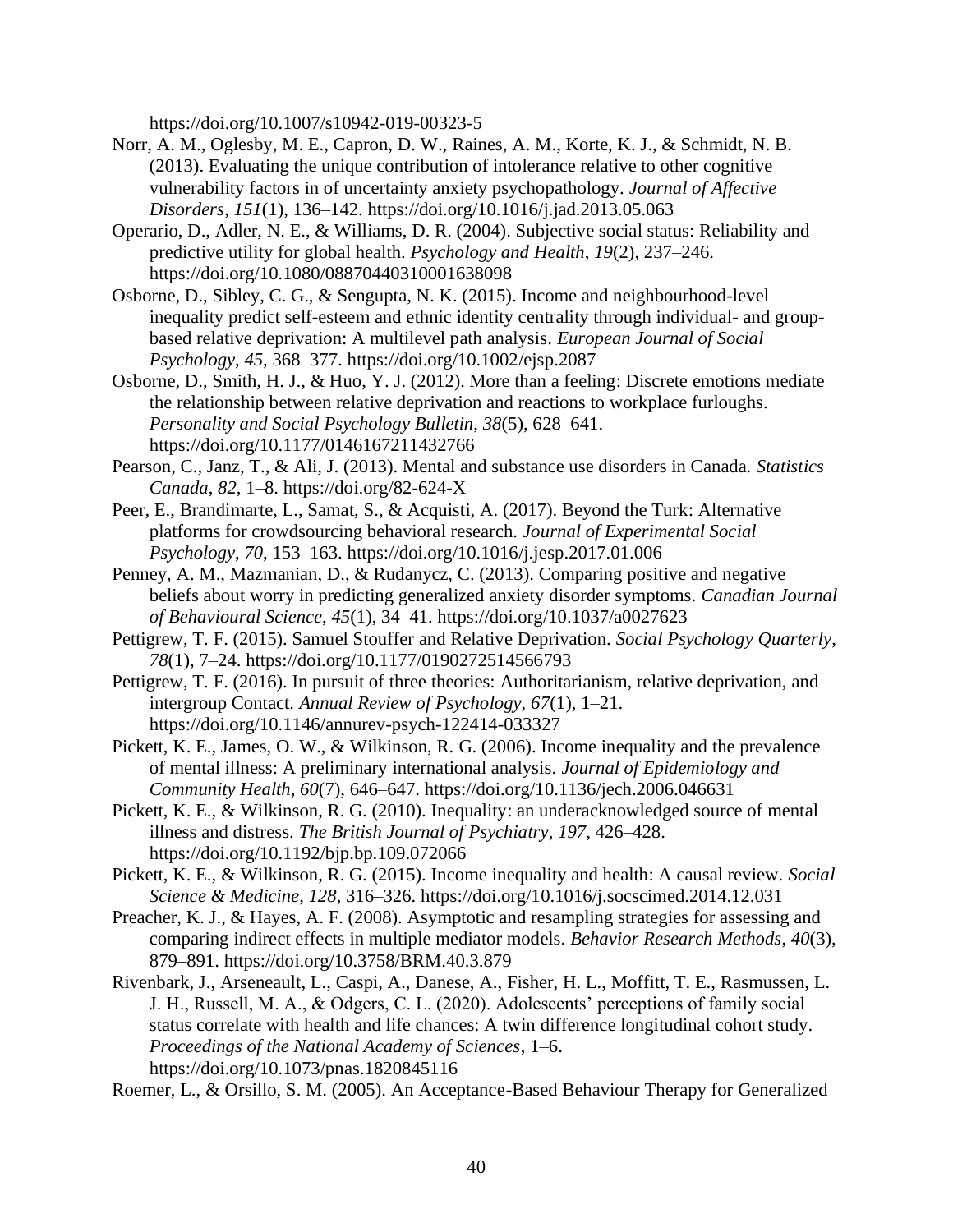Anxiety Disorder. In S. M. Orsillo & L. Roemer (Eds.), *Acceptance and Mindfulness-Based Approaches to Anxiety: Conceptualization and Treatment*. Springer.

- Runciman, W. G., & Runciman, B. (1966). *Relative deprivation and social justice: A study of attitudes to social inequality in twentieth-century England.* (Vol. 13). University of California Press.
- Ruscio, A. M., & Borkovec, T. D. (2004). Experience and appraisal of worry among high worriers with and without generalized anxiety disorder. *Behaviour Research and Therapy*, *42*(12), 1469–1482. https://doi.org/10.1016/j.brat.2003.10.007
- Ruscio, A. M., Hallion, L. S., Lim, C. C. W., Aguilar-Gaxiola, S., Al-Hamzawi, A., Alonso, J., Andrade, L. H., Borges, G., Bromet, E. J., Bunting, B., De Almeida, J. M. C., Demyttenaere, K., Florescu, S., De Girolamo, G., Gureje, O., Haro, J. M., He, Y., Hinkov, H., Hu, C., … Scott, K. M. (2017). Cross-sectional comparison of the epidemiology of DSM-5 generalized anxiety disorder across the globe. *JAMA Psychiatry*, *74*(5), 465–475. https://doi.org/10.1001/jamapsychiatry.2017.0056
- Ruscio, A. M., & Khazanov, G. K. (2017). Anxiety and Depression. In R. J. DeRubeis & D. R. Strunk (Eds.), *The Oxford Handbook of Mood Disorders* (pp. 313–324). Oxford University Press.
- Scherbaum, C. A., Cohen-Charash, Y., & Kern, M. J. (2006). Measuring general self-efficacy: A comparison of three measures using item response theory. *Educational and Psychological Measurement*, *66*(6), 1047–1063. https://doi.org/10.1177/0013164406288171
- Scott, K. M., Al-Hamzawi, A. O., Andrade, L. H., Borges, G., Caldas-de-Almeida, J. M., Fiestas, F., Gureje, O., Hu, C., Karam, E. G., Kawakami, N., Lee, S., Levinson, D., Lim, C. C. W., Navarro-Mateu, F., Okoliyski, M., Posada-Villa, J., Torres, Y., Williams, D. R., Zakhozha, V., & Kessler, R. C. (2014). Associations between subjective social status and DSM-IV mental disorders. *JAMA Psychiatry*, *71*(12), 1400–1408. https://doi.org/10.1001/jamapsychiatry.2014.1337
- Sinclair, S. J., Blais, M. A., Gansler, D. A., Sandberg, E., Bistis, K., & LoCicero, A. (2010). Psychometric properties of the Rosenberg Self-Esteem Scale: Overall and across demographic groups living within the United States. *Evaluation and the Health Professions*, *33*(1), 56–80. https://doi.org/10.1177/0163278709356187
- Singh-Manoux, A., Adler, N. E., & Marmot, M. G. (2003). Subjective social status: Its determinants and its association with measures of ill-health in the Whitehall II study. *Social Science & Medicine*, *56*(6), 1321–1333. https://doi.org/10.1016/S0277-9536(02)00131-4
- Smith, H. J., & Huo, Y. J. (2014). Relative deprivation: How subjective experiences of inequality influence social behaviour and health. *Behavioral and Brain Sciences*, *1*(1), 231– 238. https://doi.org/10.1177/2372732214550165
- Smith, H. J., & Ortiz, D. J. (2002). Is it just me?: The different consequences of personal and gorup deprivation. In I. Walker & H. J. Smith (Eds.), *Relative deprivation: Specification, development and integration* (pp. 91–115). Cambridge University Press.
- Smith, H. J., & Pettigrew, T. F. (2015). Advances in relative deprivation theory and research. *Social Justice Research*, *28*(1), 1–6. https://doi.org/10.1007/s11211-014-0231-5
- Smith, H. J., Pettigrew, T. F., Pippin, G. M., & Bialosiewicz, S. (2012). Relative deprivation: A theoretical and meta-analytic review. *Personality and Social Psychology Review*, *16*(3), 203–232. https://doi.org/10.1177/1088868311430825
- Smith, H. J., Ryan, D. A., Jaurique, A., & Duffau, E. (2020). Personal relative deprivation and mental health among university students: cross-sectional and longitudinal evidence.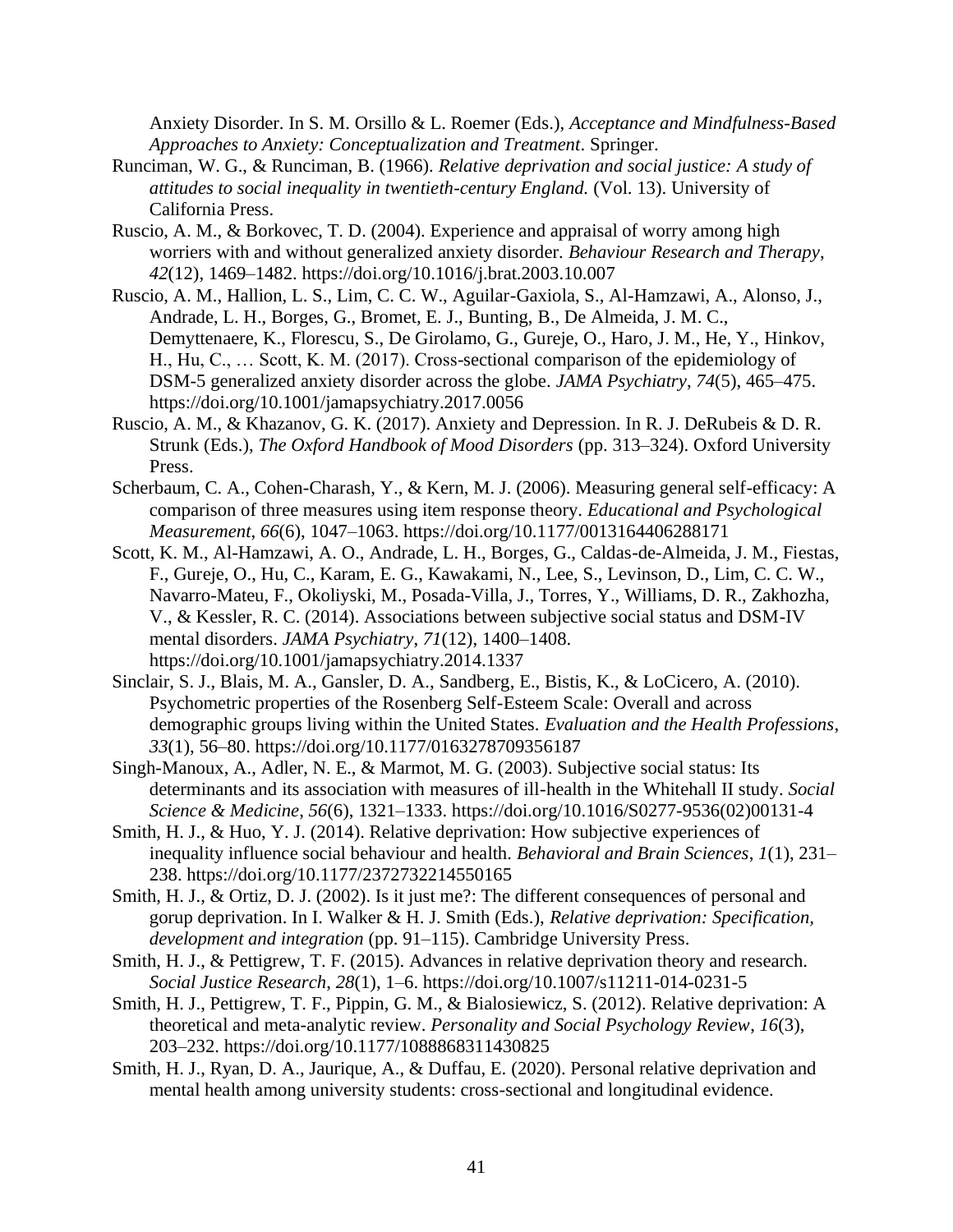*Analyses of Social Issues and Public Policy*. https://doi.org/https://doi.org/10.1111/asap.12201

- Smith, H. J., Ryan, D. A., Jaurique, A., Pettigrew, T. F., Jetten, J., Ariyanto, A., Autin, F., Ayub, N., Badea, C., Besta, T., Butera, F., Costa-Lopes, R., Cui, L., Fantini, C., Finchilescu, G., Gaertner, L., Gollwitzer, M., Gómez, Á., González, R., … Wohl, M. (2018). Cultural values moderate the impact of relative deprivation. *Journal of Cross-Cultural Psychology*, *49*(8), 1183–1218. https://doi.org/10.1177/0022022118784213
- Sowislo, J. F., & Orth, U. (2013). Does low self-esteem predict depression and anxiety? A metaanalysis of longitudinal studies. *Psychological Bulletin*, *139*(1), 213–240. https://doi.org/10.1037/a0028931
- Spada, M. M., Mohiyeddini, C., & Wells, A. (2008). Measuring metacognitions associated with emotional distress: Factor structure and predictive validity of the metacognitions questionnaire 30. *Personality and Individual Differences*, *45*(3), 238–242. https://doi.org/10.1016/j.paid.2008.04.005
- Spitzer, R. L., Kroenke, K., Williams, J. B. W., & Löwe, B. (2006). A brief measure for assessing generalized anxiety disorder: The GAD-7. *Archives of Internal Medicine*, *166*(10), 1092–1097. https://doi.org/10.1001/archinte.166.10.1092
- Stanley, M. A., Novy, D. M., Hopko, D. R., Beck, J. G., Averill, P. M., & Swann, A. C. (2002). Measures of self-efficacy and optimism in older adults with generalized anxiety. *Assessment*, *9*(1), 70–81. https://doi.org/10.1177/1073191102009001009
- Stouffer, S. A., Suchman, E. A., DeVinney, L. C., Star, S. A., & Williams Jr., R. M. (1949). *The American soldier: Adjustment during army life*. Princeton University Press.
- Sweeney, P. D., McFarlin, D. B., & Inderrieden, E. J. (1990). Using relative deprivation theory to explain satisfaction with income and pay level: A multistudy examination. *Academy of Management Journal*, *33*(2), 423–436. https://doi.org/10.2307/256332
- Tougas, F., & Beaton, A. M. (2002). Personal and group relative deprivation: Connecting the "I" to the "We." In I. Walker & H. J. Smith (Eds.), *Relative deprivation: Specification, development and integration* (pp. 119–135). Cambridge University Press.
- Valentiner, D. P., Fergus, T. A., Behar, E., & Conybeare, D. J. (2014). Anxiety Disorders. In D. C. Beidel, C. B. Frueh, & M. Hersen (Eds.), *Adult psychopathology and diagnosis* (7th ed., pp. 299–353). John Wiley & Sons, Inc.
- Wahlbeck, K., Cresswell-Smith, J., Haaramo, P., & Parkkonen, J. (2017). Interventions to mitigate the effects of poverty and inequality on mental health. *Social Psychiatry and Psychiatric Epidemiology*, *52*(5), 505–514. https://doi.org/10.1007/s00127-017-1370-4
- Walker, I. (1999). Effects of personal and group relative deprivation on personal and collective self-esteem. *Group Processes and Intergroup Relations*, *2*(4), 365–380. https://doi.org/10.1177/1368430299024004
- Walker, I., & Pettigrew, T. F. (1984). Relative deprivation theory: An overview and conceptual critique. *British Journal of Social Psychology*, *23*(4), 301–310. https://doi.org/10.1111/j.2044-8309.1984.tb00645.x
- Walker, I., & Smith, H. J. (2002). Fifty years of relative deprivation research. In W. Iain & H. J. Smith (Eds.), *Relative deprivation: Specification, development and integration* (pp. 1–9). Cambridge University Press.
- Watkins, E. (2004). Adaptive and maladaptive ruminative self-focus during emotional processing. *Behaviour Research and Therapy*, *42*, 1037–1052. https://doi.org/10.1016/j.brat.2004.01.009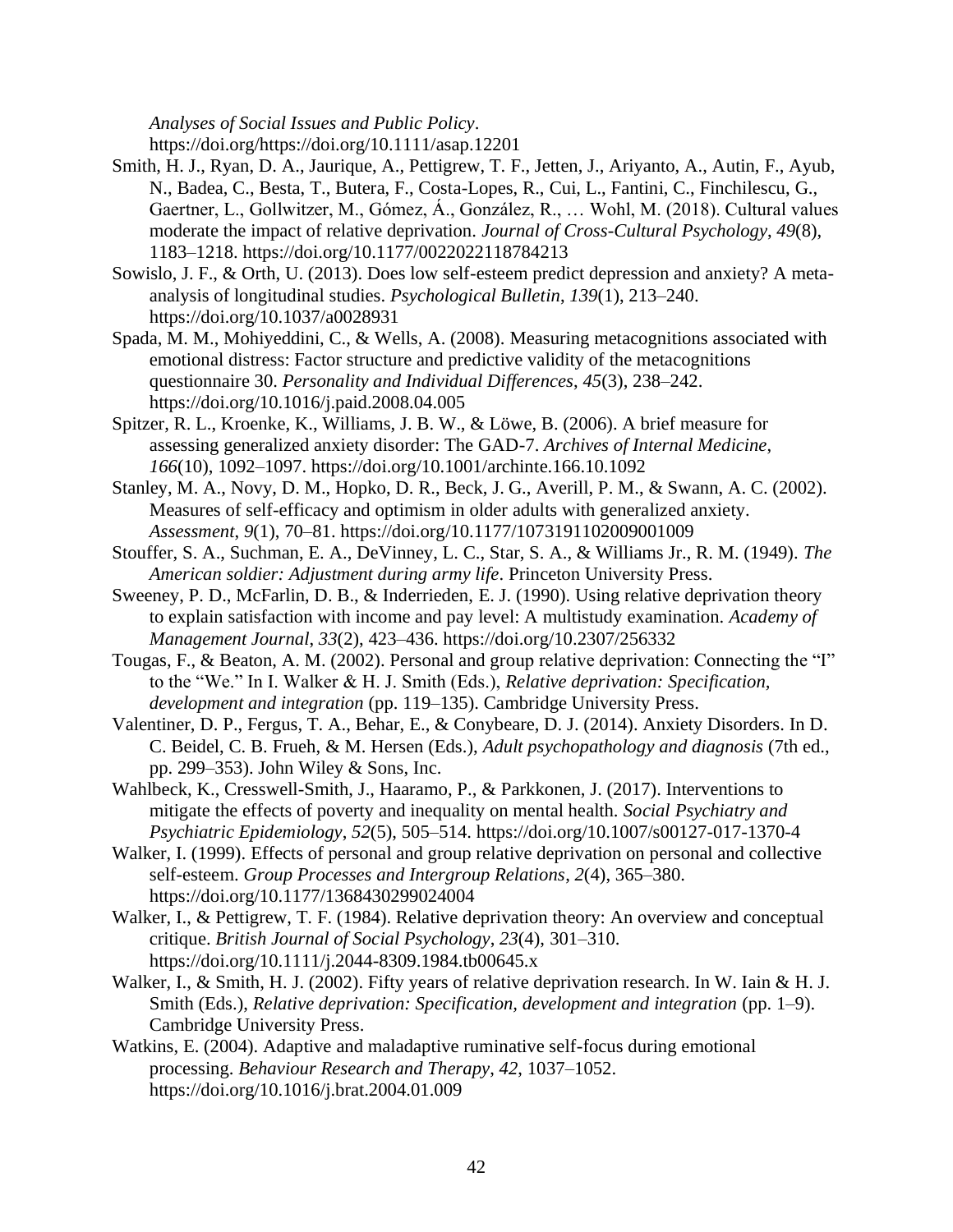- Watkins, E. R. (2008). Constructive and Unconstructive Repetitive Thought. *Psychological Bulletin*, *134*(2), 163–206. https://doi.org/10.1037/0033-2909.134.2.163
- Watterson, R. A., Williams, J. V. A., Lavorato, D. H., & Patten, S. B. (2017). Descriptive Epidemiology of Generalized Anxiety Disorder in Canada. *Canadian Journal of Psychiatry*, *62*(1), 24–29. https://doi.org/10.1177/0706743716645304
- Weich, S., Lewis, G., & Jenkins, S. P. (2001). Income inequality and the prevalence of common mental disorders in Britain. *The British Journal of Psychiatry*, *178*(3), 222–227. https://doi.org/10.1192/BJP.178.3.222
- Wells, A. (2004). A Cognitive Model of GAD: Metacognitions and Pathological Worry. In Richard G. Heimberg, C. L. Turk, & D. S. Mennin (Eds.), *Generalized anxiety disorder: Advances in research and practice* (pp. 164–186).
- Wells, A. (2005). The metacognitive model of GAD: Assessment of meta-worry and relationship with DSM-IV generalized anxiety disorder. *Cognitive Therapy and Research*, *29*(1), 107– 121. https://doi.org/10.1007/s10608-005-1652-0
- Wells, A., & Cartwright-Hatton, S. (2004). A short form of the metacognitions questionnaire: Properties of the MCQ-30. *Behaviour Research and Therapy*, *42*(4), 385–396. https://doi.org/10.1016/S0005-7967(03)00147-5
- WHO International Consortium in Psychiatric Epidemiology. (2000). Cross-national comparisons of the prevalences and correlates of mental disorders. *Bulletin of the World Health Organization*, *78*(4), 413–426. https://doi.org/10.1590/S0042-96862000000400003
- Wilkinson, R. G., & Pickett, K. E. (2006). Income inequality and population health: A review and explanation of the evidence. *Social Science & Medicine*, *62*, 1768–1784. https://doi.org/10.1016/j.socscimed.2005.08.036
- Wilkinson, R. G., & Pickett, K. E. (2010). *The Spirit Level: Why more equal socieities almost always do better*. Bloomsbury Press.
- Wittchen, H.-U. (2002). Generalized anxiety disorder: Prevalence, burden, and cost to society. *Depression and Anxiety*, *16*(4), 162–171. https://doi.org/10.1002/da.10065
- Yook, K., Kim, K. H., Suh, S. Y., & Lee, K. S. (2010). Intolerance of uncertainty, worry, and rumination in major depressive disorder and generalized anxiety disorder. *Journal of Anxiety Disorders*, *24*(6), 623–628. https://doi.org/10.1016/j.janxdis.2010.04.003
- Zhao, X., Lynch, J. G., & Chen, Q. (2010). Reconsidering Baron and Kenny: Myths and Truths about Mediation Analysis. *Journal of Consumer Research*, *37*(2), 197–206. https://doi.org/10.1086/651257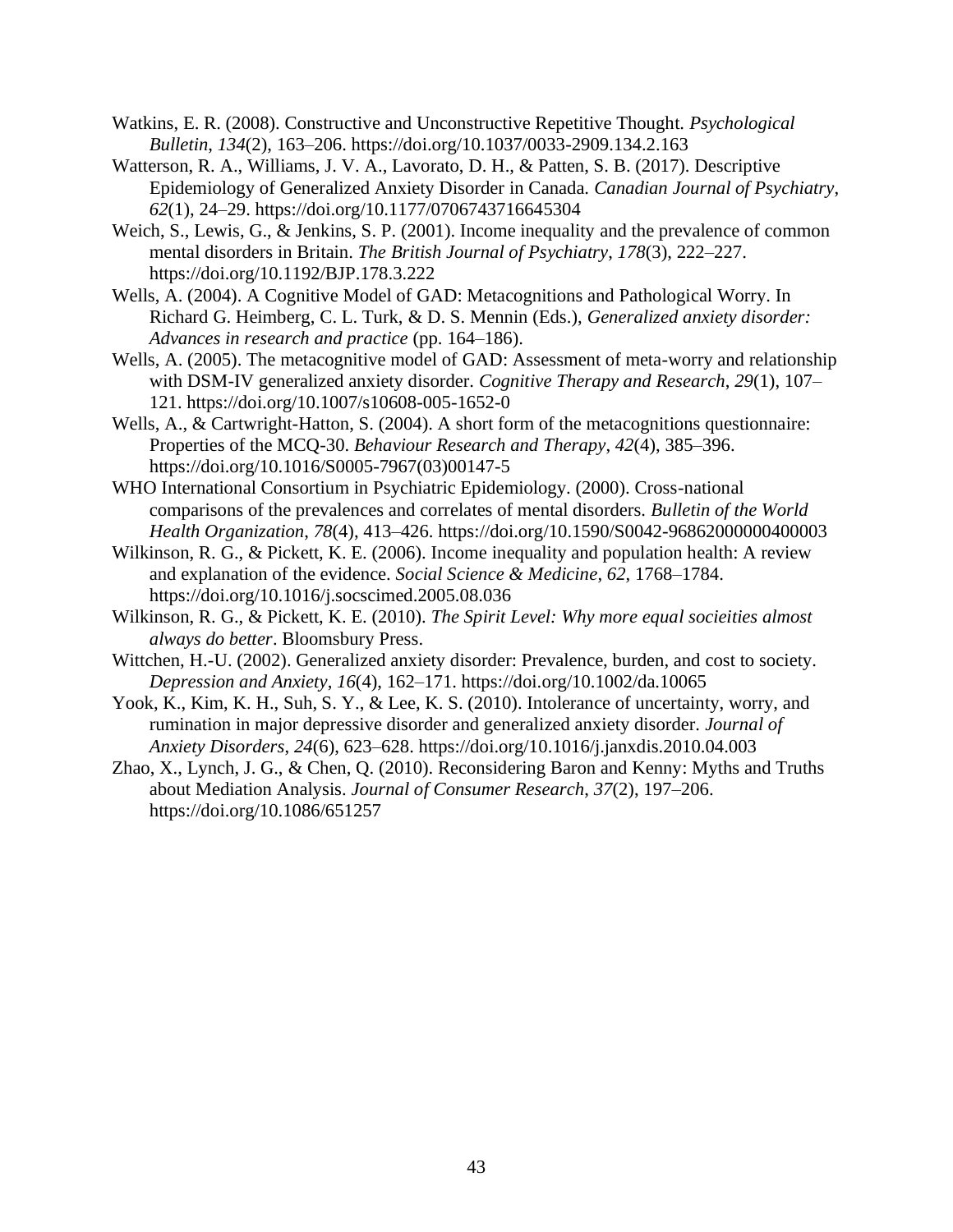# <span id="page-49-0"></span>**Appendices**

<span id="page-49-1"></span>*Appendix A: Study 1 Materials*

# **Personal Relative Deprivation**

*Personal Relative Deprivation Scale – Revised (PRDS-R)*

Please indicate to what extent do you agree or disagree with each of the following. (1=Strongly disagree, 7=Strongly agree)

- 1. I feel deprived when I think about what I have compared to what other people like me have.
- 2. I feel privileged compared to other people like me.\*
- 3. I feel resentful when I see how prosperous other people like me seem to be.
- 4. When I compare what I have with what others like me have, I realize that I am quite well off.\*
- 5. I feel dissatisfied with what I have compared to what other people like me have.

*\* Indicates reverse-scored item.* 

# **Intolerance of Uncertainty**

*Intolerance of Uncertainty Scale - 12 (IUS-12)*

You will find below a series of statements which describe how people may react to the uncertainties of life. Please use the scale below to describe to what extent each item is characteristic of you. (1 = Not at all characteristic of me,  $5 =$  Entirely characteristic of me)

- 1. Unforeseen events upset me greatly.
- 2. It frustrates me not having all the information I need.
- 3. Uncertainty keeps me from living a full life.
- 4. One should always look ahead so as to avoid surprises.
- 5. A small unforeseen event can spoil everything, even with the best of planning.
- 6. When it's time to act, uncertainty paralyses me.
- 7. When I am uncertain I can't function very well.
- 8. I always want to know what the future has in store for me.
- 9. I can't stand being taken by surprise.
- 10. The smallest doubt can stop me from acting.
- 11. I should be able to organize everything in advance.
- 12. I must get away from all uncertain situations.

# **Metacognitions about Worry**

*Metacognitions Questionnaire – 30 (MCQ-30) (2 of the 5 scales of the MCQ-30 were used)*

This questionnaire is concerned with beliefs people have about their thinking. Listed below are a number of beliefs that people have expressed. Please read each item and indicate how much you generally agree with it. Please respond to all of the items, there are no right or wrong answers.  $(1 = Do$  not agree,  $4 = Age$ e very much).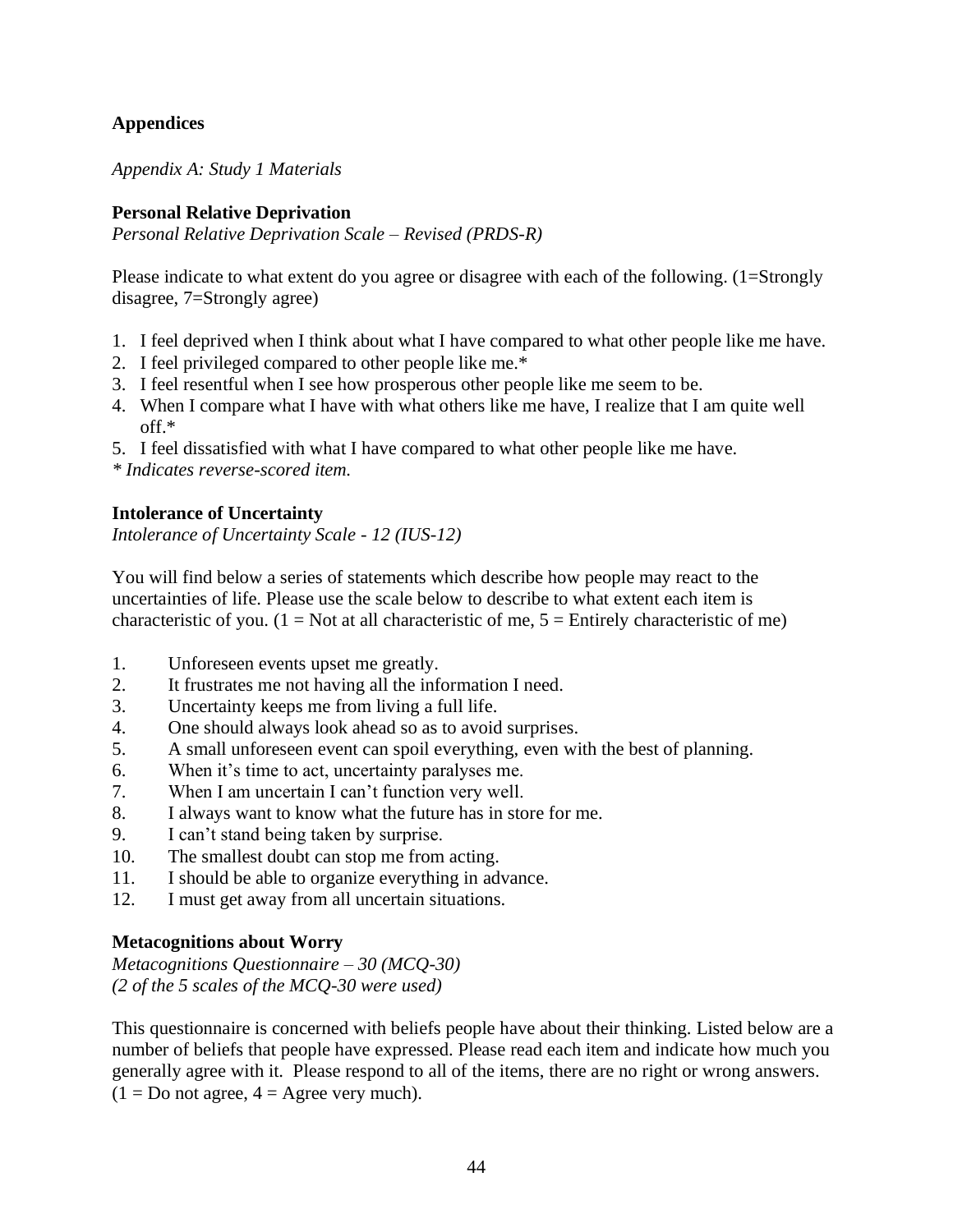Positive Beliefs

- 1. Worrying helps me to get things sorted out in my mind.
- 2. Worrying helps me cope.
- 3. I need to worry in order to work well.
- 4. Worrying helps me to solve problems.
- 5. I need to worry in order to remain organized.
- 6. Worrying helps me to avoid problems in the future.

Negative Beliefs

- 7. My worrying thoughts persist, no matter how I try to stop them.
- 8. When I start worrying I cannot stop.
- 9. I could make myself sick with worrying.
- 10. I cannot ignore my worrying thoughts.
- 11. My worrying could make me go mad.
- 12. My worrying is dangerous for me.

# **Generalized Anxiety Disorder Symptoms**

*GAD-7*

Please consider how you have been feeling in the last 2 weeks. How often have you been feeling the following? (0=not at all,  $3$  = nearly every day)

- 1. Feeling nervous, anxious or on edge
- 2. Not being able to stop or control worrying
- 3. Worrying too much about different things
- 4. Trouble relaxing
- 5. Being so restless that it is hard to sit still
- 6. Becoming easily annoyed or irritable
- 7. Feeling afraid as if something awful might happen

# **Self-Efficacy**

*New General Self-Efficacy Scale (NGSE)*

Please indicate to what extent you agree with each of the following statements.  $(1 = \text{Strongly})$ Disagree,  $7 =$  Strongly Agree)

- 1. I will be able to achieve most of the goals that I have set for myself.
- 2. When facing difficult tasks, I am certain that I will accomplish them.
- 3. In general, I think that I can obtain outcomes that are important to me.
- 4. I believe I can succeed at most any endeavor to which I set my mind.
- 5. I will be able to successfully overcome many challenges.
- 6. I am confident that I can perform effectively on many different tasks.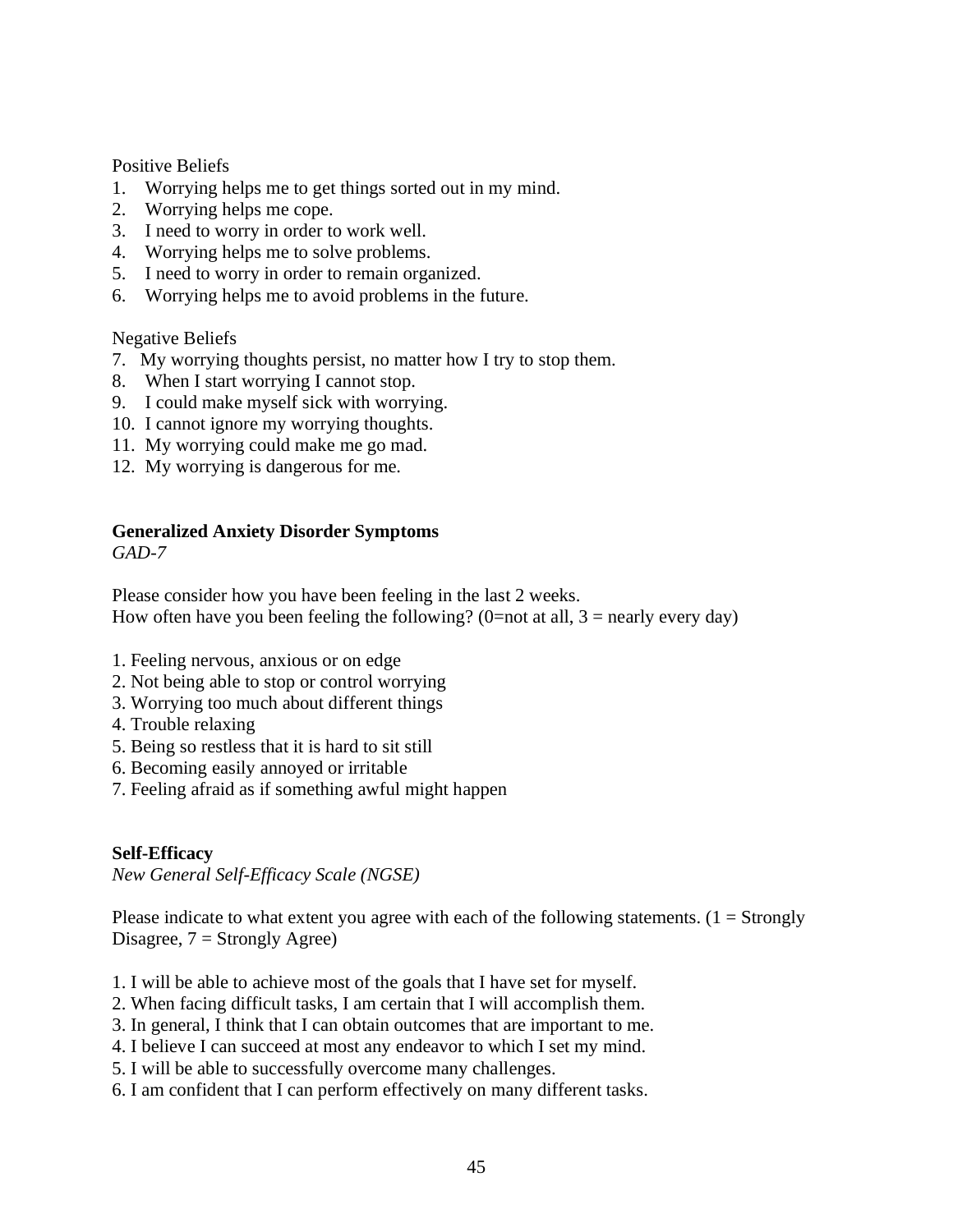- 7. Compared to other people, I can do most tasks very well.
- 8. Even when things are tough, I can perform quite well.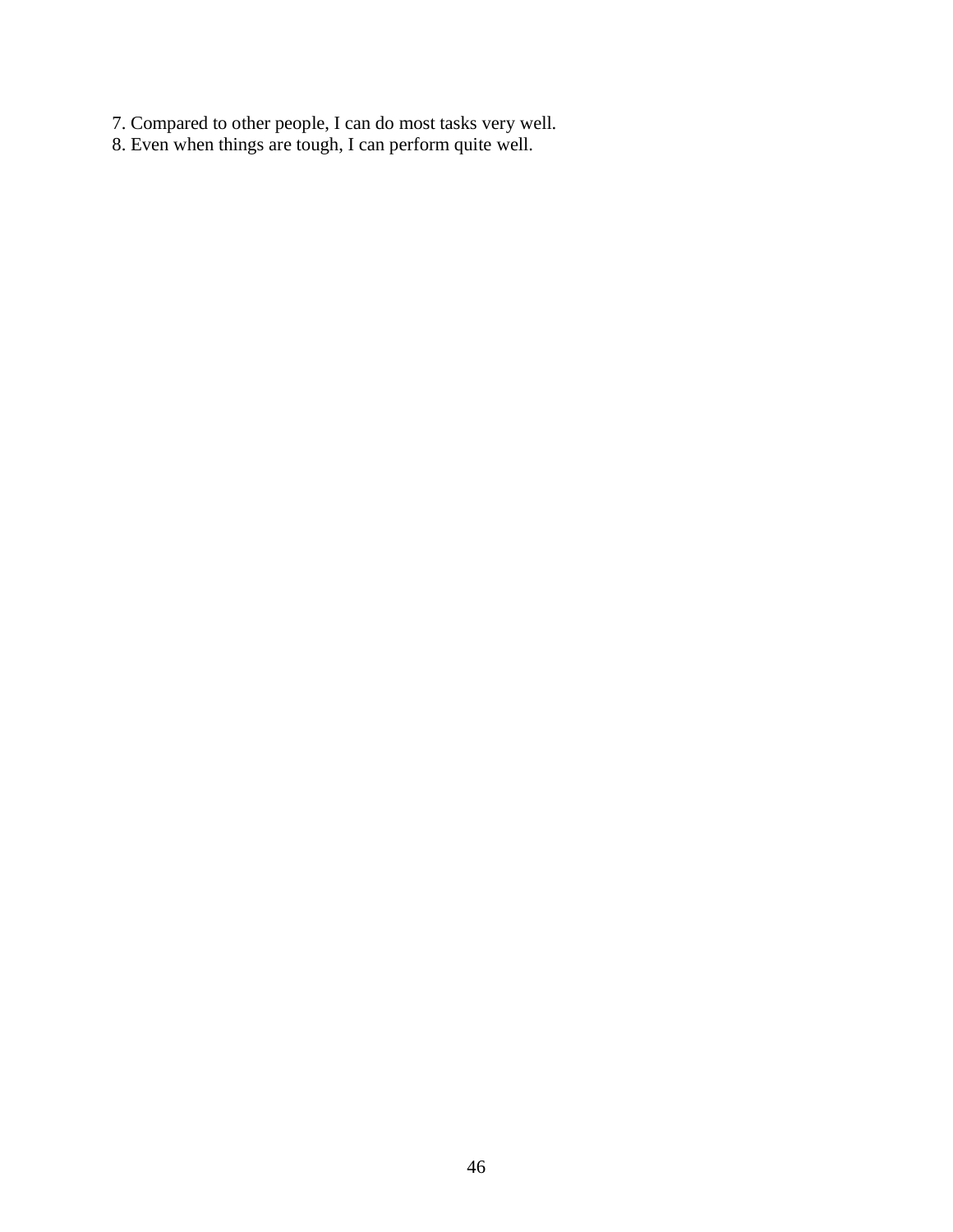# <span id="page-52-0"></span>*Appendix B: Study 1 Assumption Checks*

#### Study 1 Assumption of Normality

We evaluated the skewness and kurtosis of key Study 1 variables to check assumptions of normality. As this sample has a relatively large sample size  $(n > 300)$ , deviations from normalcy are considered present when the absolute value of the skewness and kurtosis are greater than 2 (Fagerland, 2012; H.-Y. Kim, 2013). None of the variables show such deviation.

|            | <b>Skewness</b> | Std. Error<br>Skew | Skew<br>Z-score | Kurtosis | Std. Error<br>Kurt | Kurt Z-<br>Score |
|------------|-----------------|--------------------|-----------------|----------|--------------------|------------------|
| <b>PRD</b> | 0.170           | 0.101              | 1.683           | $-0.149$ | 0.201              | $-0.741$         |
| IU         | 0.152           | 0.101              | 1.505           | $-0.557$ | 0.201              | $-2.771$         |
| <b>PBW</b> | 0.735           | 0.101              | 7.277           | $-0.241$ | 0.201              | $-1.199$         |
| <b>NBW</b> | 0.527           | 0.101              | 5.218           | $-0.616$ | 0.201              | $-3.065$         |
| GAD        | 0.880           | 0.101              | 8.713           | 0.103    | 0.201              | 0.512            |
| SF         | $-0.741$        | 0.101              | $-7.337$        | 1.112    | 0.201              | 5.532            |

#### Table B1: Skewness and Kurtosis for key study 1 variables

#### Study 1 Assumption of Non-Multicollinearity

In order to verify that the constructs should be considered independent predictors we examined multicollinearity statistics. While there are various guidelines for interpreting multicollinearity, a Variance Inflation Factor (VIF) in excess of 5 may be problematic. None of the VIFs for the predictor or mediating variables in the Study 1 analysis including PRD, IU, PBW, NBW, and GAD show reason for any strong concern about multicollinearity. Additionally, the high reliability of our measures (e.g., all alphas > .83), and the large proportion of variance explained by these measures further support treating the constructs as independent predictors.

Table B2: Multicollinearity coefficients for generalized anxiety disorder symptoms, and proposed mediators for Study 1

|            | VIF   |
|------------|-------|
| <b>PRD</b> | 1.325 |
| Ш          | 2.180 |
| <b>PRW</b> | 1.120 |
| <b>NBW</b> | 1.874 |

Total  $R^2 = .591$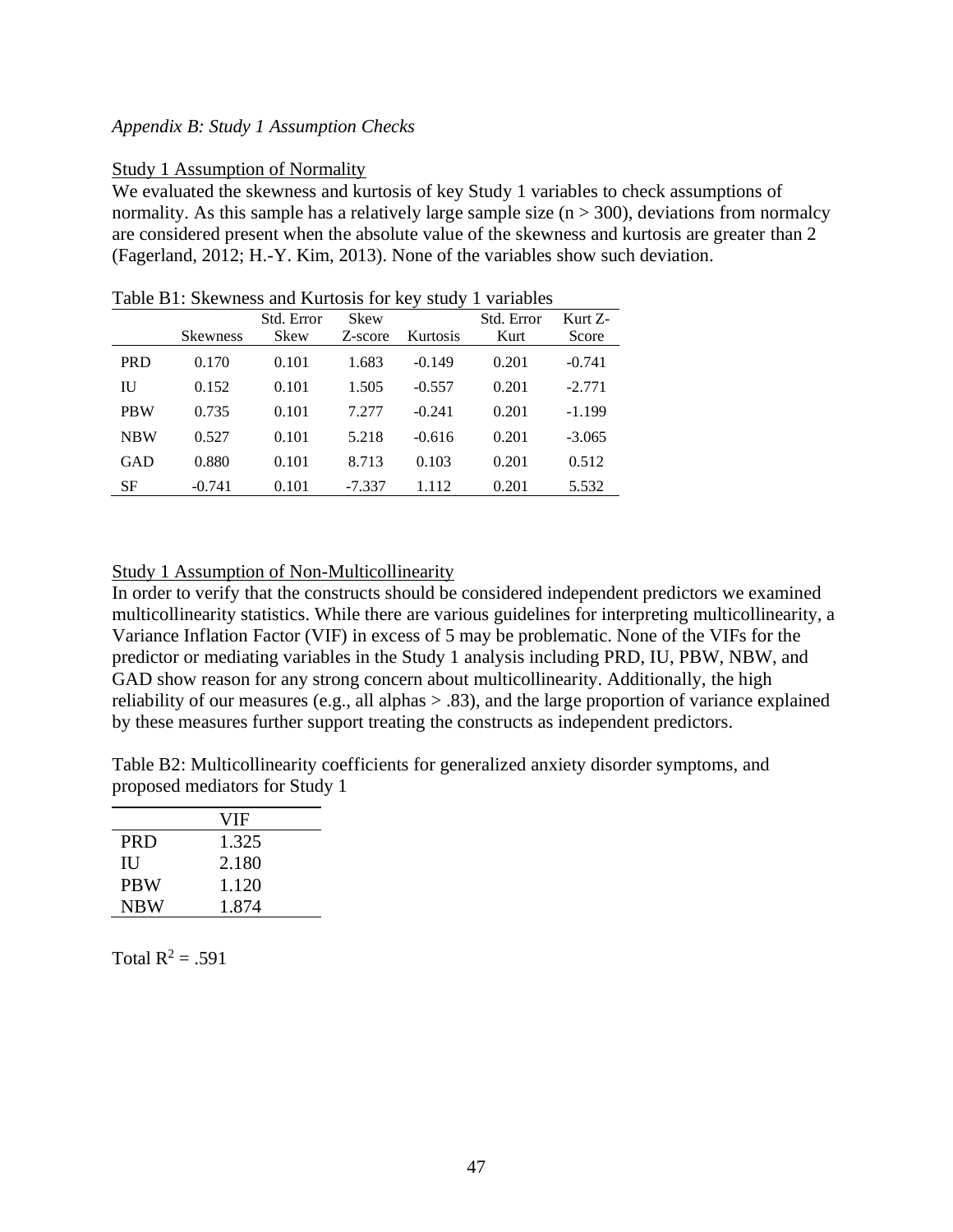# *Appendix C: Study 1 Additional Analysis and Model*



<span id="page-53-0"></span>**Figure C1**: 3-mediator model with demographic covariates (age, sex, level of education, household income), Study 1. Note:  $PRD =$  personal relative deprivation,  $IU =$  intolerance of uncertainty  $PBW =$  positive beliefs about worry, NBW=negative beliefs about worry, GAD = generalized anxiety disorder symptom;  $\delta$  = indirect effect;  $\dagger$  = direct effect; c = total effect of PRD on GAD;  $c'$  = direct effect of PRD on GAD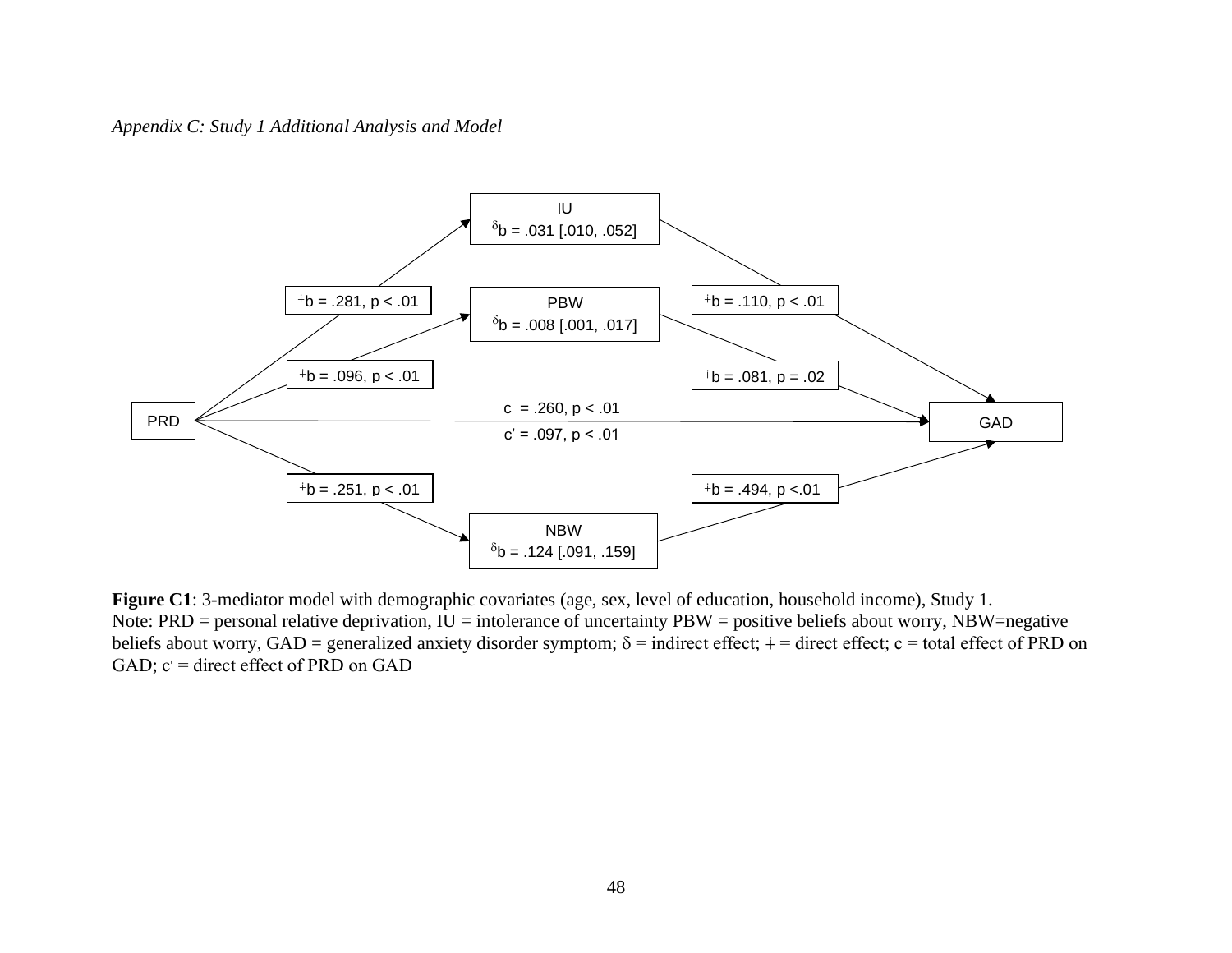<span id="page-54-0"></span>*Appendix D: Study 2 Materials*

*The scales use to measure PRD and GAD symptoms were the exact same as those used in Study 1. Changes in phrasing or scale for measures of IU, PBW, and NBW are indicated below in bold.* 

# **Intolerance of Uncertainty**

*Intolerance of Uncertainty Scale - 12 (IUS-12)*

You will find below a series of statements which describe how people may react to the uncertainties of life. Please use the scale below to describe to what extent each item is characteristic of you. ( $1 =$  Strongly Disagree,  $7 =$  Strongly Agree)

- 1. Unforeseen events upset me greatly.
- 2. It frustrates me not having all the information I need.
- 3. Uncertainty keeps me from living a full life.
- 4. One should always look ahead so as to avoid surprises.
- 5. A small unforeseen event can spoil everything, even with the best of planning.
- 6. When it's time to act, uncertainty paralyses me.
- 7. When I am uncertain I can't function very well.
- 8. I always want to know what the future has in store for me.
- 9. I can't stand being taken by surprise.
- 10. The smallest doubt can stop me from acting.
- 11. I should be able to organize everything in advance.
- 12. I must get away from all uncertain situations.

# **Metacognitions about Worry**

*Metacognitions Questionnaire – 30 (MCQ-30) (2 of the 5 scales of the MCQ-30 were used)*

This questionnaire is concerned with beliefs people have about their thinking. Listed below are a number of beliefs that people have expressed. Please read each item and indicate how much you generally agree with it. Please respond to all of the items, there are no right or wrong answers.  $(1 =$  Strongly Disagree,  $7 =$  Strongly Agree)

Positive Beliefs

- 1. Worrying helps me to get things sorted out in my mind.
- 2. Worrying helps me cope.
- 3. I need to worry in order to work well.
- 4. Worrying helps me to solve problems.
- 5. I need to worry in order to remain organized.
- 6. Worrying helps me to avoid problems in the future.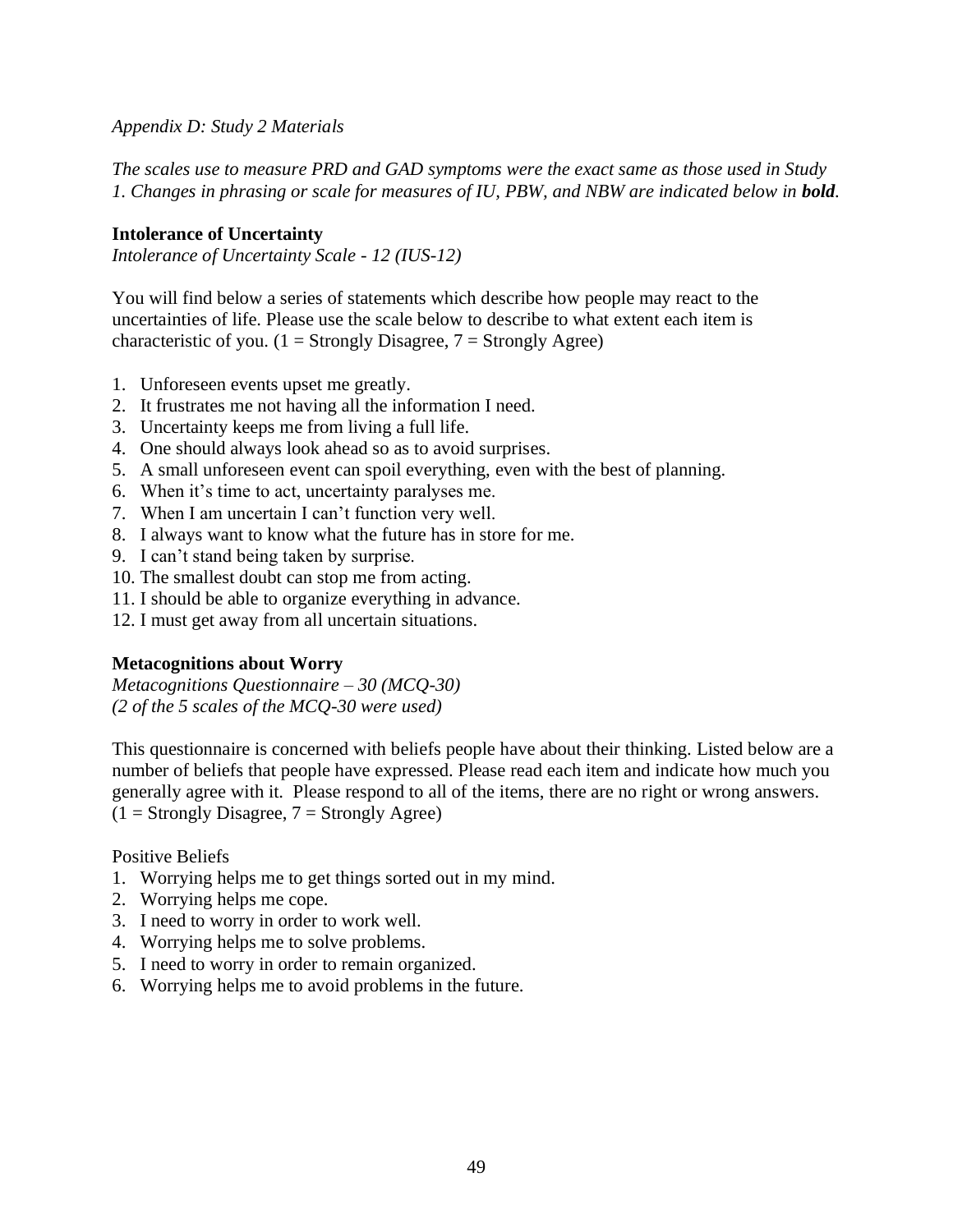Negative Beliefs

- 1. My worrying thoughts persist, no matter how I try to stop them.
- 2. When I start worrying I cannot stop.
- 3. I could make myself sick with worrying.
- 4. I cannot ignore my worrying thoughts.
- 5. My worrying could make me go mad.
- 6. My worrying is dangerous for me.

# **Experiential Avoidance**

*Brief Experiential Avoidance Questionnaire (BEAQ)*

Please indicate the extent to which you agree or disagree with each of the following statements.  $(1 =$  Strongly Disagree,  $7 =$  Strongly Agree) *\*Indicates reverse-scored item*

- 1. The key to a good life is never feeling any pain.
- 2. I'm quick to leave any situation that makes me feel uneasy
- 3. When unpleasant memories come to me, I try to put them out of my mind.
- 4. I feel disconnected from my emotions.
- 5. I won't do something unless I absolutely have to.
- 6. Fear or anxiety won't stop me from doing something important.\*
- 7. I would give up a lot not to feel bad.
- 8. I rarely do something if there is a chance it will upset me.
- 9. It's hard for me to know what I'm feeling.
- 10. I try to put off unpleasant tasks for as long as possible.
- 11. I go out of my way to avoid uncomfortable situations.
- 12. One of my big goals is to be free from painful emotions.
- 13. I work hard to keep out upsetting feelings.
- 14. If I have any doubts about doing something, I just won't do it
- 15. Pain always leads to suffering.

# **Self-Esteem**

*Rosenberg Self-Esteem Scale*

Below is a list of statements dealing with your general feelings about yourself.

Please indicate your agreement with the following statements. (1=Strongly disagree, 7=Strongly agree)

*\*Indicates reverse-scored item*

- 1. On the whole, I am satisfied with myself.
- 2. At times, I think I am no good at all.\*
- 3. I feel that I have a number of good qualities.
- 4. I am able to do things as well as most other people.
- 5. I feel I do not have much to be proud of.\*
- 6. I certainly feel useless at times. \*
- 7. I feel that I'm a person of worth, at least on an equal plane with others.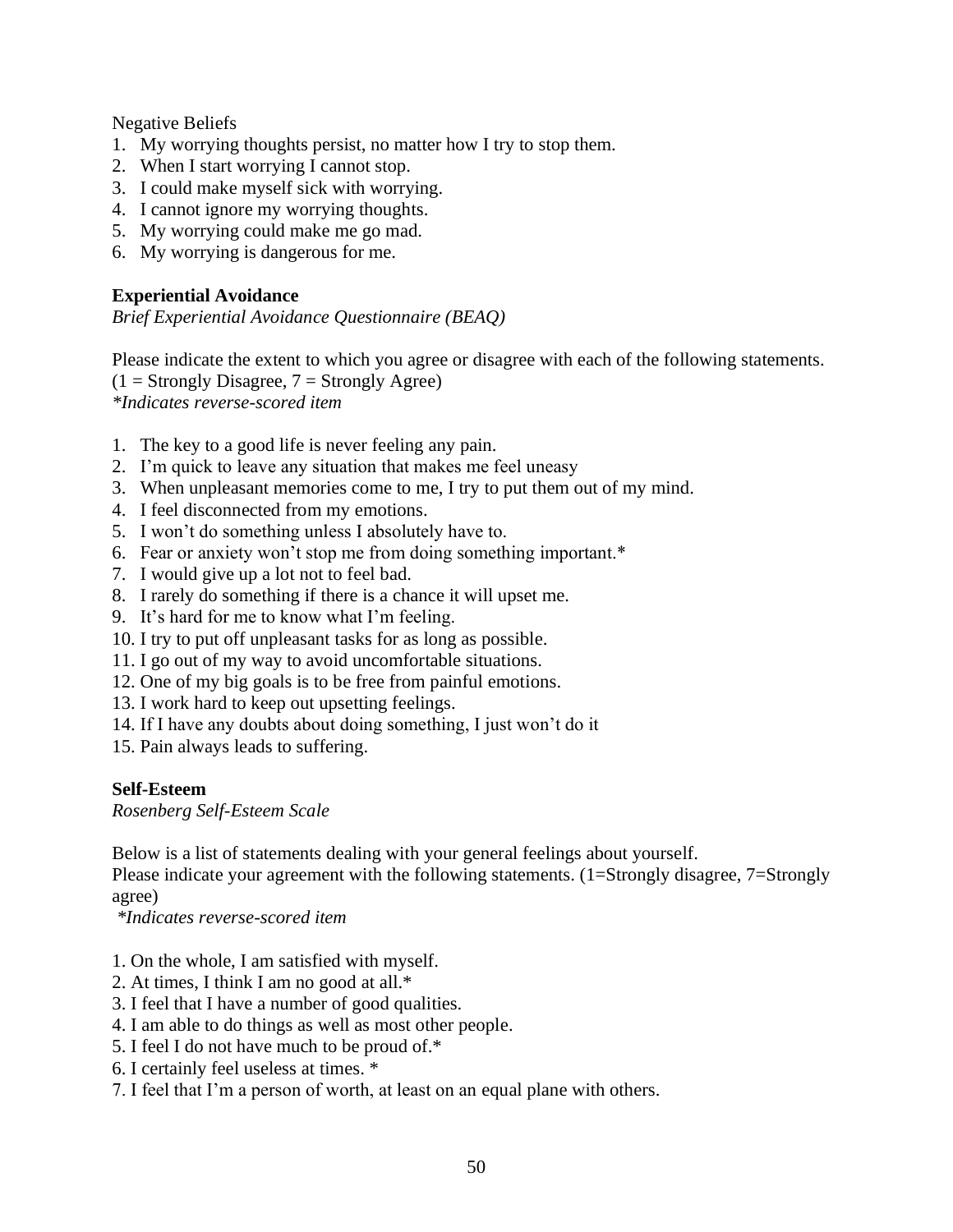- 8. I wish I could have more respect for myself. \*
- 9. All in all, I am inclined to feel that I am a failure. \*
- 10. I take a positive attitude toward myself.

# **Subjective SES**

Think of this ladder to the right as representing where people stand in America.

At the top of the ladder are the people who are the best off - those who have the most money, the most education, and the most respected jobs. At the bottom are the people who are the worst off - who have the least money, least education, and the least respected jobs or no job. The higher up you are on this ladder, the closer you are to the people at the

very top; the lower you are, the closer you are to the people at the very bottom.



If 10 is the top of the ladder and 1 is the bottom, where would you place yourself on this ladder?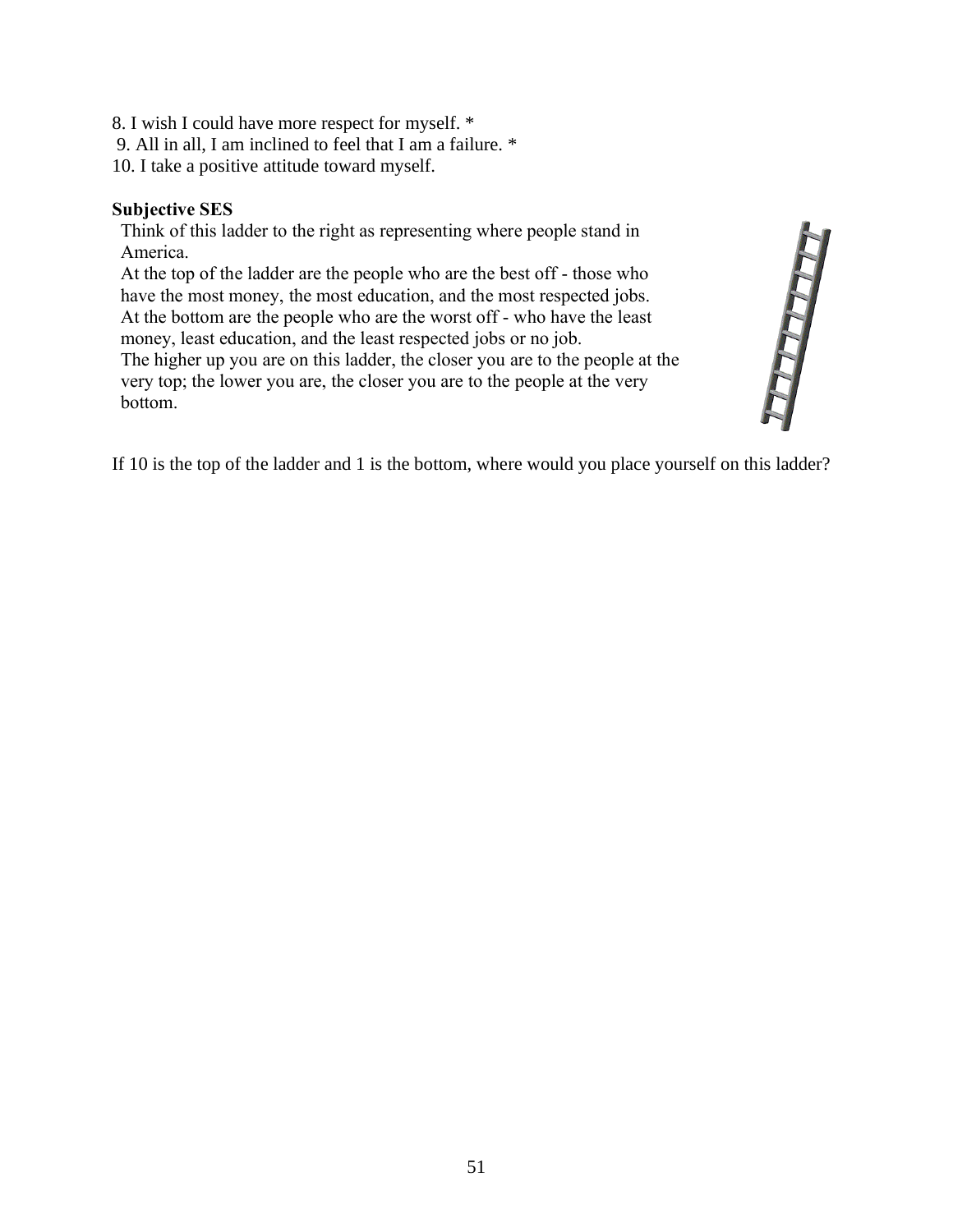# <span id="page-57-0"></span>*Appendix E: Study 1 Assumption Checks*

# Study 2 Assumption of Normality

We evaluated the skewness and kurtosis of key Study 2 variables to check assumptions of normality. As this sample had a medium-to-large sample size  $(n = 301)$ , deviations from normalcy are considered present when the z-score of the skewness or kurtosis value is greater than 3.29 (Kim, 2013). The only variables that meet these criteria are our symptom measures, the GAD-7 and PHQ-8, as they appear to be unimodal and positively skewed. However, non-normal distributions are extremely common in health and social-science based research (Bono et al., 2017). Additionally, bootstrap mediation analysis does not require an assumption of normality for the indirect pathway, our primary outcome variable, and is in fact most useful when the sample is representative of the population (Hayes, 2018)*.* Moreover, examining correlations between skewed and non-skewed data, as would be the case when comparing GAD to our other non-symptom variables, is more likely to reduce the correlations observed, rather than inflate them (Furr, 2011). For these reasons we elected not to transform our data for analyses.

|            |                 | Std. Error | Skew Z-  |          | Std. Error | Kurt Z-  |
|------------|-----------------|------------|----------|----------|------------|----------|
|            | <b>Skewness</b> | of Skew    | score    | Kurtosis | of Kurt    | Score    |
| <b>PRD</b> | 0.195           | 0.140      | 1.393    | $-0.445$ | 0.280      | 1.393    |
| <b>PBW</b> | 0.205           | 0.140      | 1.464    | $-0.779$ | 0.280      | 1.464    |
| <b>NBW</b> | $-0.070$        | 0.140      | $-0.500$ | $-1.038$ | 0.280      | $-0.500$ |
| IU         | 0.054           | 0.140      | 0.386    | $-0.488$ | 0.280      | 0.386    |
| EA         | $-0.013$        | 0.140      | $-0.093$ | $-0.023$ | 0.280      | $-0.093$ |
| <b>GAD</b> | 0.723           | 0.140      | 5.164    | $-0.326$ | 0.280      | 5.164    |
| <b>SE</b>  | $-0.426$        | 0.141      | $-3.021$ | $-0.509$ | 0.281      | $-3.021$ |
| PHQ        | 0.778           | 0.140      | 5.557    | $-0.322$ | 0.280      | 5.557    |

Table E1: Skewness and Kurtosis for key Study 2 variables

# Study 2 Assumption of non-multicollinearity

As with Study 1 (above) we examined multicollinearity statistics to ensure that the constructs should be considered independent predictors. None of the VIFs for the predictor or mediating variables in the Study 2 analysis including PRD, IU, PBW, NBW, EA and GAD show reason for any strong concern about multicollinearity.

Table E2: Multicollinearity Coefficients for generalized anxiety disorder symptoms, PRD, and proposed mediators Study 2

|            | VIF   |
|------------|-------|
| <b>PRD</b> | 1.236 |
| Ш          | 2.180 |
| <b>PBW</b> | 1.120 |
| <b>NBW</b> | 1.874 |
| EA         | 2.203 |

Total  $R^2 = .606$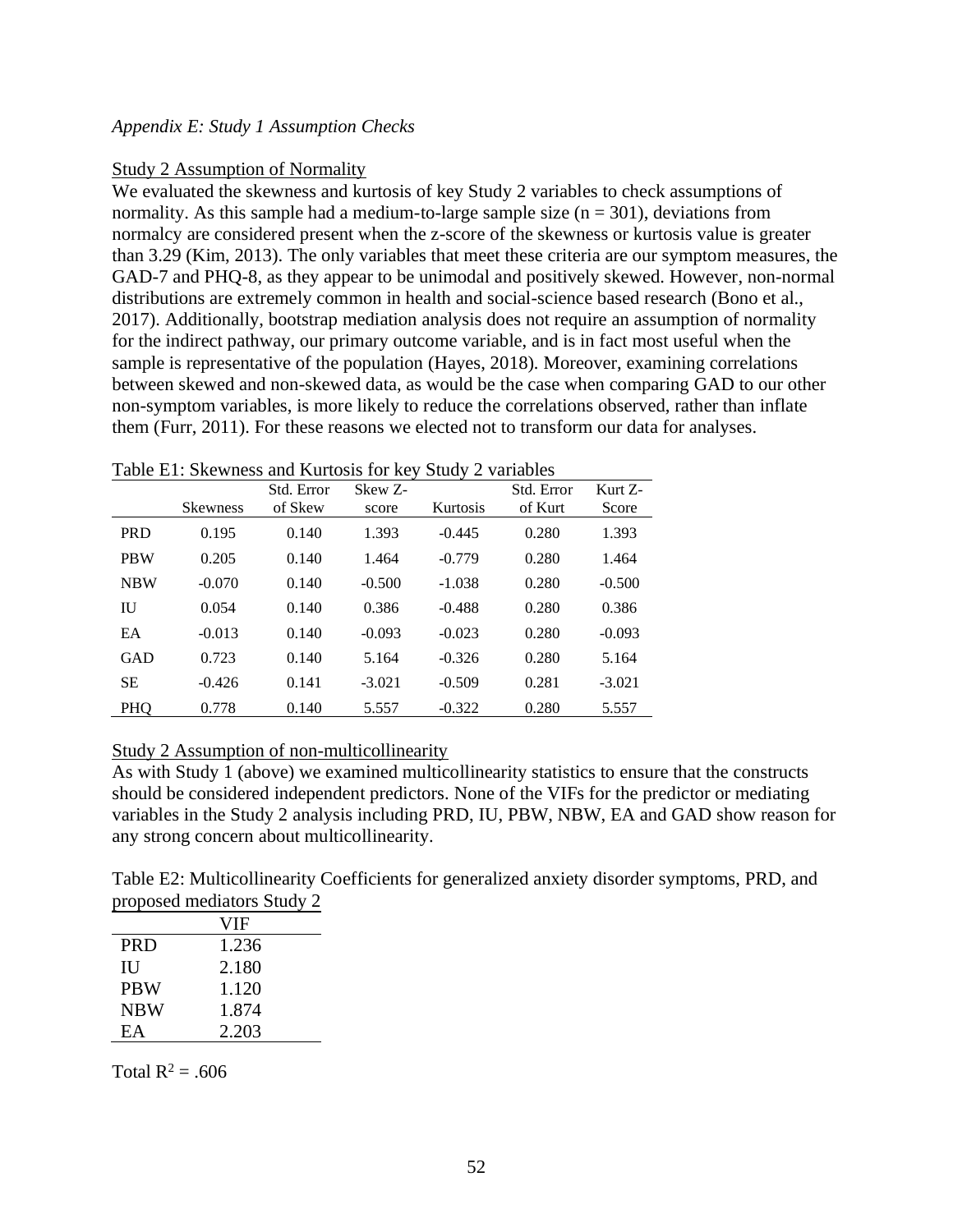*Appendix F: Study 2 Additional Analyses and Models* 



<span id="page-58-0"></span>**Figure F1:** 3-mediator model with demographic covariates (age, sex, level of education, household income), Study 2 Note:  $PRD =$  personal relative deprivation,  $IU =$  intolerance of uncertainty  $PBW =$  positive beliefs about worry,  $NBW =$ negative beliefs about worry, GAD = generalized anxiety disorder symptom;  $\delta$  = indirect effect;  $\dot{+}$  = direct effect; c = total effect of PRD on GAD;  $c'$  = direct effect of PRD on GAD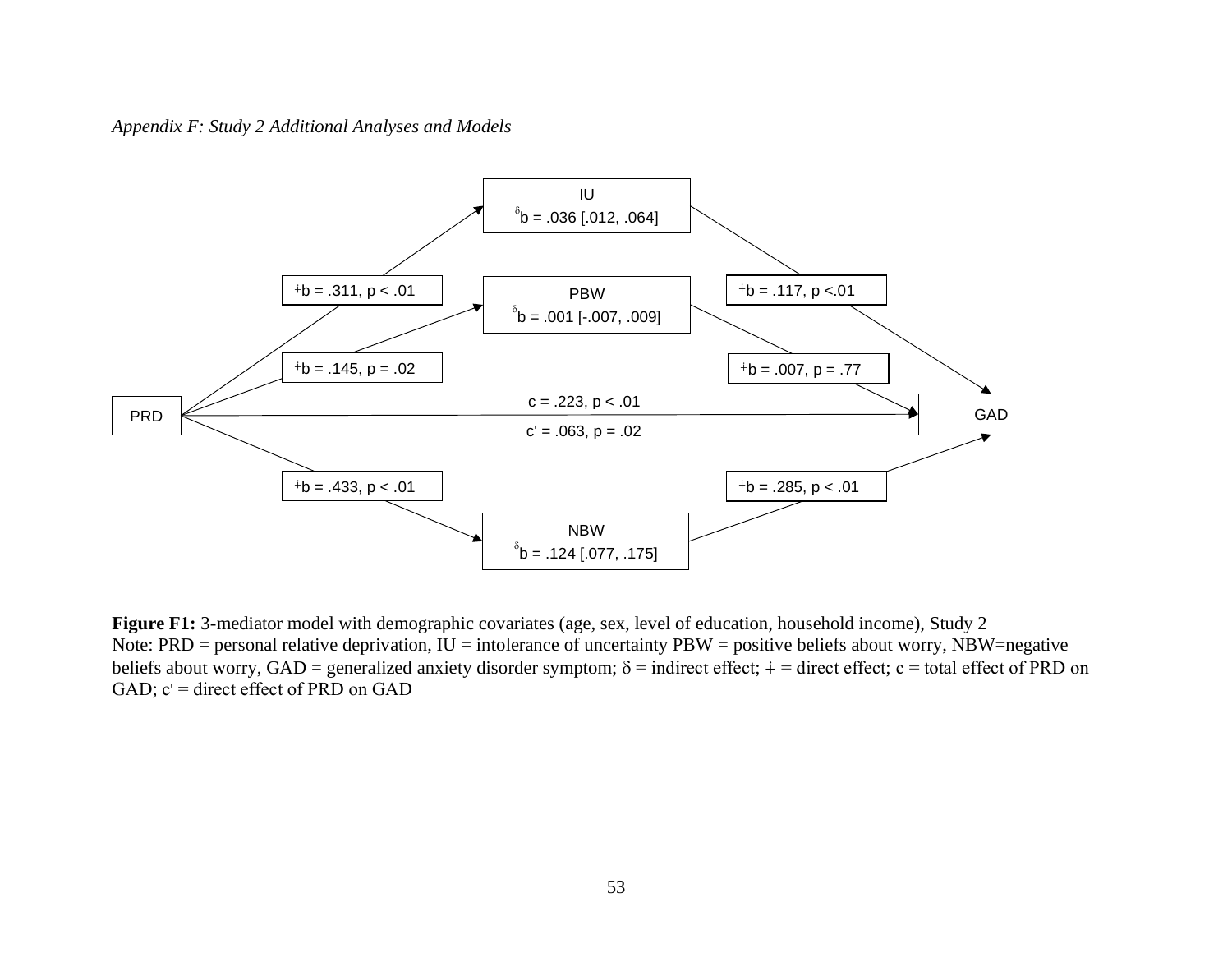

**Figure F2:** 4-Mediator Model including demographic covariates (age, sex, level of education, household income, ethnicity), Study 2 Note:  $PRD =$  personal relative deprivation,  $IU =$  intolerance of uncertainty  $PBW =$  positive beliefs about worry, NBW=negative beliefs about worry, GAD = generalized anxiety disorder symptom;  $\delta$  = indirect effect;  $\dot{+}$  = direct effect; c = total effect of PRD on GAD;  $c'$  = direct effect of PRD on GAD